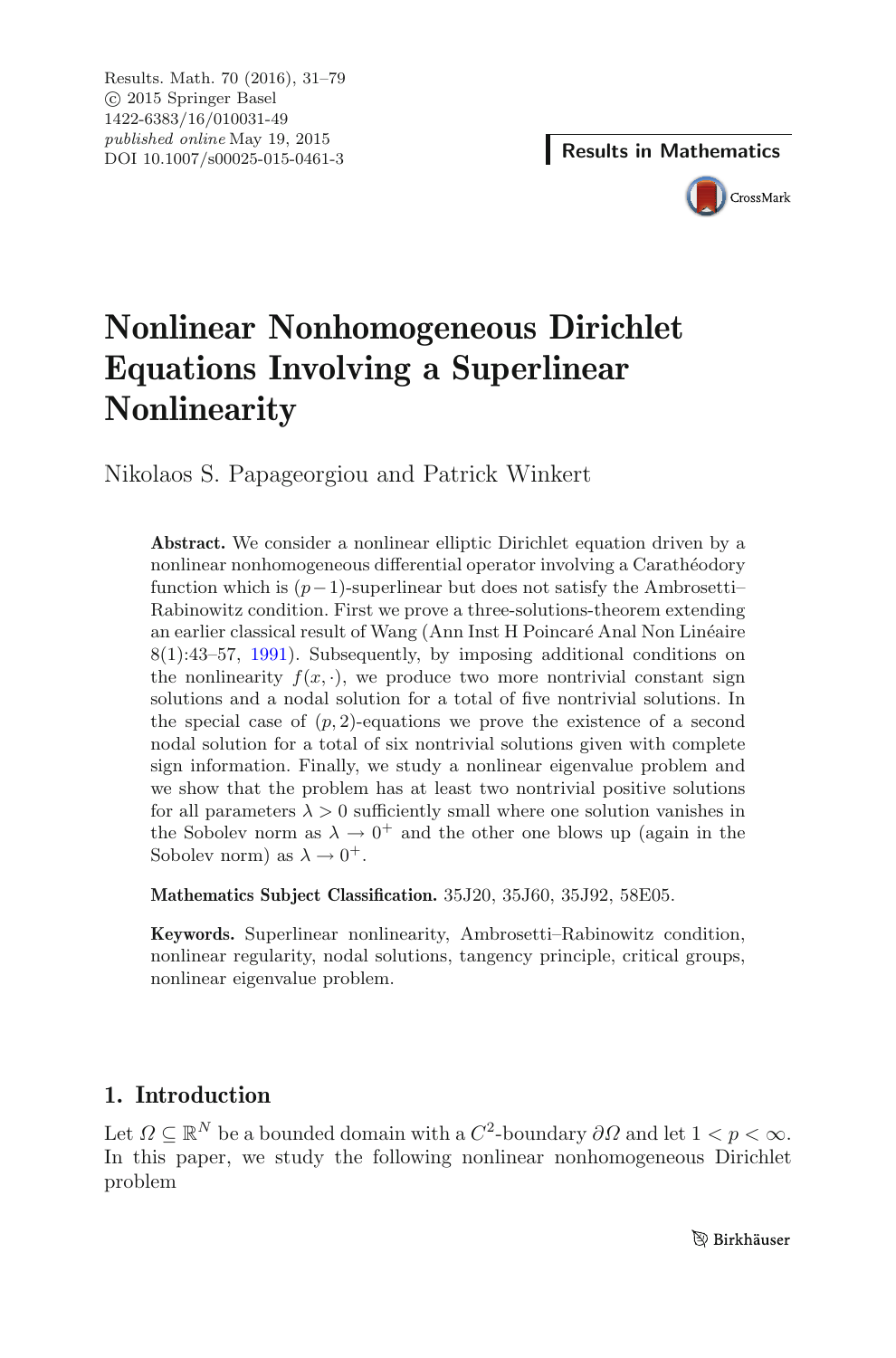$$
-\operatorname{div} a(\nabla u) = f(x, u) \quad \text{in } \Omega,
$$
  

$$
u = 0 \quad \text{on } \partial\Omega,
$$
 (1.1)

<span id="page-1-4"></span>where  $a: \mathbb{R}^N \to \mathbb{R}^N$  is a continuous, strictly monotone map which is  $C^1$  on  $\mathbb{R}^N \setminus \{0\}$ . The precise conditions on  $a(\cdot)$  are given in hypotheses H(a) below. These conditions are general enough to incorporate some differential operators of interest in our framework like the p-Laplacian  $(1 < p < \infty)$ , the  $(p,q)$ -Laplacian  $(1 < q < p < \infty)$  and the generalized p-mean curvature differential operator  $(1 \lt p \lt \infty)$ . The nonlinearity  $f : \Omega \times \mathbb{R} \to \mathbb{R}$  is assumed to be a Carathéodory function (i.e.,  $x \mapsto f(x, s)$  is measurable for all  $s \in \mathbb{R}$  and  $s \mapsto$  $f(x, s)$  is continuous for a.a.  $x \in \Omega$ ) which exhibits  $(p-1)$ -superlinear growth near  $\pm\infty$  but without satisfying the usual in such cases Ambrosetti–Rabinowitz condition. Our goal is to prove multiplicity theorems for such problems. For equations driven by the  $p$ -Laplacian, such multiplicity results were proved by Bartsch and Liu [\[6](#page-46-0)], Bartsch et al. [\[7\]](#page-46-1), Liu [\[28](#page-47-0)], Papageorgiou et al. [\[35\]](#page-48-1) and Sun [\[38\]](#page-48-2).

Recall that, if  $f: \Omega \times \mathbb{R} \to \mathbb{R}$  is a Carathéodory function and  $F(x, s) =$  $\int_0^s f(x,t)dt$ , we say that  $f(x, \cdot)$  satisfies the Ambrosetti–Rabinowitz condition if there exist  $\mu > p$  and  $M > 0$  such that

$$
0 < \mu F(x, s) \le f(x, s)s \quad \text{for a.a. } x \in \Omega \text{ and for all } |s| \ge M, \tag{1.2}
$$

$$
0 < \operatorname{essinf}_{\Omega} F(\cdot, \pm M),\tag{1.3}
$$

(see Ambrosetti and Rabinowitz  $[4]$  $[4]$ ). Integrating  $(1.2)$  and using  $(1.3)$ , we obtain the following growth conditions for the primitive  $F(x, \cdot)$ 

$$
\tilde{\eta}|s|^{\mu} \le F(x,s) \quad \text{for a.a. } x \in \Omega \text{, for all } |s| \ge M \text{, and some } \tilde{\eta} > 0. \tag{1.4}
$$

Thanks to [\(1.4\)](#page-1-2) we have the much weaker condition

<span id="page-1-3"></span><span id="page-1-2"></span><span id="page-1-1"></span><span id="page-1-0"></span>
$$
\lim_{s \to \pm \infty} \frac{F(x, s)}{|s|^{\mu}} = +\infty \quad \text{uniformly for a.a. } x \in \Omega.
$$
 (1.5)

This means that the primitive  $F(x, \cdot)$  is  $(p-1)$ -superlinear for a.a.  $x \in \Omega$ . In this paper we employ [\(1.5\)](#page-1-3) combined with another asymptotic condition (see  $H(f)<sub>1</sub>(iii)$ ), which together are weaker than the Ambrosetti–Rabinowitz condition (see  $(1.2)$ ,  $(1.3)$ ) and fit in our analysis superlinear nonlinearities with slower growth near  $\pm \infty$ .

The Ambrosetti–Rabinowitz condition, although very convenient in checking the Palais–Smale condition for the energy functional, is rather restrictive as revealed in the discussion above. So there have been efforts to relax it. For an overview of the relevant literature we refer to the recent works of Liu [\[28\]](#page-47-0), Li and Yang [\[29](#page-48-3)], and Miyagaki and Souto [\[30\]](#page-48-4).

Our tools come from critical point theory and from Morse theory (critical groups) and involve also truncation and comparison techniques. In the next section, for the reader's convenience, we review the main definitions and facts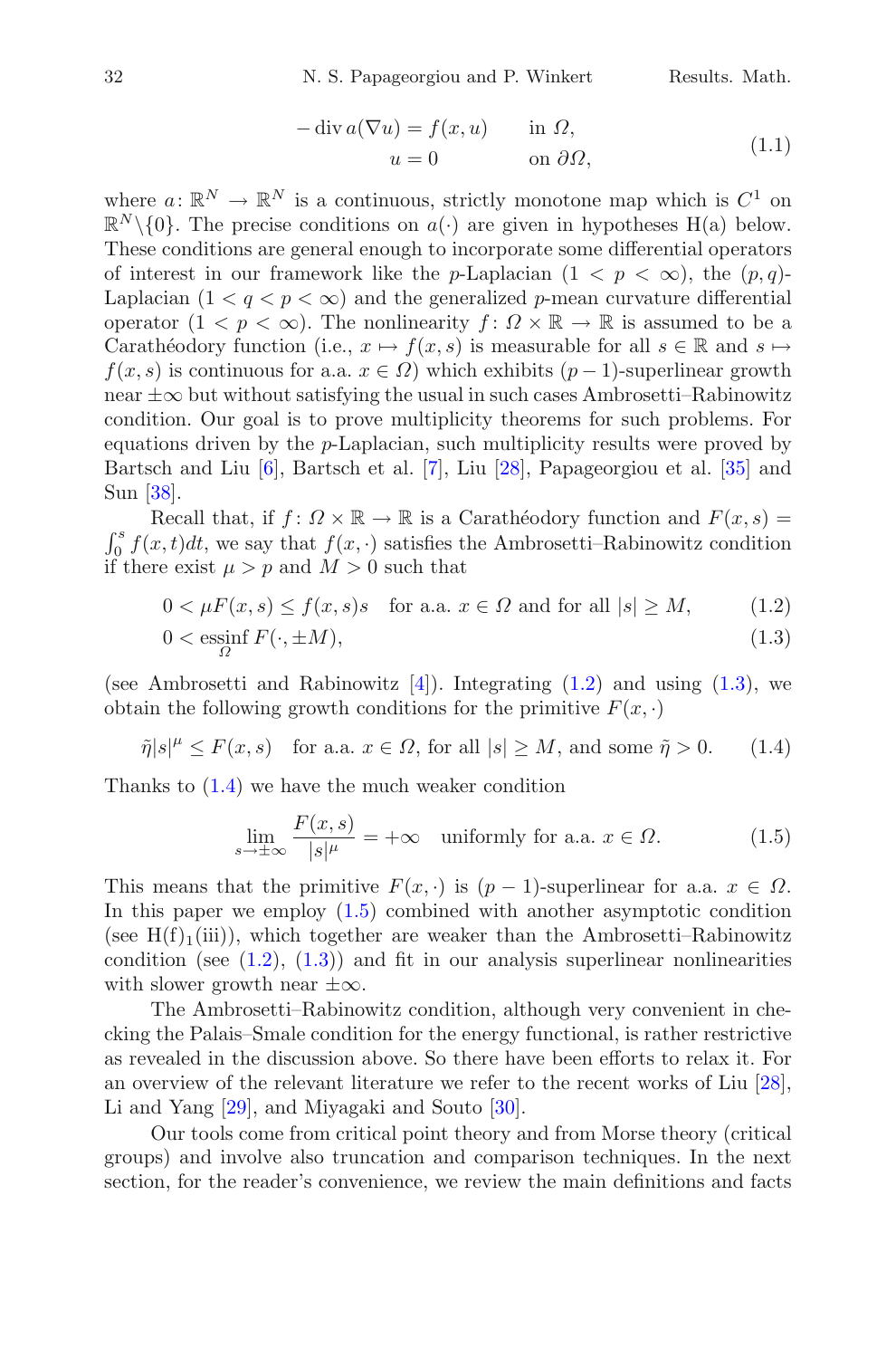which will employ in this work. We also introduce the hypotheses on the map  $a(\cdot)$  and establish some useful consequences of these conditions.

### <span id="page-2-1"></span>**2. Preliminaries and Hypotheses**

Let X be a Banach space and  $X^*$  its topological dual while  $\langle \cdot, \cdot \rangle$  denotes the duality brackets to the pair  $(X^*, X)$ . We have the following definition.

**Definition 2.1.** The functional  $\varphi \in C^1(X)$  fulfills the Cerami condition (the C-condition for short) if the following holds: every sequence  $(u_n)_{n\geq 1} \subseteq X$  such that  $(\varphi(u_n))_{n\geq 1}$  is bounded in  $\mathbb R$  and  $(1+\|u_n\|_X)\varphi'(u_n)\to 0$  in  $X^*$  as  $n\to\infty$ , admits a strongly convergent subsequence.

This compactness type condition on  $\varphi$  is more general than the wellknown Palais–Smale condition which we encounter more often in the literature. Nevertheless, the C-condition suffices to have a deformation theorem from which one derives the minimax theory of certain critical values of  $\varphi$ . One result of this theory is the so-called mountain pass theorem.

<span id="page-2-0"></span>**Theorem 2.2.** Let  $\varphi \in C^1(X)$  be a functional satisfying the C-condition and  $let u_1, u_2 \in X, ||u_2 - u_1|| > \rho > 0,$ 

$$
\max{\{\varphi(u_1), \varphi(u_2)\}} < \inf{\{\varphi(u) : \|u - u_1\|_X = \rho\}} =: \eta_\rho
$$

*and*  $c = \inf_{\gamma \in \Gamma} \max_{0 \le t \le 1} \varphi(\gamma(t))$  *with*  $\Gamma = \{ \gamma \in C([0, 1], X) : \gamma(0) = u_1, \gamma(1) \}$  $= u_2$ *. Then*  $c \geq \eta_\rho$  *with* c *being* a critical value of  $\varphi$ .

By  $L^p(\Omega)$  (or  $L^p(\Omega;\mathbb{R}^N)$ ) and  $W_0^{1,p}(\Omega)$  we denote the usual Lebesgue and Sobolev spaces with their norms  $\|\cdot\|_p$  and  $\|\cdot\|_{W_0^{1,p}(\Omega)}$ . Thanks to the Poincaré inequality we have

 $||u||_{W_0^{1,p}(\Omega)} = ||\nabla u||_p \text{ for all } u \in W_0^{1,p}(\Omega).$ 

The norm of  $\mathbb{R}^N$  is denoted by  $\|\cdot\|$  and  $(\cdot, \cdot)_{\mathbb{R}^N}$  stands for the inner product in  $\mathbb{R}^N$ . For  $s \in \mathbb{R}$ , we set  $s^{\pm} = \max\{\pm s, 0\}$  and for  $u \in W_0^{1,p}(\Omega)$  we define  $u^{\pm}(\cdot) = u(\cdot)^{\pm}$ . It is well known that

$$
u^{\pm} \in W_0^{1,p}(\Omega)
$$
,  $|u| = u^+ + u^-, u = u^+ - u^-$ .

The Lebesgue measure on  $\mathbb{R}^N$  is denoted by  $|\cdot|_N$  and for a measurable function  $h: \Omega \times \mathbb{R} \to \mathbb{R}$  (for example, a Carathéodory function), we define the Nemytskij operator corresponding to the function  $h$  by

$$
N_h(u)(\cdot) = h(\cdot, u(\cdot)) \quad \text{for all } u \in W_0^{1,p}(\Omega).
$$

Evidently,  $x \mapsto N_h(u)(x)$  is measurable.

In the analysis of problem [\(1.1\)](#page-1-4) in addition to the Sobolev space  $W_0^{1,p}(\Omega)$ we will also use the ordered Banach space

$$
C_0^1(\overline{\Omega}) = \left\{ u \in C^1(\overline{\Omega}) : u \big|_{\partial \Omega} = 0 \right\}
$$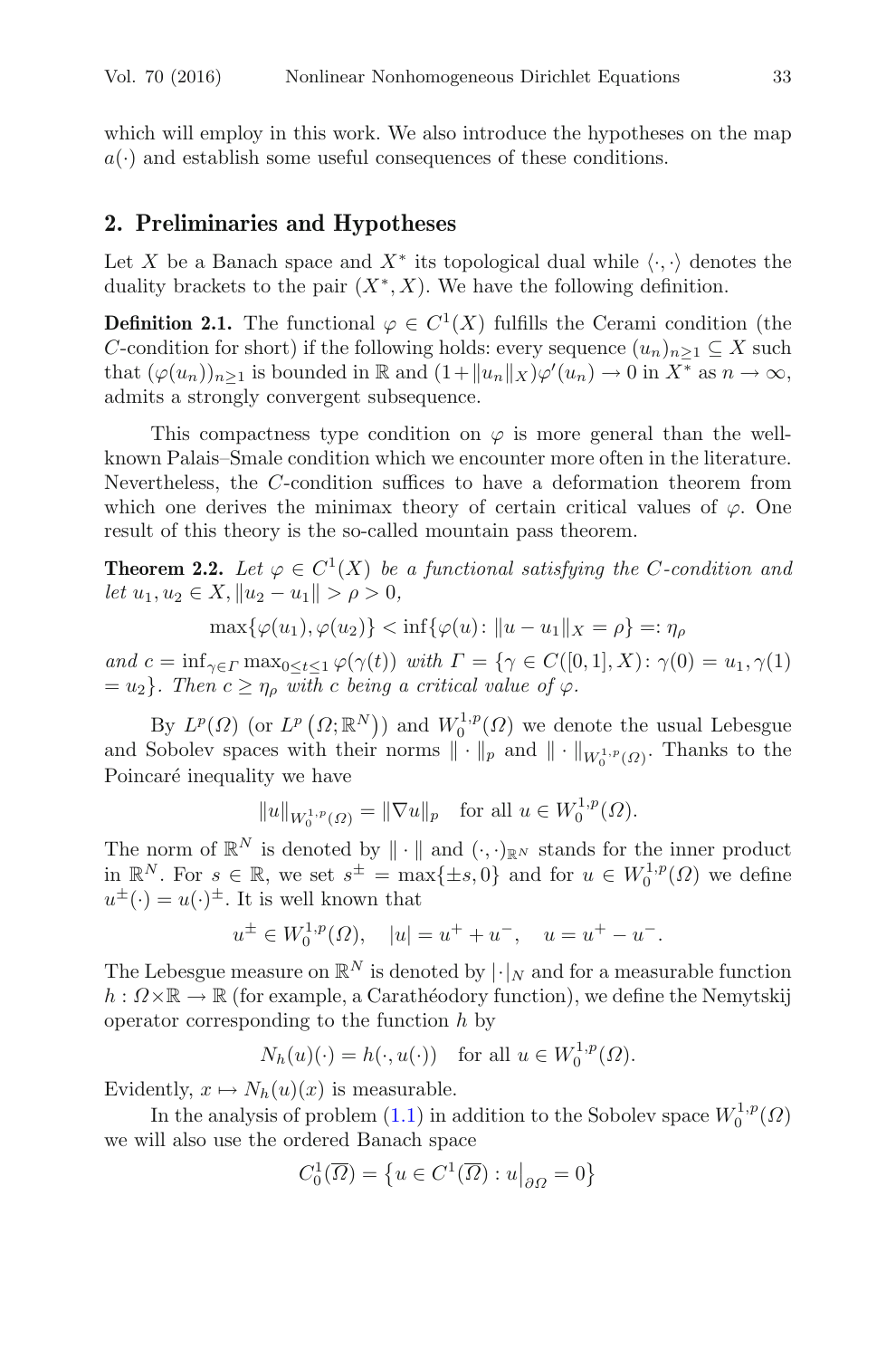and its positive cone

$$
C_0^1(\overline{\Omega})_+ = \left\{ u \in C_0^1(\overline{\Omega}) : u(x) \ge 0 \text{ for all } x \in \overline{\Omega} \right\}.
$$

This cone has a nonempty interior given by

$$
\text{int}\left(C_0^1(\overline{\Omega})_+\right)
$$
  
=  $\left\{u \in C_0^1(\overline{\Omega})_+ : u(x) > 0 \text{ for all } x \in \Omega; \frac{\partial u}{\partial n}(x) < 0 \text{ for all } x \in \partial\Omega\right\},\$ 

where  $n(\cdot)$  stands for the outward unit normal on  $\partial\Omega$ .

Let  $\vartheta \in C^1(0, +\infty)$  be a function satisfying

$$
0 < \hat{c} \le \frac{t\vartheta'(t)}{\vartheta(t)} \le c_0 \quad \text{and} \quad c_1 t^{p-1} \le \vartheta(t) \le c_2 (1 + t^{p-1}) \tag{2.1}
$$

for all  $t > 0$  and with some constants  $\hat{c}$ ,  $c_0$ ,  $c_1$ ,  $c_2 > 0$ .

Then the hypotheses on  $a(\cdot)$  are the following.

H(a):  $a(\xi) = a_0(||\xi||)\xi$  for all  $\xi \in \mathbb{R}^N$  with  $a_0(t) > 0$  for all  $t > 0$  and

(i)  $a_0 \in C^1(0,\infty), t \mapsto ta_0(t)$  is strictly increasing,  $\lim_{t\to 0^+} ta_0(t) = 0$ , and  $\lim_{t\to 0^+} \frac{ta'_0(t)}{a_0(t)} > -1;$ 

(ii) 
$$
\|\nabla a(\xi)\| \le c_3 \frac{\vartheta(\|\xi\|)}{\|\xi\|}
$$
 for all  $\xi \in \mathbb{R}^N \setminus \{0\}$  and some  $c_3 > 0$ ;

(iii) 
$$
(\nabla a(\xi)y, y)_{\mathbb{R}^N} \ge \frac{\vartheta(||\xi||)}{||\xi||} ||y||^2
$$
 for all  $\xi \in \mathbb{R}^N \setminus \{0\}$  and all  $y \in \mathbb{R}^N$ .

*Remark* 2.3. Owing to hypothesis H(a)(i) it follows that  $a \in C^1(\mathbb{R}^N \setminus \{0\}, \mathbb{R}^N) \cap$  $C(\mathbb{R}^N,\mathbb{R}^N)$  and hence, hypotheses  $H(a)(ii)$ , (iii) make sense. Let  $G_0(t)$  =  $\int_0^t sa_0(s)ds$  and let  $G(\xi) = G_0(\|\xi\|)$  for all  $\xi \in \mathbb{R}^N$ . Then

$$
\nabla G(\xi) = G_0'(\|\xi\|) \frac{\xi}{\|\xi\|} = a_0(\|\xi\|) \xi = a(\xi) \quad \text{ for all } \xi \in \mathbb{R}^N \setminus \{0\},
$$

which means that  $G(\cdot)$  is the primitive of  $a(\cdot)$ . Obviously,  $G(\cdot)$  is convex and since  $G(0) = 0$  we have the estimate

<span id="page-3-1"></span>
$$
G(\xi) \le (a(\xi), \xi)_{\mathbb{R}^N} \quad \text{for all } \xi \in \mathbb{R}^N. \tag{2.2}
$$

These hypotheses have some interesting consequences on the map  $a(\cdot)$ .

<span id="page-3-0"></span>**Lemma 2.4.** *Let the hypotheses H*(*a*) *be satisfied. Then there hold*

- (a)  $\xi \rightarrow a(\xi)$  *is maximal monotone and strictly monotone:*
- (b)  $||a(\xi)|| \leq c_4(1 + ||\xi||^{p-1})$  *for all*  $\xi \in \mathbb{R}^N$  *and some*  $c_4 > 0$ *;*
- $(c)$   $(a(\xi), \xi)_{\mathbb{R}^N} \geq \frac{c_1}{p-1} \|\xi\|^p$  for all  $\xi \in \mathbb{R}^N$ .

<span id="page-3-2"></span>Taking into account Lemma [2.4](#page-3-0) combined with [\(2.2\)](#page-3-1) we infer the following growth estimates for the primitive  $G(\cdot)$ .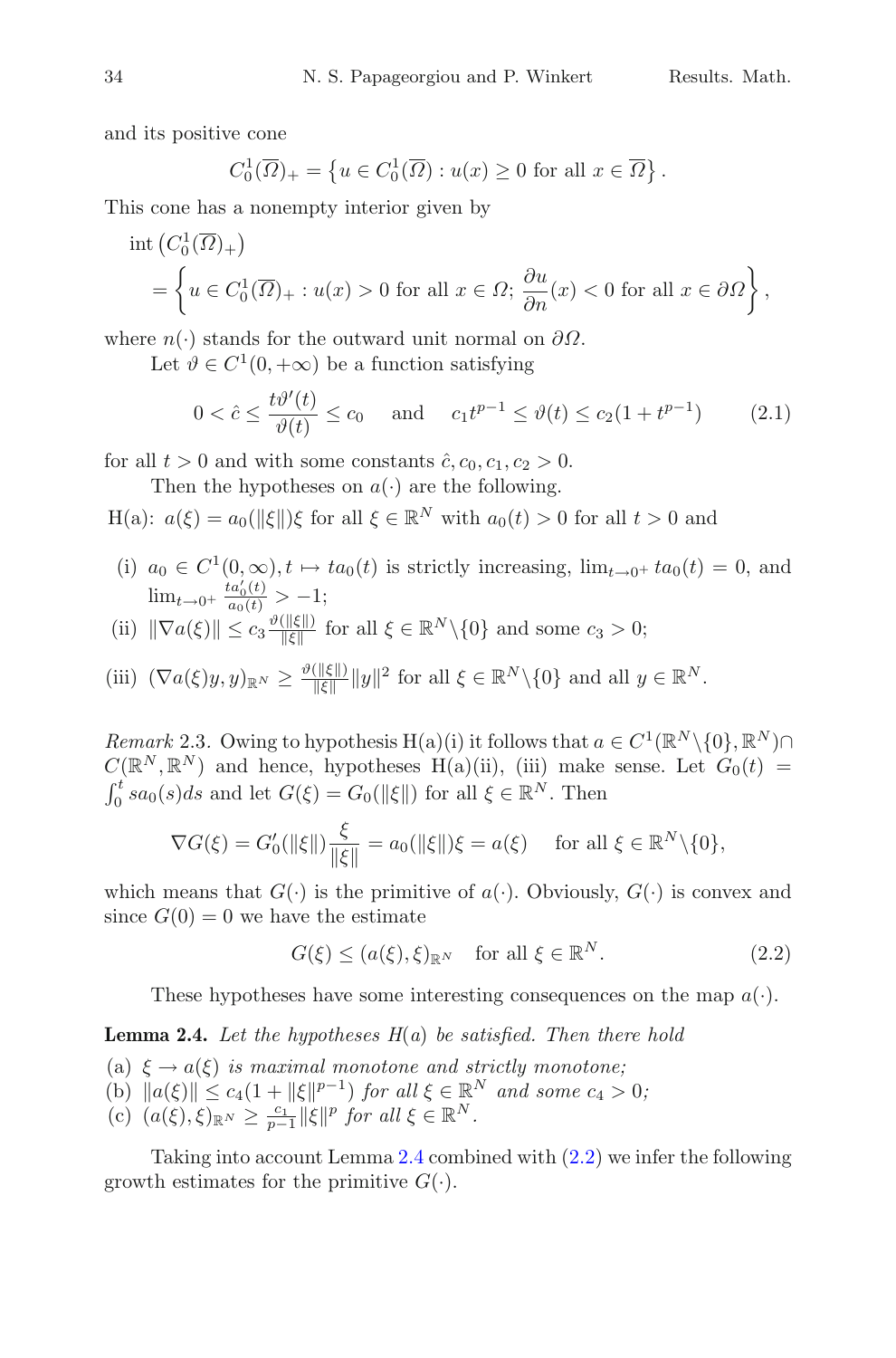**Corollary 2.5.** *If hypotheses H*(*a*) *hold, then*

$$
\frac{c_1}{p(p-1)}\|\xi\|^p \le G(\xi) \le c_5\left(1 + \|\xi\|^p\right) \quad \text{for all } \xi \in \mathbb{R}^N \text{ and some } c_5 > 0.
$$

<span id="page-4-0"></span>*Example* 2.6*.* The following maps satisfy hypotheses H(a):

(a)  $a(\xi) = ||\xi||^{p-2}\xi$  with  $1 < p < \infty$ .

This map corresponds to the p-Laplacian defined by

$$
\Delta_p u = \text{div}(\|\nabla u\|^{p-2} \nabla u) \quad \text{for all } u \in W_0^{1,p}(\Omega).
$$

(b)  $a(\xi) = ||\xi||^{p-2}\xi + ||\xi||^{q-2}\xi$  with  $1 < q < p < \infty$ . This map corresponds to the  $(p, q)$ -differential operator defined by

$$
\Delta_p u + \Delta_q u \quad \text{for all } u \in W_0^{1,p}(\Omega).
$$

Note that this operator arises in problems of mathematical physics such as quantum physics (see Benci et al. [\[8\]](#page-46-3)) and in plasma physics and biophysics (see Cherfils and Il'yasov [\[12\]](#page-47-1)).

(c)  $a(\xi) = (1 + ||\xi||^2)^{\frac{p-2}{2}} \xi$  with  $1 < p < \infty$ .

This operator represents the generalized p-mean curvature differential operator defined by

$$
\operatorname{div}\left[ (1 + \|\nabla u\|^2)^{\frac{p-2}{2}} \nabla u \right] \quad \text{ for all } u \in W_0^{1,p}(\Omega).
$$

(d)  $a(\xi) = ||\xi||^{p-2}\xi(1 + \frac{1}{1 + ||\xi||})$  with  $1 < p < \infty$ .

Now, let  $f_0: \Omega \times \mathbb{R} \to \mathbb{R}$  be a Carathéodory function with subcritical growth in  $s \in \mathbb{R}$ , that is

$$
|f_0(x,s)| \le a(x) \left(1+|s|^{r-1}\right) \quad \text{ for a.a. } x \in \Omega \text{, and all } s \in \mathbb{R},
$$

with  $a \in L^{\infty}(\Omega)$ , and  $1 < r < p^*$ , where  $p^*$  is the critical exponent of p given by

$$
p^* = \begin{cases} \frac{Np}{N-p} & \text{if } p < N, \\ +\infty & \text{if } p \ge N. \end{cases}
$$

Let  $F_0(x, s) = \int_0^s f_0(x, t) dt$  and let  $\varphi_0 : W_0^{1, p}(\Omega) \to \mathbb{R}$  be the C<sup>1</sup>-functional defined by

$$
\varphi_0(u) = \int_{\Omega} G(\nabla u) dx - \int_{\Omega} F_0(x, u) dx.
$$

<span id="page-4-1"></span>The following result, originally due to Brezis and Nirenberg [\[10](#page-47-2)], can be found in Gasiński and Papageorgiou  $[22]$ . We also refer to earlier results in this direction in García Azorero et al.  $[19]$  $[19]$  and more recently, in Motreanu and Papageorgiou [\[32](#page-48-5)] and Winkert [\[41\]](#page-48-6).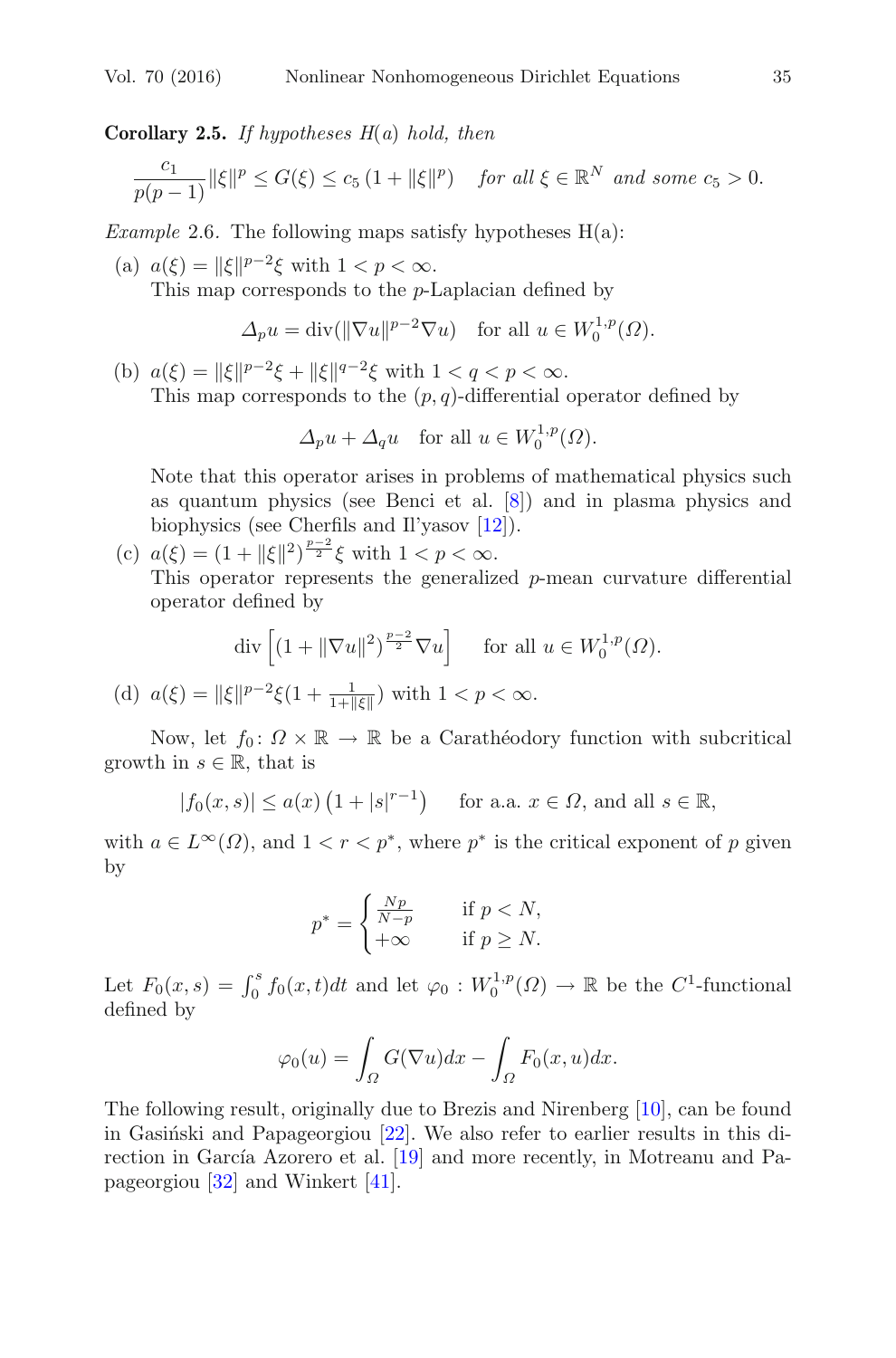**Proposition 2.7.** Let the assumptions in  $H(a)$  be satisfied. If  $u_0 \in W_0^{1,p}(\Omega)$  is *a local*  $C_0^1(\overline{\Omega})$ *-minimizer of*  $\varphi_0$ *, i.e., there exists*  $\rho_0 > 0$  *such that* 

$$
\varphi_0(u_0) \leq \varphi_0(u_0 + h) \quad \text{for all } h \in C_0^1(\overline{\Omega}) \text{ with } ||h||_{C_0^1(\overline{\Omega})} \leq \rho_0,
$$

*then*  $u_0 \in C_0^{1,\beta}(\overline{\Omega})$  *for some*  $\beta \in (0,1)$  *and*  $u_0$  *is also a local*  $W_0^{1,p}(\Omega)$ *minimizer of*  $\varphi_0$ , *i.e., there exists*  $\rho_1 > 0$  *such that* 

$$
\varphi_0(u_0) \leq \varphi_0(u_0 + h)
$$
 for all  $h \in W_0^{1,p}(\Omega)$  with  $||h||_{W_0^{1,p}(\Omega)} \leq \rho_1$ .

Now, let  $\frac{1}{p} + \frac{1}{p'} = 1$  and let  $A: W_0^{1,p}(\Omega) \to (W_0^{1,p}(\Omega))^* = W^{-1,p'}(\Omega)$  be the nonlinear map defined by

<span id="page-5-0"></span>
$$
\langle A(u), v \rangle = \int_{\Omega} (a(\nabla u), \nabla v)_{\mathbb{R}^N} dx \quad \text{for all } u, v \in W_0^{1, p}(\Omega). \tag{2.3}
$$

<span id="page-5-2"></span>Thanks to the results of Gasiński and Papageorgiou  $[21]$  $[21]$ ) the operator A has the following properties.

**Proposition 2.8.** *Under hypotheses*  $H(a)$  *the operator*  $A: W_0^{1,p}(\Omega) \to W^{-1,p'}$ (Ω) *defined by* [\(2.3\)](#page-5-0) *is bounded, continuous, monotone (hence maximal monotone)* and of type  $(S)_+$ , *i.e.*, if  $u_n \rightharpoonup u$  *in*  $W_0^{1,p}(\Omega)$  and  $\limsup_{n\to\infty} \langle A(u_n), u_n-\rangle$  $u\rangle \leq 0$ , then  $u_n \to u$  in  $W_0^{1,p}(\Omega)$ .

Given  $1 < r < \infty$ , the r-Laplacian  $\Delta_r$  is a special case of A which is defined by

$$
\langle \Delta_r(u), v \rangle = \int_{\Omega} \|\nabla u\|^{r-2} (\nabla u, \nabla v)_{\mathbb{R}^N} dx \quad \text{for all } u, v \in W_0^{1,r}(\Omega).
$$

If  $r = 2$ , then  $\Delta_r = \Delta$  becomes the well-known Laplace operator.

Let us recall some basic facts about the spectrum of the r-Laplacian with Dirichlet boundary condition. Consider the nonlinear eigenvalue problem

$$
-\Delta_r u = \hat{\lambda}|u|^{r-2}u \quad \text{in } \Omega,
$$
  
\n
$$
u = 0 \quad \text{on } \partial\Omega,
$$
\n(2.4)

<span id="page-5-1"></span>we say that a number  $\hat{\lambda} \in \mathbb{R}$  is an eigenvalue of  $(-\Delta_r, W_0^{1,r}(\Omega))$  if problem  $(2.4)$ possesses a nontrivial solution  $\hat{u} \in W_0^{1,p}(\Omega)$  which is said to be an eigenfunction corresponding to the eigenvalue  $\hat{\lambda}$ . The set of all eigenvalues of  $(2.4)$  is denoted by  $\hat{\sigma}(r)$  and it is known that  $\hat{\sigma}(r)$  has a smallest element  $\hat{\lambda}_1(r)$  which has the following properties:

- $\lambda_1(r)$  is positive;
- $\hat{\lambda}_1(r)$  is isolated, that is, there exists  $\varepsilon > 0$  such that  $(\hat{\lambda}_1(r), \hat{\lambda}_1(r) + \varepsilon) \cap$  $\hat{\sigma}(r) = \emptyset;$
- $\lambda_1(r)$  is simple, that is, if u, v are two eigenfunctions corresponding to  $\lambda_1(r)$ , then  $u = kv$  for some  $k \in \mathbb{R} \backslash \{0\};$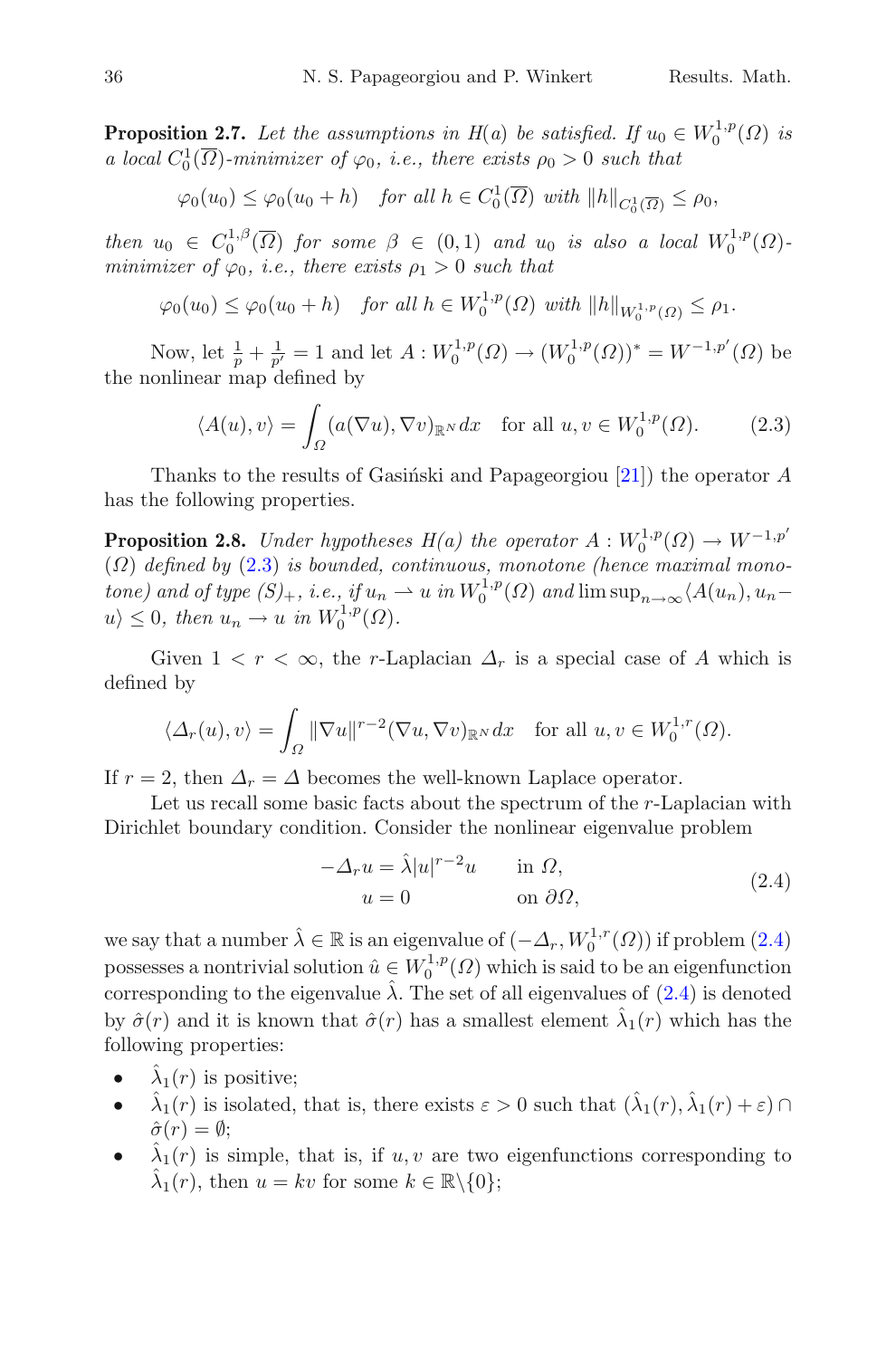<span id="page-6-0"></span>•  $\hat{\lambda}_1(r) = \inf \left[ \frac{\|\nabla u\|_r^r}{\|u\|_r^r} \right]$  $\frac{\nabla u\|_r^r}{\|u\|_r^r}$  :  $u \in W_0^{1,r}(\Omega), u \neq 0$  $(2.5)$ 

The infimum in [\(2.5\)](#page-6-0) is realized on the one dimensional eigenspace corresponding to  $\hat{\lambda}_1(r) > 0$ . In what follows we denote by  $\hat{u}_1(r)$  the L<sup>r</sup>-normalized eigenfunction (i.e.  $\|\hat{u}_1(r)\|_r = 1$ ) associated to  $\hat{\lambda}_1(r)$ . From the representa-tion in [\(2.5\)](#page-6-0) we easily see that  $\hat{u}_1(r)$  does not change sign in  $\Omega$  and so we may assume that  $\hat{u}_1(r) \geq 0$ . The nonlinear regularity theory implies that  $\hat{u}_1(r) \in C_0^1(\overline{\Omega})$  and the usage of Vazquez's strong maximum principle [\[39\]](#page-48-7) provides that  $\hat{u}_1(r) \in \text{int}\left(C_0^1(\overline{\Omega})_+\right)$ .

<span id="page-6-1"></span>As a consequence of the properties above we have the following simple lemma (see Papageorgiou and Kyritsi Yiallourou [\[34,](#page-48-8) p. 356]).

**Lemma 2.9.** Let  $\eta \in L^{\infty}(\Omega)$  *be such that*  $\eta(x) \leq \lambda_1(p)$  *a.e. in*  $\Omega$  *and*  $\eta \neq$  $\hat{\lambda}_1(p)$ *. Then there exists a positive number*  $\kappa$  *such that* 

$$
\|\nabla u\|_p^p - \int_{\Omega} \eta(x)|u|^p dx \ge \kappa \|\nabla u\|_p^p \quad \text{for all } u \in W_0^{1,p}(\Omega).
$$

The Lusternik–Schnirelmann minimax scheme produces a strictly increasing sequence  $(\hat{\lambda}_k(r))_{k\geq 1}$  of eigenvalues such that  $\hat{\lambda}_k(r) \to +\infty$  as  $k \to \infty$ . We do not know if this sequence exhausts the whole spectrum of  $(-\Delta_r, W_0^{1,r}(\Omega))$ but if  $N = 1$  (ordinary differential equations) or if  $r = 2$  (linear eigenvalue problem), then the Lusternik–Schnirelmann sequence of eigenvalues is the whole spectrum. In the case  $r = 2$  we denote by  $E(\lambda_k(2)), k \geq 1$ , the eigenspace corresponding to the eigenvalue  $\lambda_k(2)$  and we have a direct sum decomposition of the form

$$
H_0^1(\Omega) = \overline{\bigoplus_{k \ge 1} E\left(\hat{\lambda}_k(2)\right)}.
$$

Next, let us recall some basic definitions and facts about Morse theory. Let X be a Banach space and let  $(Y_1, Y_2)$  be a topological pair such that  $Y_2 \subseteq Y_1 \subseteq X$ . For every integer  $k \geq 0$  the term  $H_k(Y_1, Y_2)$  stands for the  $k =$ -relative singular homology group with integer coefficients.

Recall that

$$
H_k(Y_1, Y_2) = \frac{Z_k(Y_1, Y_2)}{B_k(Y_1, Y_2)}
$$
 for all  $k \in \mathbb{N}_0$ ,

where  $Z_k(Y_1, Y_2)$  is the group of relative singular k-cycles of  $Y_1$  mod  $Y_2$  (that is,  $Z_k(Y_1, Y_2) = \ker \partial_k$  with  $\partial_k$  being the boundary homomorphism) and  $B_k(Y_1, Y_2)$  is the group of relative singular k-boundaries of  $Y_1$  mod  $Y_2$  (that is,  $B_k(Y_1, Y_2) = \text{im } \partial_{k+1}$ . We know that  $\partial_{k-1} \circ \partial_k = 0$  for all  $k \in \mathbb{N}$ , hence  $B_k(Y_1, Y_2) \subseteq Z_k(Y_1, Y_2)$  and so the quotient

$$
Z_k(Y_1, Y_2)\Bigg/ B_k(Y_1, Y_2)
$$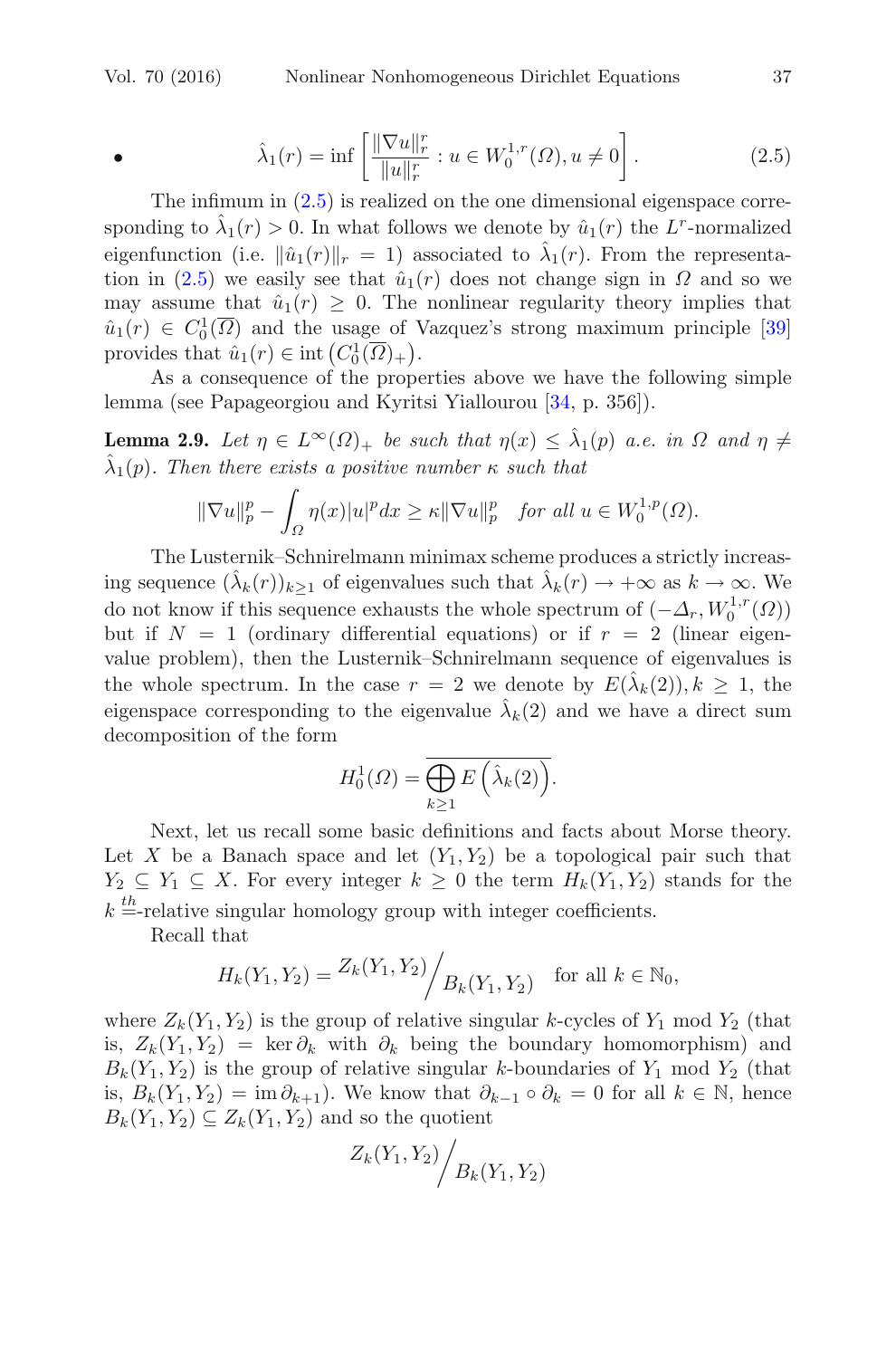makes sense. Note that  $H_k(Y_1, Y_2) = 0$  for all  $k < 0$ . Given  $\varphi \in C^1(X)$  and  $c \in \mathbb{R}$ , we introduce the following sets:

$$
\varphi^c = \{ u \in X : \varphi(u) \le c \} \qquad \text{(the sublevel set of } \varphi \text{ at } c),
$$
  
\n
$$
K_{\varphi} = \{ u \in X : \varphi'(u) = 0 \} \qquad \text{(the critical set of } \varphi),
$$
  
\n
$$
K_{\varphi}^c = \{ u \in K_{\varphi} : \varphi(u) = c \} \qquad \text{(the critical set of } \varphi \text{ at the level } c).
$$

For every isolated critical point  $u \in K^c_\varphi$  the critical groups of  $\varphi$  at  $u \in K^c_\varphi$ are defined by

$$
C_k(\varphi, u) = H_k(\varphi^c \cap U, \varphi^c \cap U \setminus \{u\}) \quad \text{for all } k \ge 0,
$$

where U is a neighborhood of u such that  $K_{\varphi} \cap \varphi^c \cap U = \{u\}$ . The excision property of singular homology theory implies that the definition of critical groups above is independent of the particular choice of the neighborhood U.

Suppose that  $\varphi \in C^1(X)$  satisfies the C-condition and that inf  $\varphi(K_{\varphi})$  $-\infty$ . Let  $c < \inf \varphi(K_{\varphi})$ . The critical groups of  $\varphi$  at infinity are defined by

<span id="page-7-0"></span>
$$
C_k(\varphi,\infty) = H_k(X,\varphi^c) \quad \text{for all } k \ge 0 \tag{2.6}
$$

(see Bartsch and Li [\[5\]](#page-46-4)). This definition is independent of the choice of the level  $c < \inf \varphi(K_{\varphi})$  which is a consequence of the second deformation theorem (see, for example, Gasiński and Papageorgiou  $[20, p. 628]$  $[20, p. 628]$ ).

We now assume that  $K_{\varphi}$  is finite and introduce the following series in  $t \in \mathbb{R}$ :

$$
M(t, u) = \sum_{k \ge 0} \text{rank } C_k(\varphi, u)t^k \quad \text{for all } u \in K_{\varphi},
$$
  

$$
P(t, \infty) = \sum_{k \ge 0} \text{rank } C_k(\varphi, \infty)t^k.
$$

Then, the Morse relation (see  $[11,$  Theorem 5.1.29]) reads as follows:

<span id="page-7-1"></span>
$$
\sum_{u \in K_{\varphi}} M(t, u) = P(t, \infty) + (1 + t)Q(t) \quad \text{for all } t \in \mathbb{R},\tag{2.7}
$$

with  $Q(t)$  being a formal series in  $t \in \mathbb{R}$  with nonnegative integer coefficients.

Suppose next that  $X = H$  is a Hilbert space and let U be a neighborhood of a given point  $x \in H$ . We further assume that  $\varphi \in C^2(U)$ ,  $K_{\varphi}$  is finite and  $u \in K_{\varphi}$ . The Morse index of u, denoted by  $\mu = \mu(u)$ , is defined to be the supremum of the dimensions of the vector subspaces of  $H$  on which  $\varphi''(u) \in \mathscr{L}(H)$  is negative definite. The nullity of u, denoted by  $\nu = \nu(u)$ , is defined to be the dimension of ker  $\varphi''(U)$ . We say that  $u \in K_{\varphi}$  is nondegenerate if  $\varphi''(u)$  is invertible, that is,  $\nu = \nu(u) = 0$ . At a nondegenerate critical point u we have

$$
C_k(\varphi, u) = \delta_{k,\mu} \mathbb{Z} \quad \text{for all } k \ge 0,
$$

where  $\delta_{k,\mu}$  stands for the well-known Kronecker symbol.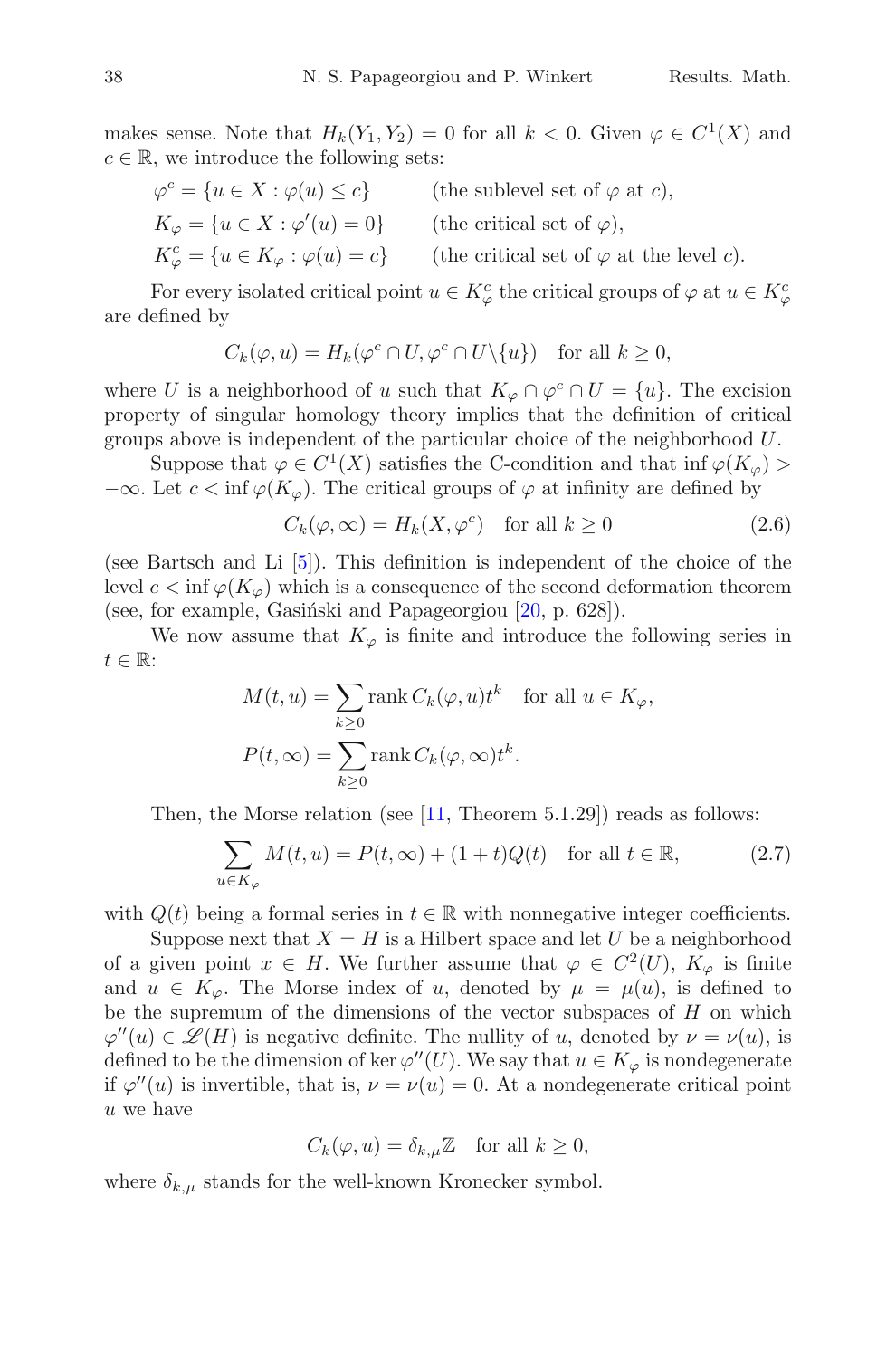### **3. Three Nontrivial Solutions**

In this section, using a combination of variational and Morse theoretic methods, we prove a multiplicity theorem producing three nontrivial solutions for problem [\(1.1\)](#page-1-4) when the nonlinearity  $f(x, \cdot)$  is  $(p-1)$ -superlinear but does not necessarily satisfies the Ambrosetti–Rabinowitz condition. Our result in this section improves significantly the well-known multiplicity theorem of Wang [\[40\]](#page-48-0). We point out that the results in this section are basically obtained by Gasinski and Papageorgiou in  $[23]$ . We decided to add these results since we need some steps in later sections and in order to give a complete analysis of superlinear equations involving nonhomogeneous operators. Furthermore, we note that our assumptions on the differential operator are slightly different than those in [\[23,](#page-47-8) see H(a)(i)].

First we slightly strengthen the assumptions on the map  $a(\cdot)$ .

- $H(a)_1: a(\xi) = a_0(||\xi||)\xi$  for all  $\xi \in \mathbb{R}^N$  with  $a_0(t) > 0$  for all  $t > 0$ , hypotheses  $H(a)_1(i)$ –(iii) are the same as the corresponding hypotheses  $H(a)(i)$ – (iii) and
	- (iv)  $pG_0(t) t^2 a_0(t) \geq -c_6$  and  $t^2 a_0(t) G_0(t) \geq \hat{\eta} t^p$  for all  $t > 0$  and for some  $c_6$ ,  $\hat{\eta} > 0$ .

*Remark* 3.1*.* Note that the examples given in Example [2.6](#page-4-0) satisfy this new condition stated in  $H(a)_1(iv)$ .

The hypotheses on the mapping  $f$  are the following:

- $H(f)_1: f: \Omega \times \mathbb{R} \to \mathbb{R}$  is a Carathéodory function with  $f(x, 0) = 0$  for a.a.  $x \in \Omega$  such that
	- (i)  $|f(x, s)| \leq a(x)(1 + |s|^{r-1})$  for a.a.  $x \in \Omega$ , for all  $s \in \mathbb{R}$ , with  $a \in L^{\infty}(\Omega)_{+}$  and  $p < r < p^*$ ;

(ii) if 
$$
F(x, s) = \int_0^s f(x, t)dt
$$
, then

$$
\lim_{s \to \pm \infty} \frac{F(x, s)}{|s|^p} = +\infty \quad \text{uniformly for a.a. } x \in \Omega;
$$

(iii) there exist  $\tau \in ((r-p)\max\{\frac{N}{p},1\},p^*)$  and  $\beta_0 > 0$  such that

$$
\liminf_{s\to\pm\infty}\frac{f(x,s)s - pF(x,s)}{|s|^\tau}\geq \beta_0\quad\text{uniformly for a.a. }x\in\varOmega;
$$

(iv) there exists  $\eta \in L^{\infty}(\Omega)_{+}$  with  $\eta(x) \leq \frac{c_1}{p-1}\hat{\lambda}_1(p)$  a.e. in  $\Omega$  and  $\eta \neq$  $\frac{c_1}{p-1}\hat{\lambda}_1(p)$  such that

$$
\limsup_{s \to 0} \frac{pF(x, s)}{|s|^p} \le \eta(x) \quad \text{uniformly for a.a. } x \in \Omega;
$$

(v) for every  $\rho > 0$  there exists  $\kappa_{\rho} > 0$  such that

$$
f(x, s)s + \kappa_{\rho}|s|^{p} \ge 0
$$
 for a.a.  $x \in \Omega$  and all  $|s| \le \rho$ .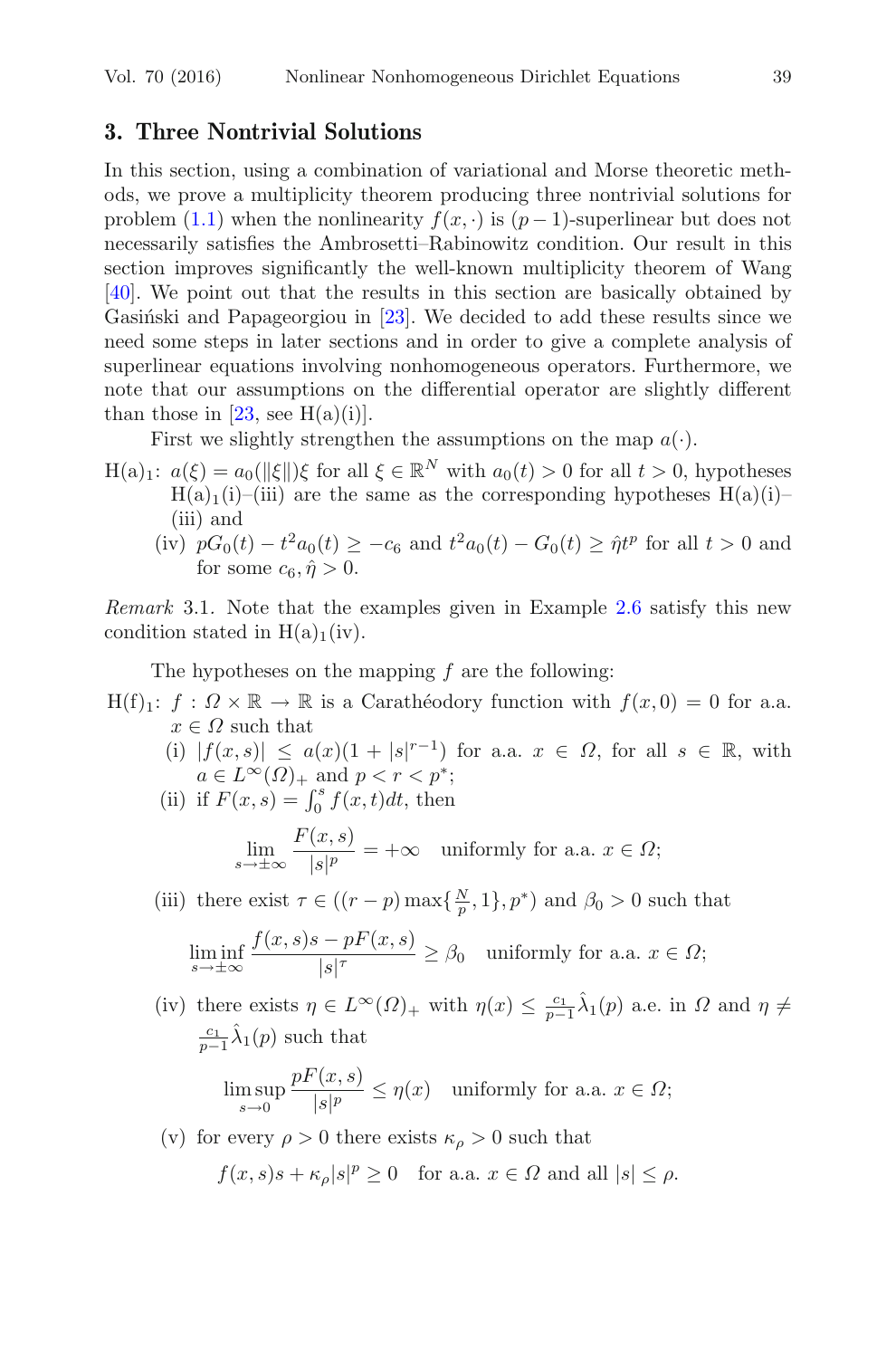*Remark* 3.2. Hypothesis  $H(f)$ <sub>1</sub>(ii) amounts to the superlinearity of the primitive  $F(x, \cdot)$ . This condition together with  $H(f)_{1}(\text{iii})$  implies that  $f(x, \cdot)$  is  $(p-1)$ -superlinear. We point out that the assumptions in H(f)<sub>1</sub>(ii), (iii) are weaker than the Ambrosetti–Rabinowitz condition (see  $(1.2)$ ,  $(1.3)$ ) which is the usual hypothesis when dealing with superlinear problems (see for example Wang [\[40\]](#page-48-0)). Indeed, assume that  $f(x, \cdot)$  satisfies the Ambrosetti–Rabinowitz condition and note that we may suppose  $(r - p) \max\{\frac{N}{p}, 1\} < \mu$ . Hence, we have

$$
\frac{f(x,s) - pF(x,s)}{|s|^{\mu}} = \frac{f(x,s)s - \mu F(x,s)}{|s|^{\mu}} + \frac{(\mu - p)F(x,s)}{|s|^{\mu}}
$$

$$
\geq (\mu - p)\eta \text{ for all } x \in \Omega \text{ and for all } |s| \geq M
$$

(see  $(1.2)$  and  $(1.4)$ ).

*Example* 3.3. For the sake of simplicity we drop the x-dependence and consider the following two functions satisfying hypotheses  $H(f)_1$ :

$$
f_1(s) = \begin{cases} \eta s^p & \text{if } |s| \le 1, \\ \eta s^r & \text{if } |s| > 1 \end{cases} \text{ with } \eta \in (0, \hat{\lambda}_1(p)) \text{ and } p < r < p^*;
$$
  

$$
f_2(s) = |s|^{p-2} s \ln(1+|s|).
$$

Note that  $f_1$  satisfies the Ambrosetti–Rabinowitz condition but  $f_2$  does not.

Let  $\varphi: W_0^{1,p}(\Omega) \to \mathbb{R}$  be the energy functional of problem  $(1.1)$  given by

$$
\varphi(u) = \int_{\Omega} G(\nabla u) dx - \int_{\Omega} F(x, u) dx,
$$

which is of class  $C^1$ . Furthermore, we define the positive and negative truncations of  $f(x, \cdot)$ , namely  $f_{\pm}(x, s) = f(x, \pm s^{\pm})$ , and consider the  $\check{C}^1$ -functionals  $\varphi_{\pm}: W_0^{1,p}(\Omega) \to \mathbb{R}$  defined by

$$
\varphi_{\pm}(u) = \int_{\Omega} G(\nabla u) dx - \int_{\Omega} F_{\pm}(x, u) dx,
$$

with  $F_{\pm}(x, s) = \int_0^s f_{\pm}(x, t) dt$ .

<span id="page-9-2"></span>**Proposition 3.4.** *If*  $H(a)_1$  *and*  $H(f)_1$  *are satisfied, then the functionals*  $\varphi$  *and*  $\varphi_+$  *fulfill the C-condition.* 

*Proof.* We start with the proof for  $\varphi_+$ . To this end, let  $(u_n)_{n\geq 1} \subseteq W_0^{1,p}(\Omega)$  be a sequence such that

<span id="page-9-1"></span><span id="page-9-0"></span>
$$
|\varphi_{+}(u_{n})| \le M_{1} \quad \text{ for all } n \ge 1 \tag{3.1}
$$

with some  $M_1 > 0$  and

$$
\left(1 + \|u_n\|_{W_0^{1,p}(\Omega)}\right)\varphi'_+(u_n) \to 0 \text{ in } W^{-1,p'}(\Omega). \tag{3.2}
$$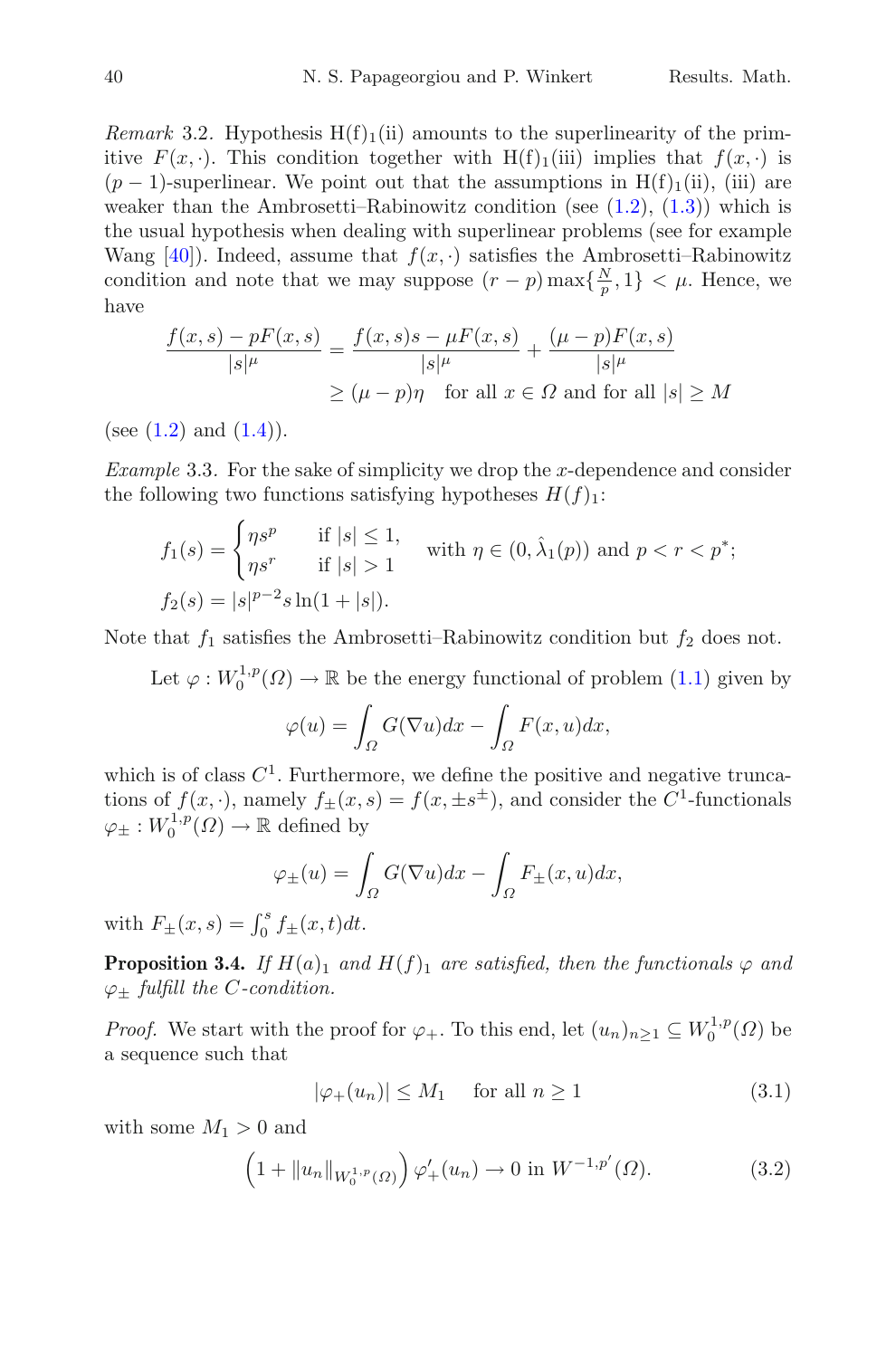By means of  $(3.2)$  we obtain

$$
|\langle \varphi'_+(u_n), v \rangle| \leq \frac{\varepsilon_n \|v\|_{W_0^{1,p}(\varOmega)}}{1 + \|u_n\|_{W_0^{1,p}(\varOmega)}}
$$

for all  $v \in W_0^{1,p}(\Omega)$  and  $\varepsilon_n \searrow 0$  which means that

$$
\left| \int_{\Omega} \left( a(\nabla u_n), \nabla v \right)_{\mathbb{R}^N} dx - \int_{\Omega} f_+(x, u_n) v dx \right| \leq \frac{\varepsilon_n \|v\|_{W_0^{1, p}(\Omega)}}{1 + \|u_n\|_{W_0^{1, p}(\Omega)}} \tag{3.3}
$$

for all  $n \geq 1$ . Acting on [\(3.3\)](#page-10-0) with  $v = -u_n^- \in W_0^{1,p}(\Omega)$  and applying Lemma  $2.4(c)$  $2.4(c)$  yields

<span id="page-10-2"></span><span id="page-10-1"></span><span id="page-10-0"></span>
$$
\frac{c_1}{p-1} \|\nabla u_n^-\|_p \le \varepsilon_n,
$$

for all  $n \geq 1$  which means that

$$
u_n^- \to 0 \quad \text{in } W_0^{1,p}(\Omega) \text{ as } n \to +\infty. \tag{3.4}
$$

Then, from  $(3.1)$  and  $(3.4)$  we obtain

<span id="page-10-3"></span>
$$
\int_{\Omega} pG(\nabla u_n^+)dx - \int_{\Omega} pF(x, u_n^+)dx \le M_2,
$$
\n(3.5)

with some  $M_2 > 0$ . Taking  $v = u_n^+ \in W_0^{1,p}(\Omega)$  in [\(3.3\)](#page-10-0) gives

$$
-\int_{\Omega} \left( a(\nabla u_n^+), \nabla u_n^+ \right)_{\mathbb{R}^N} dx + \int_{\Omega} f(x, u_n^+) u_n^+ dx \le \varepsilon_n,
$$
\n(3.6)

for all  $n \geq 1$ . Now, adding  $(3.5)$  and  $(3.6)$ , we get

$$
M_3 \ge \int_{\Omega} \left[ pG(\nabla u_n^+) - \left( a(\nabla u_n^+), \nabla u_n^+ \right)_{\mathbb{R}^N} \right] dx
$$

$$
+ \int_{\Omega} \left[ f(x, u_n^+) u_n^+ - pF(x, u_n^+) \right] dx, \tag{3.7}
$$

for all  $n \geq 1$  and some  $M_3 > 0$ . By virtue of hypothesis H(a)<sub>1</sub>(iv) we derive from [\(3.7\)](#page-10-4)

<span id="page-10-5"></span><span id="page-10-4"></span>
$$
\int_{\Omega} \left( f(x, u_n^+) u_n^+ - pF(x, u_n^+) \right) dx \le M_4. \tag{3.8}
$$

Taking into account hypotheses  $H(f)_1(i)$  and (iii), there is a number  $\beta_1 \in (0, \beta_0)$ and a constant  $M_5 > 0$  such that

$$
\beta_1|s|^\tau - M_5 \le f(x,s)s - pF(x,s) \quad \text{for a.a. } x \in \Omega \text{ and for all } s \ge 0. \tag{3.9}
$$

Combining  $(3.8)$  and  $(3.9)$  gives

<span id="page-10-7"></span><span id="page-10-6"></span>
$$
(u_n^+)_{n\geq 1} \text{ is bounded in } L^\tau(\Omega). \tag{3.10}
$$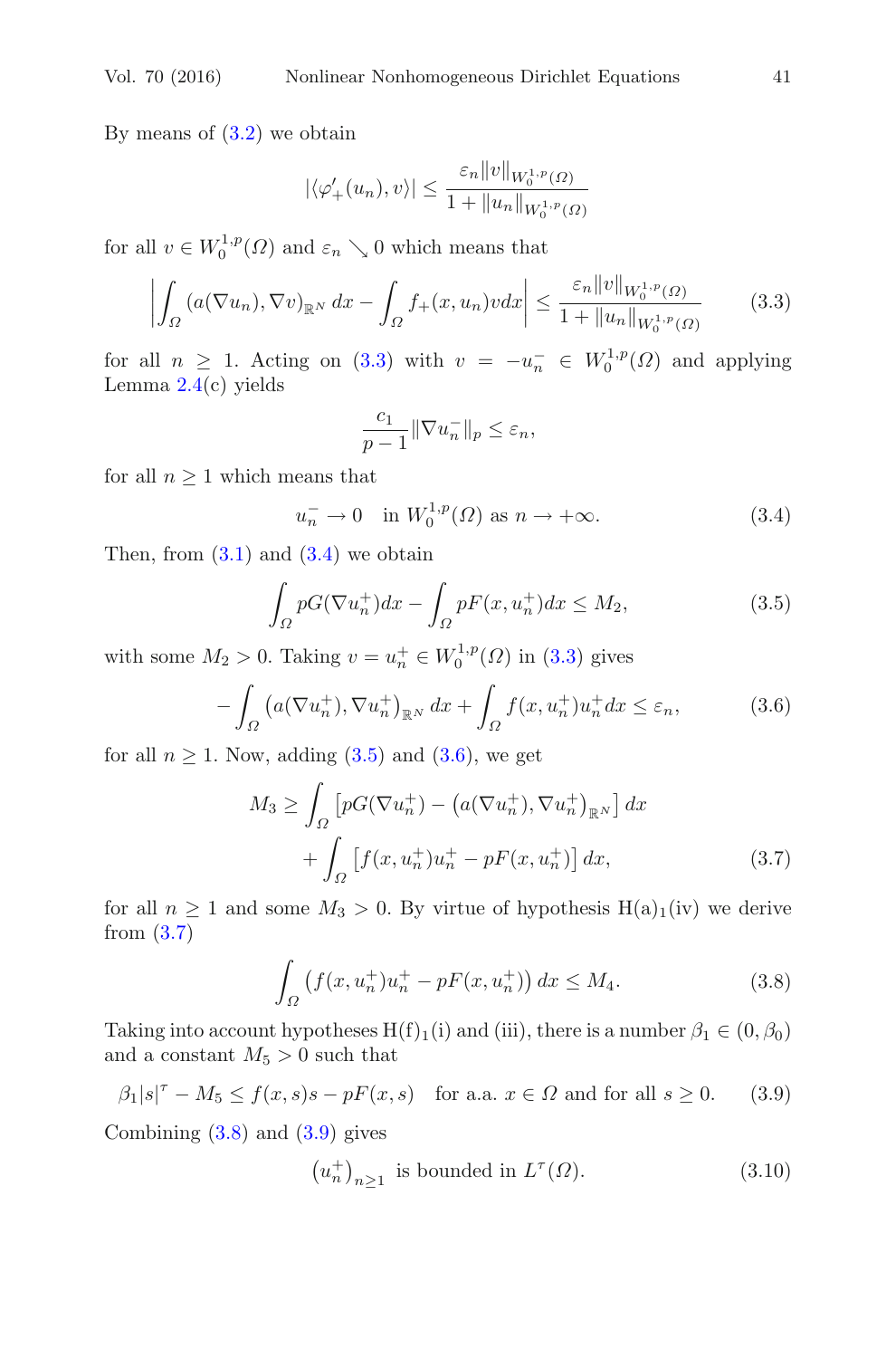Let us first consider the case  $N>p$ . Without loss of generality we may suppose that  $1 \leq \tau \leq r \leq p^*$  (cf. hypothesis H(f)<sub>1</sub>(iii)). Then, we find a number  $t \in [0, 1)$  such that

<span id="page-11-4"></span><span id="page-11-0"></span>
$$
\frac{1}{r} = \frac{1-t}{\tau} + \frac{t}{p^*}
$$
\n(3.11)

and the usage of the interpolation theory implies that

<span id="page-11-3"></span><span id="page-11-2"></span>
$$
\left\|u_{n}^{+}\right\|_{r} \leq \left\|u_{n}^{+}\right\|_{\tau}^{1-t} \left\|u_{n}^{+}\right\|_{p^{*}}^{t}
$$
\n(3.12)

(see Gasinski and Papageorgiou  $[20, p. 905]$  $[20, p. 905]$ ). Combining  $(3.10), (3.12)$  $(3.10), (3.12)$  $(3.10), (3.12)$ , and the Sobolev embedding theorem yields

<span id="page-11-1"></span>
$$
\left\|u_{n}^{+}\right\|_{r}^{r} \le M_{6} \left\|u_{n}^{+}\right\|_{W_{0}^{1,p}\left(\Omega\right)}^{tr} \quad \text{for all } n \ge 1 \tag{3.13}
$$

with some positive constant  $M_6$ . Applying again  $v = u_n^+$  in [\(3.3\)](#page-10-0) one has

$$
\left| \int_{\Omega} \left( a \left( \nabla u_n^+ \right), \nabla u_n^+ \right)_{\mathbb{R}^N} dx - \int_{\Omega} f(x, u_n^+) u_n^+ dx \right| \le \varepsilon_n \quad \text{for all } n \ge 1. \tag{3.14}
$$

Taking into account the growth condition of hypothesis  $H(f)_{1}(i)$  we infer

$$
f(x,s)s \le \hat{a}(x) + M_7|s|^r \quad \text{for a.a. } x \in \Omega, \text{ for all } s \in \mathbb{R},\tag{3.15}
$$

with  $\hat{a} \in L^{\infty}(\Omega)$  and  $M_7 > 0$ . With the aid of Lemma [2.4\(](#page-3-0)c) and [\(3.15\)](#page-11-1) we obtain from [\(3.14\)](#page-11-2)

$$
\frac{c_1}{p-1} \left\| \nabla u_n^+ \right\|_p^p \le M_8 \left( 1 + \left\| u_n^+ \right\|_r^r \right) \quad \text{for all } n \ge 1
$$

with  $M_8 > 0$ . This estimate in conjunction with  $(3.13)$  yields

$$
\left\|u_{n}^{+}\right\|_{W_{0}^{1,p}\left(\Omega\right)}^{p}\leq M_{9}\left(1+\left\|u_{n}^{+}\right\|_{W_{0}^{1,p}\left(\Omega\right)}^{tr}\right)\quad\text{ for all }n\geq1\tag{3.16}
$$

and for some  $M_9 > 0$ . Taking into account the choice of  $\tau$  (see hypothesis  $H(f)_{1}(iii)$  and relation [\(3.11\)](#page-11-4) we see that  $tr < p$  which implies that  $(u_n^+)_{n \geq 1} \subseteq$  $W_0^{1,p}(\Omega)$  is bounded (see [\(3.16\)](#page-11-5)).

Now, let  $N \leq p$  and note that in this case we have  $p^* = \infty$  and the Sobolev embedding theorem gives  $W_0^{1,p}(\Omega) \subseteq L^{\tilde{q}}(\Omega)$  for all  $\tilde{q} \in [1, +\infty)$ . Let  $\hat{q}$  be a number such that  $1 < \tau \leq r < \hat{q}$ . As before, we find  $t \in [0,1)$  such that

<span id="page-11-5"></span>
$$
\frac{1}{r} = \frac{1-t}{\tau} + \frac{t}{\hat{q}}.
$$

Hence

<span id="page-11-6"></span>
$$
tr = \frac{\hat{q}(r-\tau)}{\hat{q}-\tau}.
$$

Moreover, we observe that

$$
tr = \frac{\hat{q}(r-\tau)}{\hat{q}-\tau} \to r-\tau \quad \text{as } \hat{q} \to +\infty = p^*.
$$
 (3.17)

By the choice of  $\tau$  and since  $N \leq p$  we have  $r - \tau < p$ . Combining this fact with  $(3.17)$  we see that  $tr < p$  if  $\hat{q}$  is chosen large enough. Now we may apply the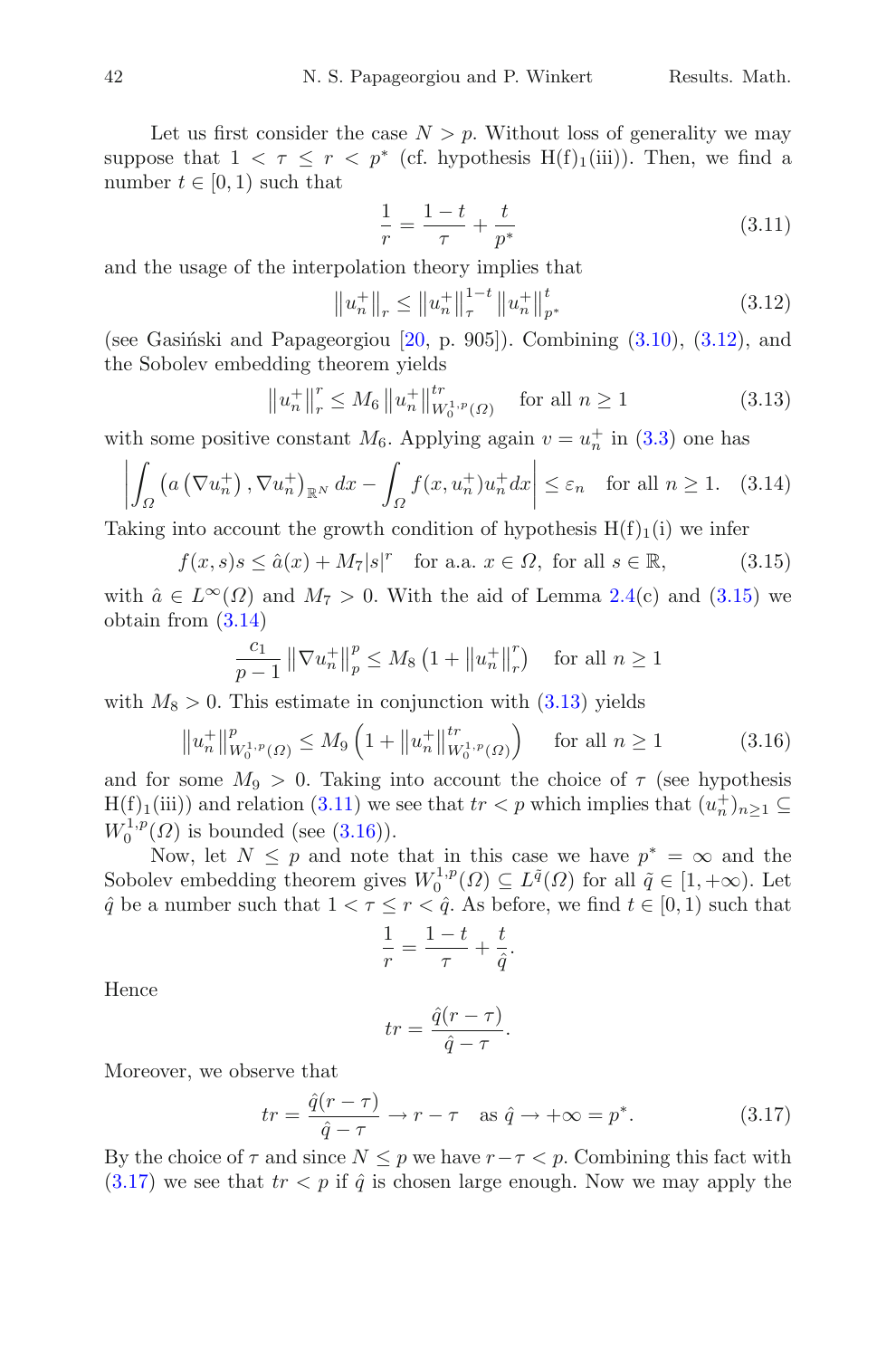same arguments as in the case  $N>p$  where  $p^*$  is replaced by  $\hat{q}>r$  sufficiently large. This yields the boundedness of the sequence  $(u_n^+)_{n\geq 1}$  in  $W_0^{1,p}(\Omega)$  in the case  $N \leq p$  as well. We have shown in both cases that  $(u_n^+)_{n\geq 1}$  is bounded in  $W_0^{1,p}(\Omega)$  and due to [\(3.4\)](#page-10-1) we have that  $(u_n)_{n\geq 1}$  is bounded in  $W_0^{1,p}(\Omega)$  as well. Now we may suppose that (for a subsequence if necessary)

$$
u_n \rightharpoonup u
$$
 in  $W_0^{1,p}(\Omega)$  and  $u_n \rightharpoonup u$  in  $L^p(\Omega)$ . (3.18)

Using again [\(3.3\)](#page-10-0) with the special choice  $v = u_n - u$  and passing to the limit as n goes to  $+\infty$ , we derive, thanks to [\(3.18\)](#page-12-0),

<span id="page-12-0"></span>
$$
\lim_{n \to \infty} \langle A(u_n), u_n - u \rangle = 0.
$$

Since A satisfies the  $(S)$ <sub>+</sub>-property (see Proposition [2.8\)](#page-5-2) we finally conclude

<span id="page-12-1"></span>
$$
u_n \to u \text{ in } W_0^{1,p}(\Omega).
$$

This proves that  $\varphi$  fulfills the C-condition. Analogously, applying similar arguments, one can prove the same result for the functionals  $\varphi$  and  $\varphi$ <sub>−</sub>. That finishes the proof finishes the proof.

<span id="page-12-3"></span>Now we are going to show that the functionals  $\varphi$  and  $\varphi_{\pm}$  satisfy the mountain pass geometry.

**Proposition 3.5.** *Assume*  $H(a)_1$  *and*  $H(f)_1$ *, then*  $u = 0$  *is a local minimizer of the functionals*  $\varphi$  *and*  $\varphi$ <sub>+</sub>.

*Proof.* We only show this proposition for  $\varphi_+$ , the proofs for  $\varphi$  and  $\varphi_-$  can be done similarly. By means of hypothesis  $H(f)_1(iv)$  we find for every  $\varepsilon > 0$  a number  $\delta = \delta(\varepsilon) > 0$  such that

$$
F(x,s) \le \frac{1}{p} (\eta(x) + \varepsilon) |s|^p \quad \text{for a.a. } x \in \Omega \text{ and for all } |s| \le \delta. \tag{3.19}
$$

Let  $u \in C_0^1(\overline{\Omega})$  be such that  $||u||_{C_0^1(\overline{\Omega})} \leq \delta$ . With regards to Corollary [2.5,](#page-3-2)  $(3.19)$ , Lemma [2.9,](#page-6-1) and  $(2.5)$  we obtain

<span id="page-12-2"></span>
$$
\varphi_{+}(u) = \int_{\Omega} G(\nabla u) dx - \int_{\Omega} F_{+}(x, u) dx
$$
  
\n
$$
\geq \frac{c_{1}}{p(p-1)} ||\nabla u||_{p}^{p} - \frac{1}{p} \int_{\Omega} \eta(x) (u^{+})^{p} dx - \frac{\varepsilon}{p} ||u^{+}||_{p}^{p}
$$
  
\n
$$
\geq \frac{1}{p} \left( \frac{c_{1}}{p-1} ||\nabla u||_{p}^{p} - \int_{\Omega} \eta(x) |u|^{p} dx \right) - \frac{\varepsilon}{p \hat{\lambda}_{1}(p)} ||\nabla u||_{p}^{p}
$$
  
\n
$$
\geq \frac{1}{p} \left( \kappa - \frac{\varepsilon}{\hat{\lambda}_{1}(p)} \right) ||\nabla u||_{p}^{p}. \tag{3.20}
$$

Choosing  $\varepsilon > 0$  small enough such that  $\varepsilon \in (0, \kappa \hat{\lambda}_1(p))$  we see from  $(3.20)$  that  $\varphi_+(u) \geq 0 = \varphi_+(0)$  for all  $u \in C_0^1(\overline{\Omega})$  with  $0 \leq ||u||_{C_0^1(\overline{\Omega})} \leq \delta$ .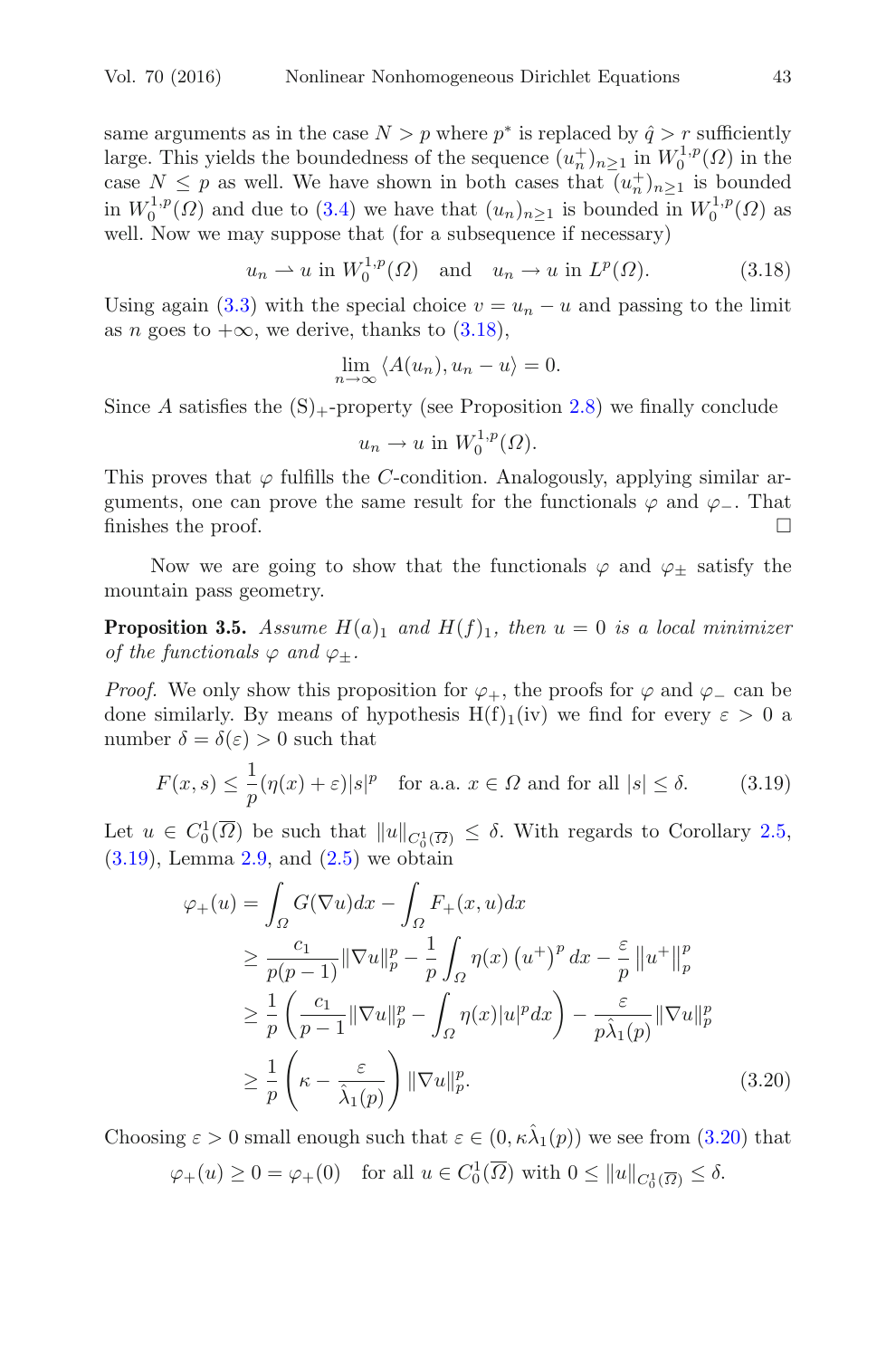It is easy to see that the critical points of  $\varphi_+$  (resp. of  $\varphi_-$ ) are positive (resp. negative). Therefore, we may assume that  $u = 0$  is an isolated critical point of the functionals  $\varphi_+$ , otherwise there would exist a sequence of distinct positive, resp. negative, solutions of [\(1.1\)](#page-1-4).

Consequently, we find small numbers  $\rho_{\pm} \in (0,1)$  such that

<span id="page-13-3"></span>
$$
\inf \left\{ \varphi_{\pm}(u) : \|u\|_{W_0^{1,p}(\Omega)} = \rho_{\pm} \right\} =: m_{\pm} > 0 = \varphi_{\pm}(0) \tag{3.21}
$$

(see Aizicovici et al. [\[1](#page-46-5), Proof of Proposition 29]).

<span id="page-13-7"></span>Now we are going to prove the existence of two constant sign solutions of problem  $(1.1)$ .

**Proposition 3.6.** *Under the assumptions*  $H(a)_1$  *and*  $H(f)_1$  *problem* [\(1.1\)](#page-1-4) *possesses at least two constant sign solutions*  $u_0 \in \text{int}(C_0^1(\overline{\Omega})_+)$  *and*  $v_0 \in -\text{int}$  $(C_0^1(\overline{\Omega})_+).$ 

*Proof.* We start with the proof of the existence of the positive solution. Recall that  $\hat{u}_1(p) \in \text{int}(C_0^1(\overline{\Omega})_+)$  denotes the L<sup>p</sup>-normalized (i.e.  $\|\hat{u}_1(p)\|_p = 1$ ) eigenfunction corresponding to the first eigenvalue  $\hat{\lambda}_1(p)$  of  $(-\hat{\Delta}_p, W_0^{1,p}(\Omega)).$ First, we show that

<span id="page-13-2"></span><span id="page-13-1"></span><span id="page-13-0"></span>
$$
\varphi_+(t\hat{u}_1(p)) \to -\infty \quad \text{as } t \to +\infty. \tag{3.22}
$$

By means of hypotheses  $H(f)_1(i)$  and (ii), for every  $\varepsilon > 0$  there exists a constant  $M_{10} = M_{10}(\varepsilon) > 0$  such that

 $F(x, s) \ge \varepsilon |s|^p - M_{10}$  for a.a.  $x \in \Omega$  and for all  $s \in \mathbb{R}$ . (3.23)

From Corollary [2.5](#page-3-2) and  $(3.23)$  we obtain for  $t > 0$ 

$$
\varphi_{+}\left(t\hat{u}_{1}(p)\right) \leq c_{5}|\Omega|_{N} + t^{p} \|\nabla \hat{u}_{1}(p)\|_{p}^{p} - \varepsilon t^{p} + M_{10}|\Omega|_{N}
$$

$$
= t^{p} \left(\hat{\lambda}_{1}(p) - \varepsilon\right) + (c_{5} + M_{10})|\Omega|_{N}. \tag{3.24}
$$

Choosing  $\varepsilon > \hat{\lambda}_1(p)$  in [\(3.24\)](#page-13-1) and letting  $t \to +\infty$  implies [\(3.22\)](#page-13-2).

Taking into account  $(3.22)$  and  $(3.21)$  we find a number  $t > 0$  large enough such that

$$
\varphi_+(t\hat{u}_1(p)) \le \varphi_+(0) = 0 < m_+ \quad \text{and} \quad \rho_+ < \|t\hat{u}_1(p)\|_{W_0^{1,p}(\Omega)}.
$$
\n
$$
(3.25)
$$

Thanks to  $(3.21)$ ,  $(3.25)$  and Proposition [3.4](#page-9-2) we may apply Theorem [2.2](#page-2-0) (mountain pass theorem) which provides the existence of an element  $u_0 \in$  $W_0^{1,p}(\Omega)$  such that

<span id="page-13-5"></span><span id="page-13-4"></span>
$$
\varphi_{+}(0) = 0 < m_{+} \leq \varphi_{+}(u_{0}) \quad \text{and} \quad \varphi'_{+}(u_{0}) = 0.
$$
\n
$$
(3.26)
$$

The first relation in [\(3.26\)](#page-13-5) ensures that  $u_0 \neq 0$  and the second one results in

<span id="page-13-6"></span>
$$
\langle Au_0, v \rangle = \langle N_{f_+}(u_0), v \rangle \quad \text{for all } v \in W_0^{1,p}(\Omega). \tag{3.27}
$$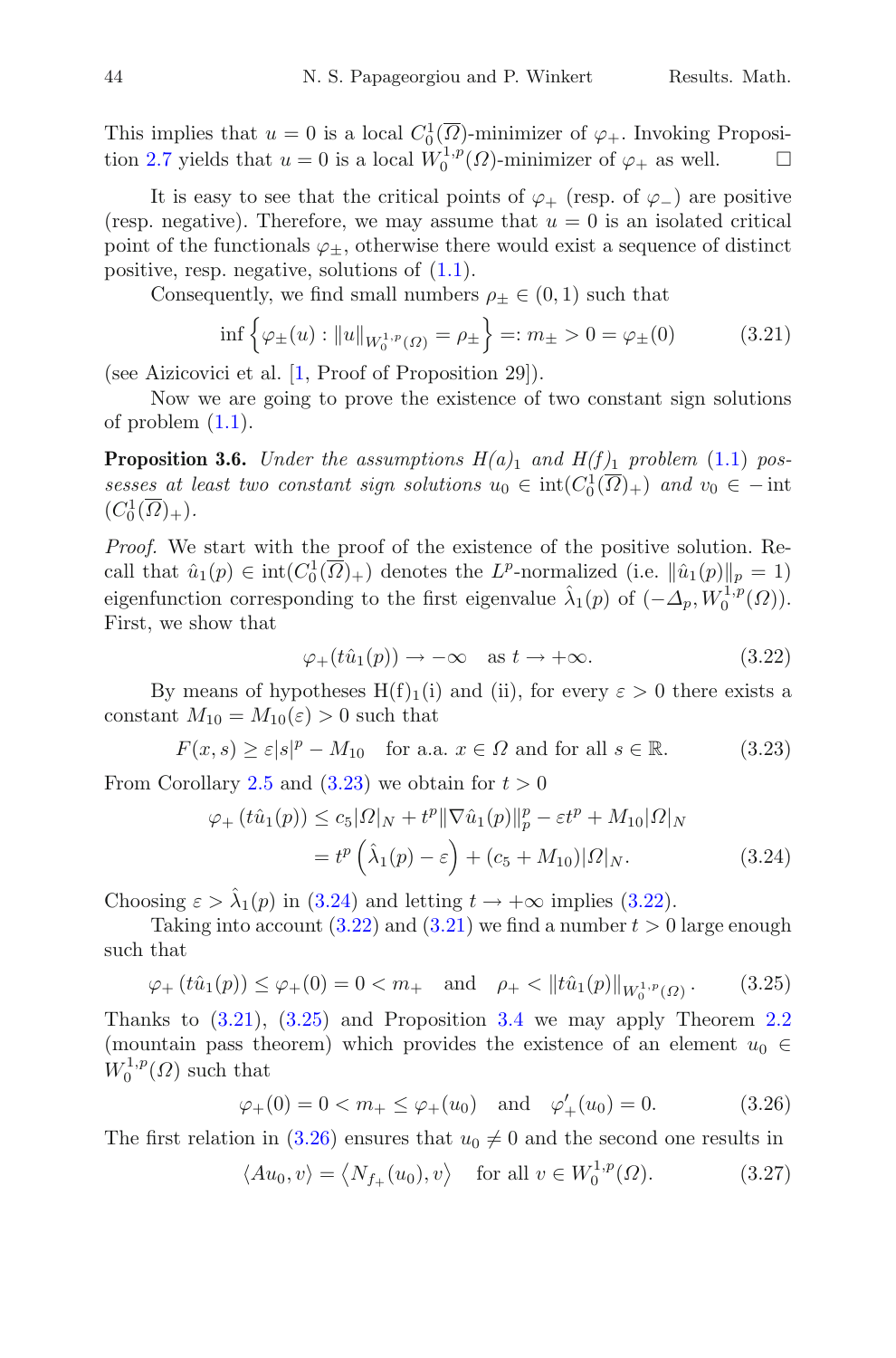Choosing  $v = -u_0^-$  as test function in [\(3.27\)](#page-13-6) gives

$$
\int_{\Omega} \left( a(\nabla u_0), -\nabla u_0^- \right)_{\mathbb{R}^N} dx = 0.
$$
\n(3.28)

Combining  $(3.28)$  and Lemma  $2.4(c)$  $2.4(c)$  we have

<span id="page-14-0"></span>
$$
\frac{c_1}{p-1} \left\| \nabla u_0^- \right\|_p^p \le 0.
$$

Hence,

$$
u_0 \ge 0, u_0 \ne 0.
$$

Then, [\(3.27\)](#page-13-6) becomes

$$
-\operatorname{div} a(\nabla u_0) = f(x, u_0) \quad \text{in } \Omega,
$$
  

$$
u = 0 \quad \text{on } \partial\Omega.
$$

From the nonlinear regularity theory we obtain  $u_0 \in L^{\infty}(\Omega)$  (see Ladyzhen-skaya and Ural'tseva [\[26](#page-47-9), p. 286]) and then  $u_0 \in C_0^1(\overline{\Omega})$  (see Lieberman [\[27](#page-47-10)]). By means of hypothesis  $H(f)_1(v)$  we find, for  $\rho = ||u_0||_{C(\overline{\Omega})}$ , a constant  $\kappa_\rho > 0$ such that

$$
-\operatorname{div} a(\nabla u_0(x)) + \kappa_\rho u_0(x)^{p-1} = f(x, u_0(x)) + \kappa_\rho u_0(x)^{p-1} \ge 0 \quad \text{for a.a. } x \in \Omega.
$$

Hence,

$$
\operatorname{div} a(\nabla u_0(x)) \le \kappa_\rho u_0(x)^{p-1} \quad \text{for a.a. } x \in \Omega. \tag{3.29}
$$

Let  $\gamma(t) = ta_0(t)$  for  $t > 0$ . We have

<span id="page-14-2"></span><span id="page-14-1"></span>
$$
t\gamma'(t) = t^2 a'_0(t) + t a_0(t). \tag{3.30}
$$

Integration by parts and applying  $H(a)_1(iv)$  yields

$$
\int_0^t s\gamma'(s)ds = t\gamma(t) - \int_0^t \gamma(s)ds = t^2 a_0(t) - G_0(t) \geq \hat{\eta}t^p.
$$
 (3.31)

Then, due to  $(3.29)$  and  $(3.31)$ , we may apply the strong maximum principle of Pucci and Serrin [\[37,](#page-48-9) p. 111] which implies that  $u_0(x) > 0$  for all  $x \in \Omega$ . In addition, the boundary point theorem of Pucci and Serrin [\[37,](#page-48-9) p. 120] yields  $u_0 \in \text{int}\left(C_0^1(\overline{\Omega})_+\right).$ 

Using similar arguments one could easily verify the assertion for the existence of the constant sign solution  $v_0 \in - \text{int} (C_0^1(\overline{\Omega})_+)$  working with the functional  $\varphi_-\text{ instead of }\varphi_+\text{.}$ 

Now, we are interested to find a third nontrivial solutions of  $(1.1)$  via Morse theory. To this end, we will compute certain critical groups of the functionals  $\varphi$  and  $\varphi_{\pm}$ . We start with the computation of the critical groups of  $\varphi$ at infinity.

<span id="page-14-3"></span>**Proposition 3.7.** *Assume*  $H(a)_1$  *and*  $H(f)_1$ *, then*  $C_k(\varphi, \infty) = 0$  *for all*  $k \geq 0$ *.*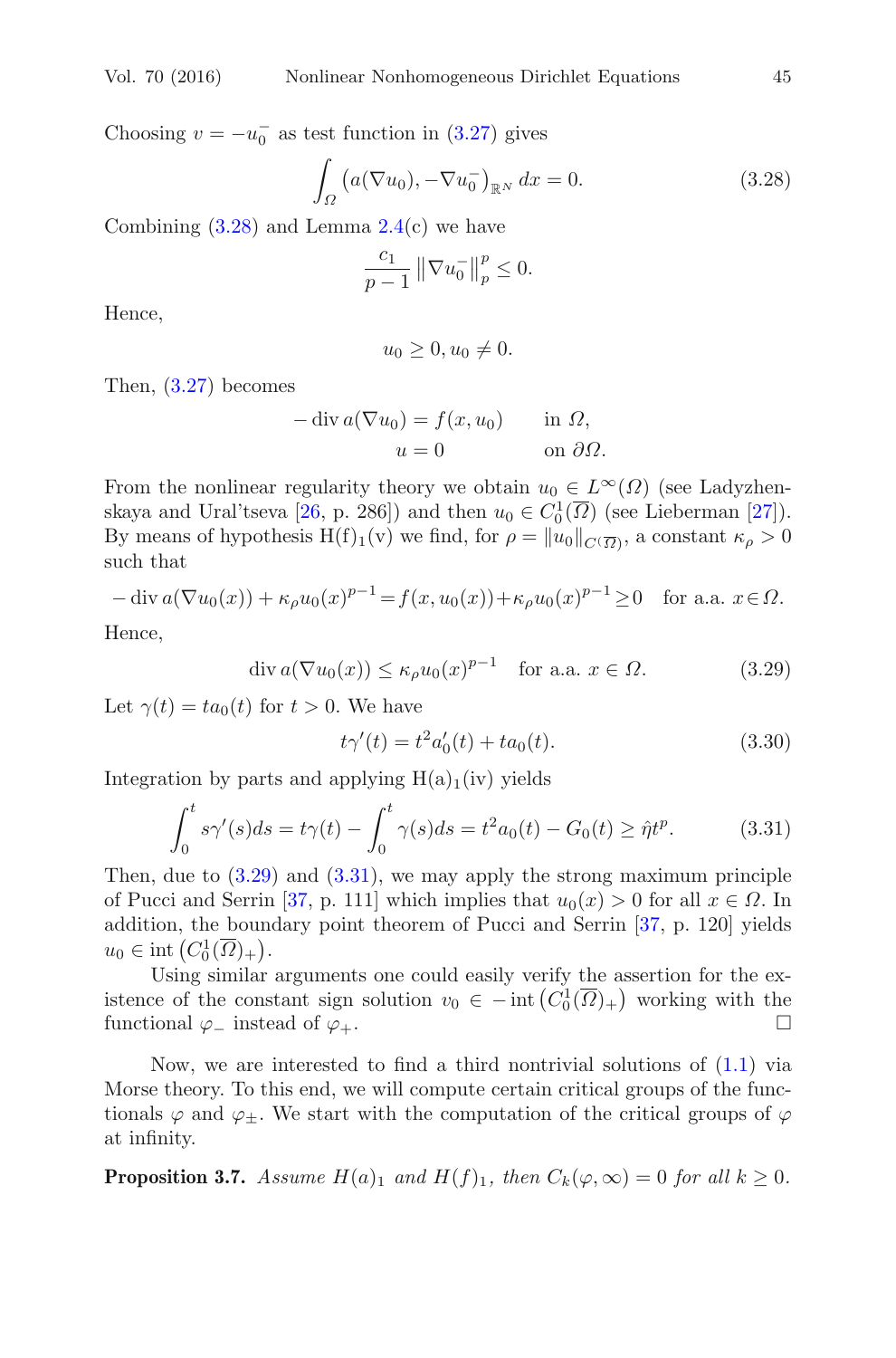*Proof.* By means of  $H(f)_{1}(i)$  and (ii), for every  $\varepsilon > 0$ , there exists a constant  $M_{11} > 0$  such that

$$
F(x,s) \ge \varepsilon |s|^p - M_{11} \quad \text{for a.a. } x \in \Omega \text{ and for all } s \in \mathbb{R}.
$$
 (3.32)

By virtue of Corollary [2.5](#page-3-2) and [\(3.32\)](#page-15-0) there holds for  $u \in W_0^{1,p}(\Omega) \setminus \{0\}$  and for every  $t > 0$ 

<span id="page-15-2"></span><span id="page-15-0"></span>
$$
\varphi(tu) = \int_{\Omega} G(t\nabla u)dx - \int_{\Omega} F(x, tu)dx
$$
  
\n
$$
\leq c_5 \left( |\Omega|_N + t^p \|\nabla u\|_p^p \right) - \varepsilon t^p \|u\|_p^p + M_{11} |\Omega|_N
$$
  
\n
$$
= t^p \left( c_5 \|\nabla u\|_p^p - \varepsilon \|u\|_p^p \right) + M_{12},
$$

with  $M_{12} = (c_5 + M_{11}) | \Omega_N |$ . Choosing  $\varepsilon > \frac{c_5 || \nabla u ||_p^p}{||u||_p^p}$  implies that  $\varphi(tu) \to -\infty \quad \text{as } t \to +\infty.$  (3.33)

Thanks to the hypotheses  $H(f)_1(i)$  and (iii), there is a number  $\beta_2 \in (0, \beta_0)$  and a constant  $M_{13} > 0$  such that

 $pF(x, s) - f(x, s)s \le M_{13} - \beta_2|s|^\tau$  for a.a.  $x \in \Omega$  and for all  $s \in \mathbb{R}$ . (3.34) Taking into account hypothesis  $H(a)_1(iv)$  and  $(3.34)$  we obtain

<span id="page-15-1"></span>
$$
\frac{d}{dt}\varphi(tu) = \langle \varphi'(tu), u \rangle \n= \frac{1}{t} \langle \varphi'(tu), tu \rangle \n= \frac{1}{t} \left[ \int_{\Omega} (a(t\nabla u), t\nabla u)_{\mathbb{R}^N} dx - \int_{\Omega} f(x, tu) t u dx \right] \n\leq \frac{1}{t} \left[ \int_{\Omega} pG(t\nabla u) dx + (c_6 + M_{13}) |\Omega|_N - \int_{\Omega} pF(x, tu) dx \right] \n= \frac{1}{t} [p\varphi(tu) + M_{14}]
$$
\n(3.35)

with  $M_{14} = (c_6 + M_{13}) | \Omega | N$ . Combining [\(3.33\)](#page-15-2) and [\(3.35\)](#page-15-3) we conclude that  $\frac{d}{dt}\varphi(tu) < 0$  for  $t > 0$  sufficiently large.

Therefore, for every  $u \in \partial B_1 = \{y \in W_0^{1,p}(\Omega) : ||y||_{W_0^{1,p}(\Omega)} = 1\}$ , there exists a unique  $\psi(u) > 0$  such that

<span id="page-15-3"></span>
$$
\varphi(\psi(u)u) = \rho_* < -\frac{M_{14}}{p}
$$

(see [\(3.35\)](#page-15-3)). Moreover, the implicit function theorem implies that  $\psi \in C(\partial B_1)$ . Now we extend  $\psi$  on  $W_0^{1,p}(\Omega)\backslash\{0\}$  by setting

$$
\tilde{\psi}(u) = \frac{1}{\|u\|_{W_0^{1,p}(\Omega)}} \psi\left(\frac{u}{\|u\|_{W_0^{1,p}(\Omega)}}\right) \quad \text{for all } u \in W_0^{1,p}(\Omega) \setminus \{0\}.
$$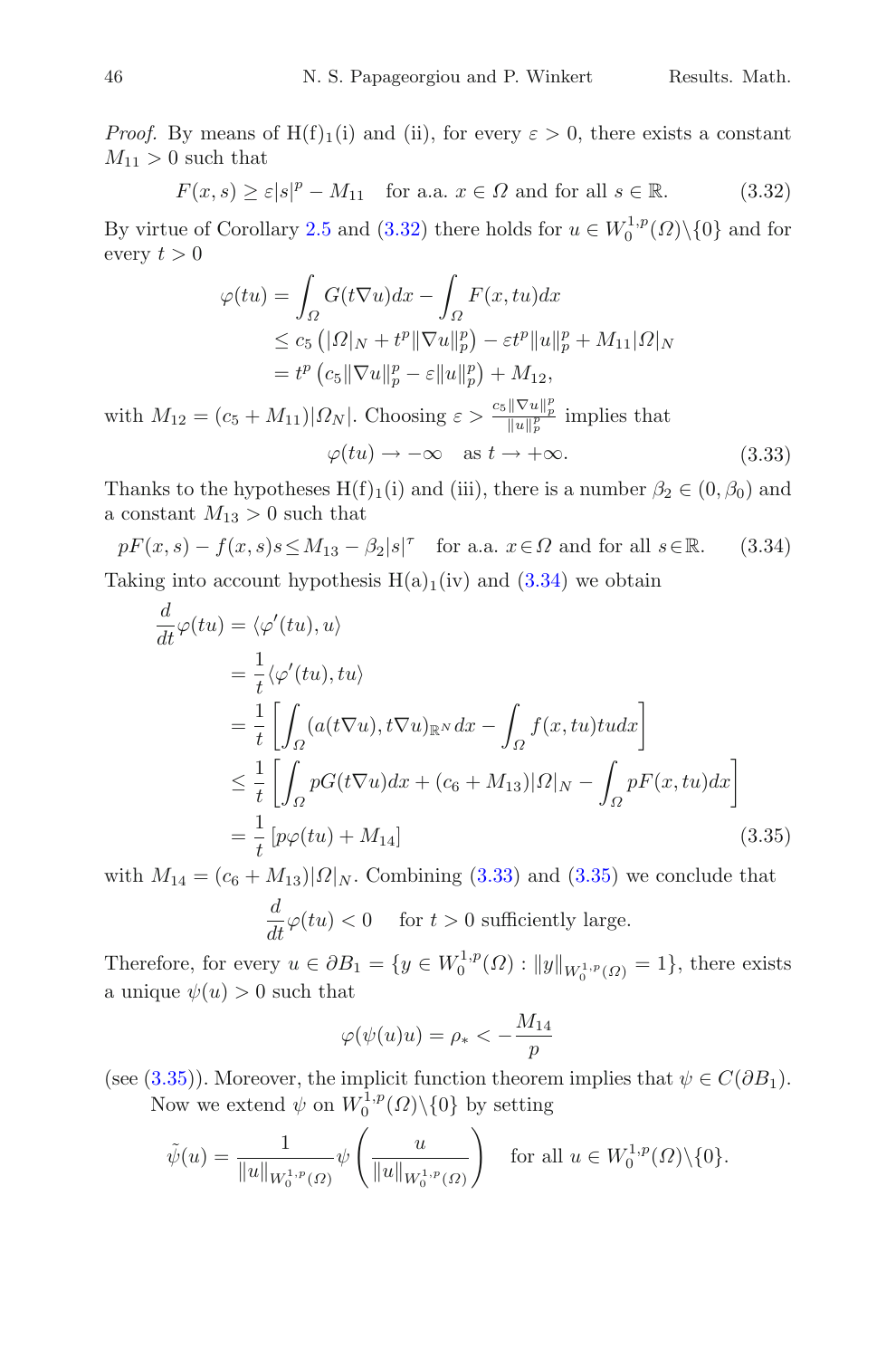It is clear that  $\tilde{\psi} \in C(W_0^{1,p}(\Omega) \setminus \{0\})$  and  $\varphi(\tilde{\psi}(u)u) = \rho_*$  for all  $u \in W_0^{1,p}(\Omega) \setminus$  $\{0\}$ . Note that  $\varphi(u) = \rho_*$  implies  $\psi(u) = 1$ . Then, putting

<span id="page-16-0"></span>
$$
\hat{\psi}(u) = \begin{cases}\n1 & \text{if } \varphi(u) \le \rho_*, \\
\tilde{\psi}(u) & \text{if } \varphi(u) > \rho_*,\n\end{cases}
$$
\n(3.36)

we have  $\hat{\psi} \in C(W_0^{1,p}(\Omega) \backslash {\{0\}}).$ 

Next, we introduce the deformation  $h : [0,1] \times W_0^{1,p}(\Omega) \setminus \{0\} \to W_0^{1,p}(\Omega) \setminus W_0^{1,p}(\Omega)$ {0} defined by

$$
h(t, u) = (1 - t)u + t\hat{\psi}(u)u.
$$

It is easy to see that  $h(0, u) = u$  and  $h(1, u) \in \varphi^{\rho_*}$  for all  $u \in W_0^{1, p}(\Omega) \setminus \{0\}.$ Moreover, thanks to  $(3.36)$  there holds

$$
h(t,\cdot)|_{\varphi^{\rho_*}} = \mathrm{id}\left|_{\varphi^{\rho_*}} \quad \text{for all } t \in [0,1].
$$

This means that the sublevel set  $\varphi^{\rho_*}$  is a deformation retract of  $W_0^{1,p}(\Omega)\setminus\{0\}.$ Because of the radial retraction  $u \to \frac{u}{\|u\|_{W_0^{1,p}(\Omega)}}$  for all  $u \in W_0^{1,p}(\Omega)\backslash\{0\}$  we see that  $\partial B_1$  is a retract of  $W_0^{1,p}(\Omega)\backslash\{0\}$  while the deformation

$$
h_0(t, u) = (1 - t)u + t \frac{u}{\|u\|_{W_0^{1, p}(\Omega)}} \quad \text{for all } (t, u) \in [0, 1] \times W_0^{1, p}(\Omega) \setminus \{0\},
$$

points out that  $W_0^{1,p}(\Omega)\backslash\{0\}$  is deformable into  $\partial B_1$  over  $W_0^{1,p}(\Omega)$ . Then, we may apply Theorem 6.5 of Dugundji [\[16,](#page-47-11) p. 325] which implies that  $\partial B_1$  is a deformation retract of  $W_0^{1,p}(\Omega)\backslash\{0\}$ . We conclude that  $\varphi^{\rho_*}$  and  $\partial B_1$  are homotopy equivalent. Hence,

$$
H_k\left(W_0^{1,p}(\Omega), \varphi^{\rho_*}\right) = H_k\left(W_0^{1,p}(\Omega), \partial B_1\right) \quad \text{for all } k \ge 0. \tag{3.37}
$$

Since the space  $W_0^{1,p}(\Omega)$  is infinite dimensional, it follows that  $\partial B_1$  is contractible in itself. Then, from Granas and Dugundji [\[24](#page-47-12), p. 389] we have

<span id="page-16-1"></span>
$$
H_k\left(W_0^{1,p}(\Omega),\partial B_1\right) = 0 \quad \text{for all } k \ge 0,
$$

which in view of  $(3.37)$  gives

<span id="page-16-2"></span>
$$
H_k\left(W_0^{1,p}(\Omega),\varphi^{\rho_*}\right) = 0 \quad \text{for all } k \ge 0. \tag{3.38}
$$

Choosing  $\rho_* < -\frac{M_{14}}{p}$  even smaller if necessary, we conclude from [\(3.38\)](#page-16-2) that  $C_k(\varphi,\infty) = 0$  for all  $k \geq 0$ 

$$
\circ_{\kappa(\gamma,\infty)} = 0 \quad \text{for } \alpha
$$

(see  $(2.6)$ ).

A similar reasoning leads to the following result.

<span id="page-16-3"></span>**Proposition 3.8.** *Assume*  $H(a)_1$  *and*  $H(f)_1$ *, then* 

$$
C_k(\varphi_\pm,\infty)=0 \quad \text{for all } k\geq 0.
$$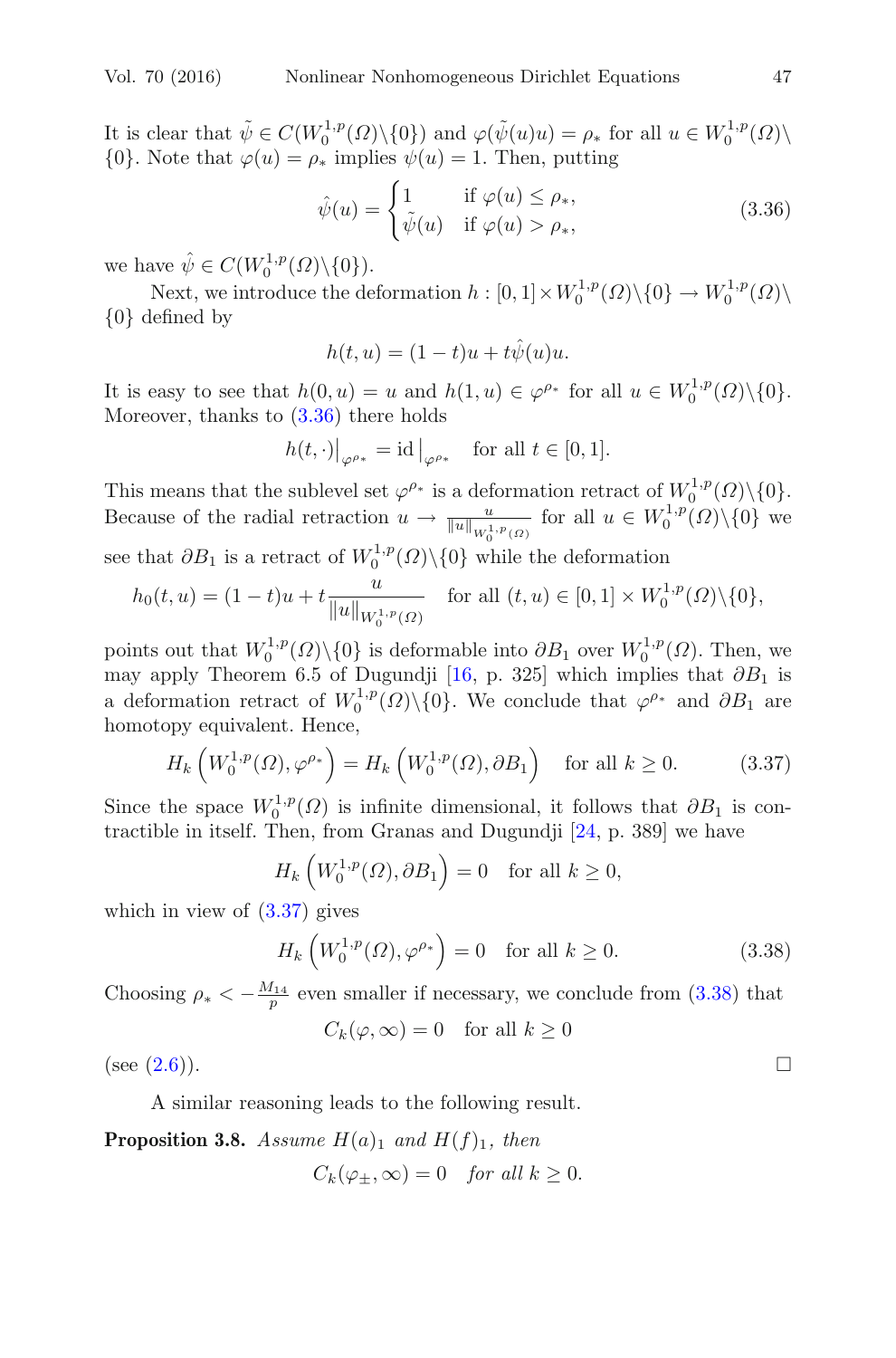*Proof.* We do the proof only for the functional  $\varphi_+$ , the assertion for  $\varphi_-$  can be done similarly. Let  $\partial B_1^+ := \{u \in \partial B_1 : u^+ \neq 0\}$  and  $t > 0$ . As in the proof of Proposition [3.7](#page-14-3) we can show that for all  $u \in \partial B_1^+$  there holds

<span id="page-17-0"></span>
$$
\varphi_+(tu) \to -\infty \quad \text{as } t \to +\infty. \tag{3.39}
$$

Taking into account H(a)<sub>1</sub>(iv) and [\(3.34\)](#page-15-1) yields, for all  $u \in \partial B_1^+$ ,

$$
\frac{d}{dt}\varphi_{+}(tu) = \langle \varphi'_{+}(tu), u \rangle \n= \frac{1}{t} \langle \varphi'_{+}(tu), tu \rangle \n= \frac{1}{t} \left[ \int_{\Omega} (a(t\nabla u), t\nabla u)_{\mathbb{R}^{N}} dx - \int_{\Omega} f_{+}(x, tu) t u dx \right] \n\leq \frac{1}{t} \left[ \int_{\Omega} pG(t\nabla u) dx + (c_{6} + M_{15}) |\Omega|_{N} - \int_{\Omega} pF(x, tu^{+}) dx \right] \n\leq \frac{1}{t} \left[ p\varphi_{+}(tu) + M_{16} \right]
$$
\n(3.40)

where  $M_{16} = (c_6 + M_{15})|\Omega|_N$  and  $M_{15} > 0$ . Regarding [\(3.39\)](#page-17-0) and [\(3.40\)](#page-17-1), we conclude that

<span id="page-17-1"></span>
$$
\frac{d}{dt}\varphi_+(tu) < 0 \quad \text{for all } t > 0 \text{ sufficiently large.}
$$

As before, for every  $u \in \partial B_1^+$ , we find an unique  $\psi_+(u) > 0$  such that  $\varphi_+(\psi_+(u)u) = \rho_*^+ < -\frac{M_{16}}{p}$  and the implicit function theorem implies that  $\psi_+ \in C(\partial B_1^+).$ 

Let  $E_+ = \{u \in W_0^{1,p}(\Omega) : u^+ \neq 0\}$  and set for all  $u \in E_+$ 

$$
\tilde{\psi}_{+}(u) = \frac{1}{\|u\|_{W_{0}^{1,p}(\Omega)}} \psi_{+}\left(\frac{u}{\|u\|_{W_{0}^{1,p}(\Omega)}}\right).
$$

Obviously,  $\tilde{\psi}_+ \in C(E_+)$  and  $\varphi_+(\tilde{\psi}_+(u)u) = \rho_*^+$ . Moreover, if  $\varphi_+(u) = \rho_*^+$ , then  $\psi_+(u) = 1$ . Hence,

<span id="page-17-2"></span>
$$
\hat{\psi}_{+}(u) := \begin{cases} 1 & \text{if } \varphi_{+}(u) \leq \rho_{*}^{+}, \\ \tilde{\psi}_{+}(u) & \text{if } \varphi_{+}(u) > \rho_{*}^{+}, \end{cases}
$$
(3.41)

belongs to  $C(E_+).$ 

Consider the deformation  $h_+ : [0,1] \times E_+ \to E_+$  defined by

$$
h_+(t, u) = (1 - t)u + t\hat{\psi}_+(u)u.
$$

We see at once that  $h_+(0, u) = u$ ,  $h_+(1, u) \in (\varphi_+)^{\rho_*^+}$  for all  $u \in E_+$ , and  $h_+(t, \cdot)|_{(\varphi_+)^{\rho_*^+}} = \mathrm{id} \big|_{(\varphi_+)^{\rho_*^+}} \quad \text{for all } t \in [0, 1]$ 

(cf. [\(3.41\)](#page-17-2)). Consequently,  $(\varphi_+)^{\rho_*^+}$  is a strong deformation retract of  $E_+$ .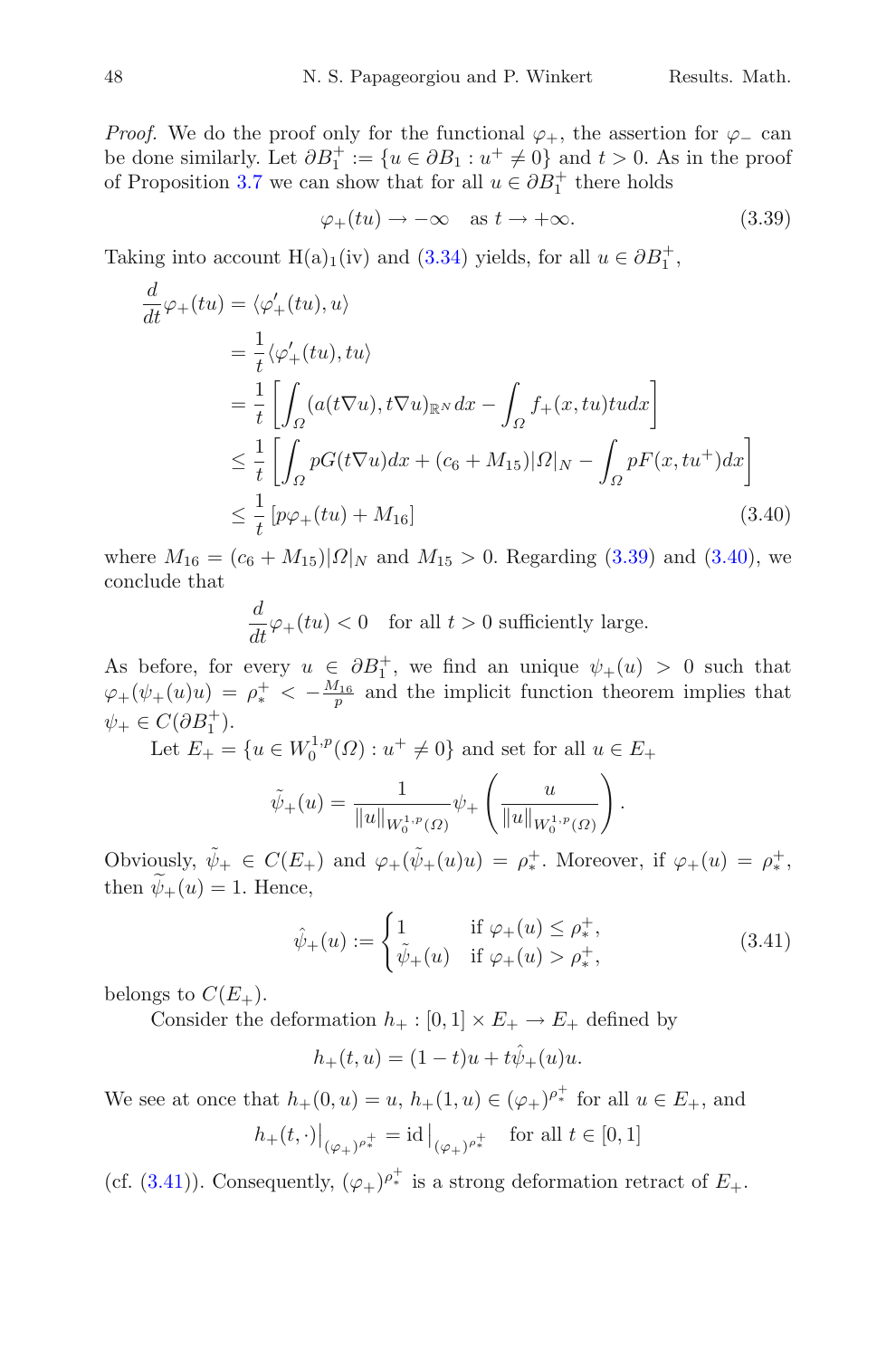Let us consider the deformation  $\hat{h}_+ : [0,1] \times E_+ \to E_+$  defined by

$$
\hat{h}_+(t, u) = (1 - t)u + tu_0,
$$

where  $u_0 \in E_+$  is fixed. Then,  $h_+(0, u) = u$  and  $h_+(1, u) = u_0$  which means that  $id_{E_+}$  is homotopic to the constant map  $u \mapsto u_0$ . Thus,  $E_+$  is contractible to itself (see Bredon [\[9](#page-46-6), Proposition 14.5]) and from Granas and Dugundji [\[24,](#page-47-12) p. 389], it follows

$$
H_k\left(W_0^{1,p}(\Omega), E_+\right) = 0 \quad \text{for all } k \ge 0.
$$

Then we infer

$$
H_k\left(W_0^{1,p}(\Omega), \left(\varphi_+\right)^{\rho_*^+}\right) = 0 \quad \text{for all } k \ge 0. \tag{3.42}
$$

As before, we choose  $\rho_*^+ < -\frac{M_{16}}{p}$  sufficiently small. Thus, [\(3.42\)](#page-18-0) implies

 $C_k(\varphi_+,\infty) = 0$  for all  $k \geq 0$ .

This yields the assertion of the proposition.  $\Box$ 

Recall that  $u_0 \in \text{int}(C_0^1(\overline{\Omega})_+)$  and  $v_0 \in -\text{int}(C_0^1(\overline{\Omega})_+)$  are the constant sign solutions of [\(1.1\)](#page-1-4) obtained in Proposition [2.7.](#page-4-1) We may assume that  $K_{\varphi} =$  $\{0, u_0, v_0\}$ , otherwise we would find another nontrivial solution of  $(1.1)$  which would belong to  $C_0^1(\Omega)$  as a consequence of the nonlinear regularity theory (see Ladyzhenskaya and Ural'tseva [\[26](#page-47-9)]) and Lieberman [\[27](#page-47-10)]) and therefore we would have done.

<span id="page-18-3"></span>Note that  $K_{\varphi} = \{0, u_0, v_0\}$  ensures that  $K_{\varphi_+} = \{0, u_0\}$  and  $K_{\varphi_-} =$  $\{0, v_0\}.$ 

**Proposition 3.9.** *Assume*  $H(a)_1$  *and*  $H(f)_1$ *, then* 

$$
C_k(\varphi_+, u_0) = C_k(\varphi_-, v_0) = \delta_{k,1} \mathbb{Z} \quad \text{for all } k \ge 0.
$$

*Proof.* We only compute  $C_k(\varphi_+, u_0)$ , the computation of  $C_k(\varphi_-, v_0)$  is done in a similar way. Let  $\varsigma_1, \varsigma_2 \in \mathbb{R}$  be two numbers such that

$$
\varsigma_1 < 0 = \varphi_+(0) < \varsigma_2 < m_+ \leq \varphi_+(u_0) \tag{3.43}
$$

(see  $(3.21)$ ) and  $(3.26)$ ) and consider the following triple of sets

<span id="page-18-2"></span><span id="page-18-1"></span>
$$
(\varphi_+)^{\varsigma_1}\subseteq (\varphi_+)^{\varsigma_2}\subseteq W^{1,p}_0(\varOmega).
$$

Concerning this triple of sets we study the corresponding long exact sequence of homology groups which is given by

$$
\cdots \longrightarrow H_k\left(W_0^{1,p}(\Omega), (\varphi_+)^{\varsigma_1}\right) \xrightarrow{i_*} H_k\left(W_0^{1,p}(\Omega), (\varphi_+)^{\varsigma_2}\right)
$$
  

$$
\xrightarrow{\partial_*} H_{k-1}\left((\varphi_+)^{\varsigma_2}, (\varphi_+)^{\varsigma_1}\right) \longrightarrow \dots,
$$
 (3.44)

<span id="page-18-0"></span>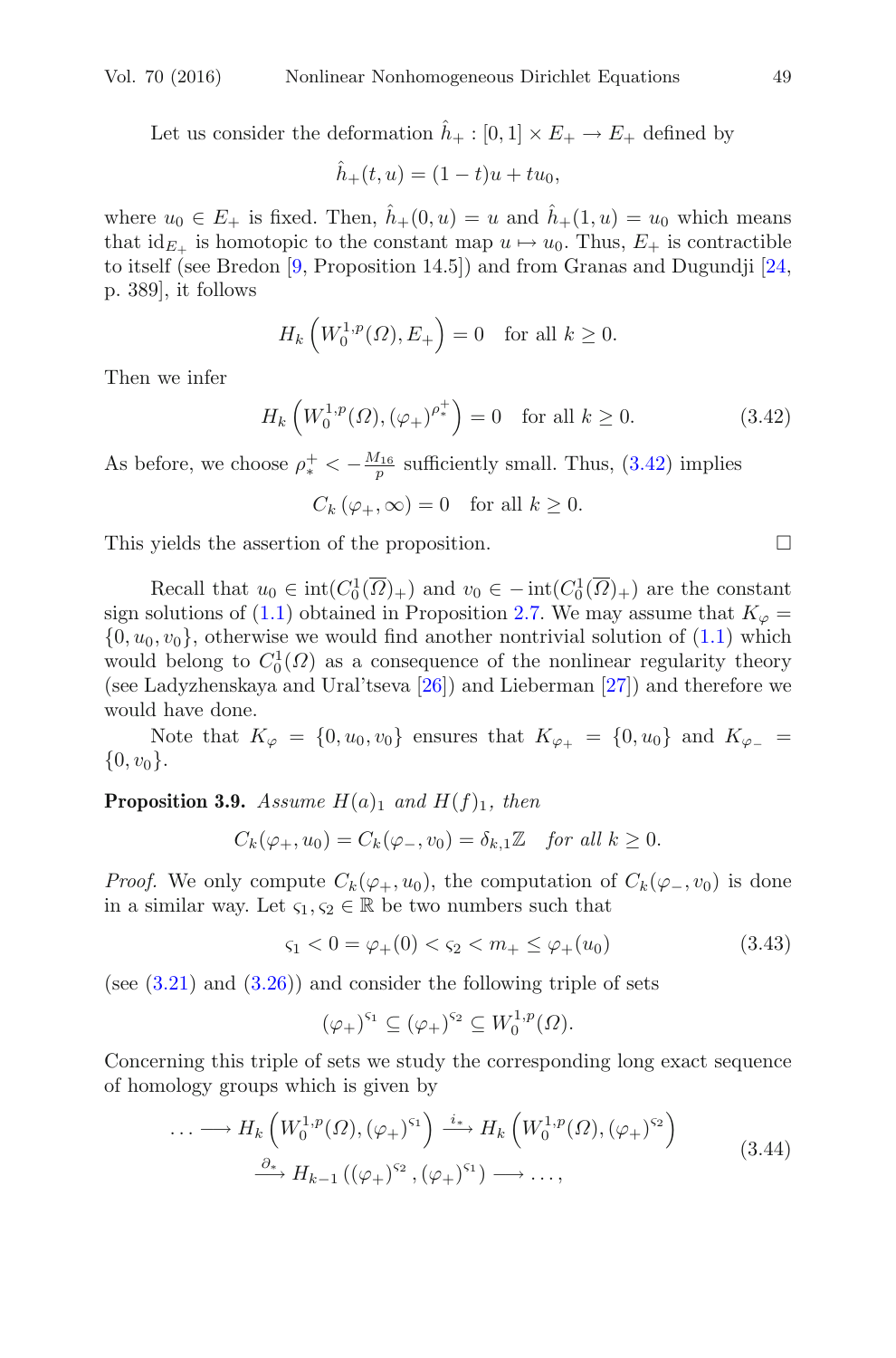where  $i_{\ast}$  denotes the group homomorphism induced by the inclusion mapping  $i : (\varphi_+)^{s_1} \to (\varphi_+)^{s_2}$  and  $\partial_*$  stands for the boundary homomorphism. Recall that  $K_{\varphi_+} = \{0, u_0\}$  and thanks to  $(3.43)$  as well as Proposition [3.8](#page-16-3) it follows

$$
H_k\left(W_0^{1,p}(\Omega),(\varphi_+)^{s_1}\right) = C_k\left(\varphi_+,\infty\right) = 0 \quad \text{for all } k \ge 0. \tag{3.45}
$$

Furthermore, from Chang [\[11,](#page-47-7) p. 338], [\(3.43\)](#page-18-1), and Proposition [3.5](#page-12-3) we have

<span id="page-19-1"></span><span id="page-19-0"></span>
$$
H_k\left(W_0^{1,p}(\Omega),(\varphi_+)^{s_2}\right) = C_k\left(\varphi_+,u_0\right) \quad \text{for all } k \ge 0 \tag{3.46}
$$

and

$$
H_{k-1}((\varphi_+)^{s_2}, (\varphi_+)^{s_1}) = C_{k-1}(\varphi_+, 0) = \delta_{k,1}\mathbb{Z} \text{ for all } k \ge 0.
$$
 (3.47)

Taking into account  $(3.45)$  and  $(3.47)$  one observes that only the tail  $k = 1$  in [\(3.44\)](#page-18-2) is nontrivial. Applying the rank theorem yields

rank 
$$
H_1\left(W_0^{1,p}(\Omega), (\varphi_*)^{\varsigma_2}\right) = \operatorname{rank}(\ker \partial_*) + \operatorname{rank}(\operatorname{im} \partial_*).
$$

Then from  $(3.44)$ – $(3.47)$  it follows

rank 
$$
C_1(\varphi_+, u_0) = \text{rank}(\text{ker } \partial_*) + \text{rank}(\text{im } \partial_*)
$$
  
= rank (im  $i_*)$  + rank (im  $\partial_*$ )  
 $\leq 0 + 1.$  (3.48)

However, the proof of Proposition [3.6](#page-13-7) has shown that  $u_0 \in \text{int}(C_0^1(\overline{\Omega})_+)$  is a critical point of  $\varphi_+$  of mountain pass type. Thus,

<span id="page-19-3"></span><span id="page-19-2"></span>
$$
C_1 \left( \varphi_+, u_0 \right) \neq 0. \tag{3.49}
$$

Combining [\(3.48\)](#page-19-2) and [\(3.49\)](#page-19-3) yields

$$
C_k(\varphi_+, u_0) = \delta_{k,1} \mathbb{Z} \quad \text{for all } k \ge 0.
$$

<span id="page-19-4"></span>With the aid of Proposition [3.9](#page-18-3) we are now in the position to compute the critical groups of  $\varphi$  at  $u_0$  and  $v_0$ .

**Proposition 3.10.** *Assume*  $H(a)_1$  *and*  $H(f)_1$ *, then* 

$$
C_k(\varphi, u_0) = C_k(\varphi, v_0) = \delta_{k,1} \mathbb{Z} \quad \text{for all } k \ge 0.
$$

*Proof.* As before, we only compute  $C_k(\varphi, u_0)$ , the other one works similarly. We consider the homotopy  $h: [0,1] \times W_0^{1,p}(\Omega) \to W_0^{1,p}(\Omega)$  defined by

$$
h(t,u)=t\varphi(u)+(1-t)\varphi_+(u).
$$

Recall that  $K_{\varphi} = \{0, u_0, v_0\}$ . We are going to prove the existence of a number  $\rho > 0$  such that  $u_0$  is the only critical point of  $h(t, \cdot)$  in

$$
B_{\rho} = \left\{ u \in W_0^{1,p}(\Omega) : ||u - u_0||_{W_0^{1,p}(\Omega)} < \rho \right\}
$$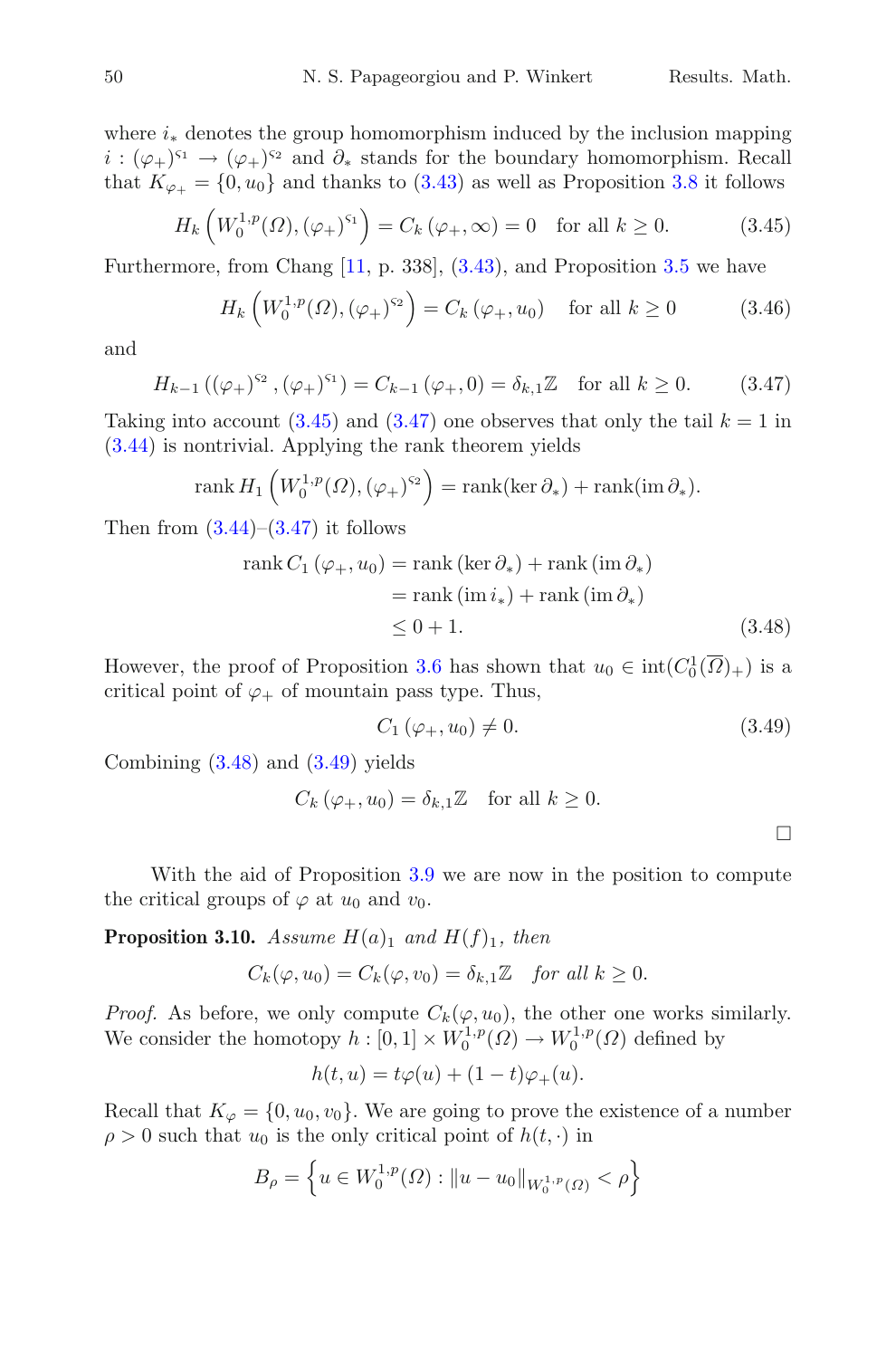for all  $t \in [0, 1]$ . We proceed by contradiction. If we assume that this assertion is not true, then we find a sequence  $(t_n, u_n)_{n \geq 1} \subseteq [0, 1] \times W_0^{1, p}(\Omega)$  such that

$$
t_n \to t
$$
, in [0, 1],  $u_n \to u_0$  in  $W_0^{1,p}(\Omega)$ , and  $h'_u(t_n, u_n) = 0$  for all  $n \ge 1$ . (3.50)

Relation [\(3.50\)](#page-20-0) gives

$$
\langle A(u_n), v \rangle = t_n \int_{\Omega} f(x, u_n) v dx + (1 - t_n) \int_{\Omega} f_+(x, u_n) v dx \quad \text{for all } v \in W_0^{1, p}(\Omega),
$$

<span id="page-20-1"></span>which means that  $u_n$  solves the problem

$$
-\operatorname{div} a(\nabla u_n(x)) = t_n f(x, u_n(x)) + (1 - t_n) f_+(x, u_n(x)) \quad \text{in } \Omega,
$$
  
\n
$$
u = 0 \quad \text{on } \partial\Omega.
$$
 (3.51)

Because of [\(3.50\)](#page-20-0), from Ladyzhenskaya and Ural'tseva [\[26,](#page-47-9) p. 286], there exists  $M_{17} > 0$  such that  $||u_n||_{L^{\infty}(\Omega)} \leq M_{17}$  for all  $n \geq 1$  and due to Lieberman [\[27,](#page-47-10) p. 320] we find  $\beta \in (0,1)$  and  $M_{18} > 0$  such that

<span id="page-20-0"></span>
$$
||u_n||_{C_0^{1,\alpha}(\overline{\Omega})} \le M_{18} \text{ for all } n \ge 1.
$$

Due to the compact embedding  $C_0^{1,\alpha}(\overline{\Omega}) \hookrightarrow C_0^1(\overline{\Omega})$ , we may assume that  $u_n \to u_0$  in  $C_0^1(\overline{\Omega})$  for a subsequence if necessary. Recalling  $u_0 \in \text{int}(C_0^1(\overline{\Omega})_+)$ there exists a number  $n_0 \ge 1$  such that  $(u_n)_{n \ge n_0} \subseteq \text{int}(C_0^1(\overline{\Omega})_+)$ . Thus  $(3.51)$ reduces to

$$
-\operatorname{div} a(\nabla u_n) = f(x, u_n) \quad \text{in } \Omega,
$$
  

$$
u = 0 \quad \text{on } \partial\Omega.
$$

Hence,  $(u_n)_{n>n_0}$  is a sequence of distinct solutions of  $(1.1)$  which contradicts the fact that  $K_{\varphi} = \{0, u_0, v_0\}.$ 

Therefore, we find a number  $\rho > 0$  such that  $h'_u(t, u) \neq 0$  for all  $t \in [0, 1]$ and all  $u \in B<sub>o</sub>(u<sub>0</sub>) \setminus \{u<sub>0</sub>\}.$  Similar to the proof of Proposition [3.4](#page-9-2) one could verify that  $h(t, \cdot)$  fulfills the C-condition for every  $t \in [0, 1]$ . Thus, we can invoke the homotopy invariance of critical groups to get

$$
C_k(h(0,\cdot),u_0) = C_k(h(1,\cdot),u_0)
$$
 for all  $k \ge 0$ ,

which is equivalent to

$$
C_k(\varphi, u_0) = C_k(\varphi_+, u_0) \text{ for all } k \ge 0.
$$

Combining this with Proposition [3.9](#page-18-3) implies that

$$
C_k(\varphi, u_0) = C_k(\varphi_+, u_0) = \delta_{k,1} \mathbb{Z} \quad \text{for all } k \ge 0.
$$

Similarly, we show that

$$
C_k(\varphi, v_0) = \delta_{k,1} \mathbb{Z} \quad \text{for all } k \ge 0.
$$

<span id="page-20-2"></span>Now we are ready to produce a third nontrivial solution of problem [\(1.1\)](#page-1-4). We have the following multiplicity theorem.

 $\Box$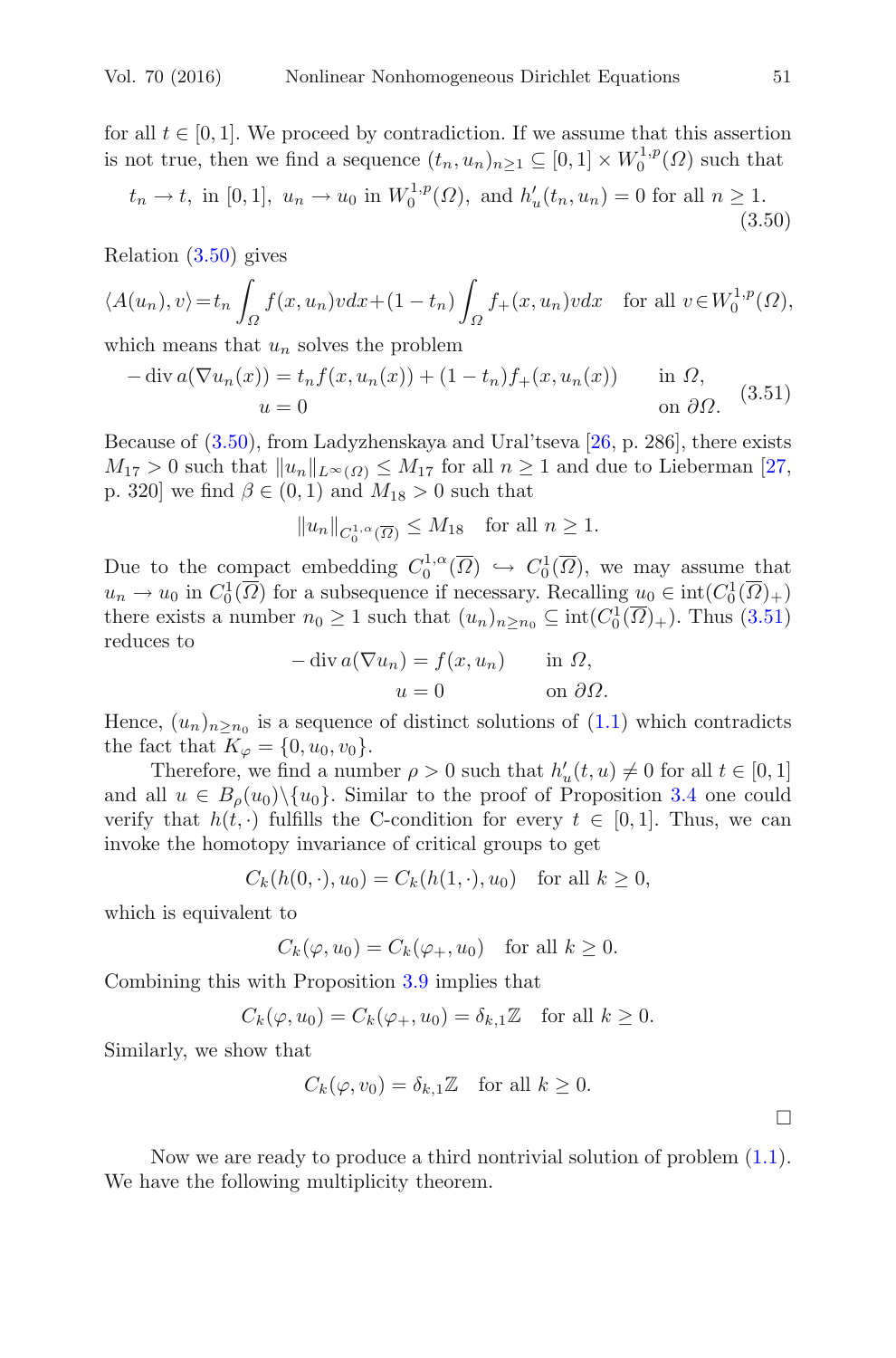**Theorem 3.11.** *Under hypotheses*  $H(a)_1$  *and*  $H(f)_1$  *problem* [\(1.1\)](#page-1-4) *has at least three nontrivial solutions*

$$
u_0 \in \text{int}\left(C_0^1(\overline{\Omega})_+\right), \quad v_0 \in -\text{int}\left(C_0^1(\overline{\Omega})_+\right) \quad \text{and} \quad y_0 \in C_0^1(\overline{\Omega}).
$$

*Proof.* The existence of the two constant-sign solutions of  $(1.1)$  follows directly from Proposition [3.6,](#page-13-7) that is

$$
u_0 \in \text{int}\left(C_0^1(\overline{\Omega})_+\right), \quad v_0 \in -\text{int}\left(C_0^1(\overline{\Omega})_+\right).
$$

Suppose that  $K_{\varphi} = \{0, u_0, v_0\}$  and recall that

$$
C_k(\varphi, u_0) = C_k(\varphi, v_0) = \delta_{k,1}\mathbb{Z} \quad \text{for all } k \ge 0 \tag{3.52}
$$

(see Proposition [3.10\)](#page-19-4). Thanks to Proposition [3.5](#page-12-3) we know that

<span id="page-21-0"></span>
$$
C_k(\varphi, 0) = \delta_{k,0} \mathbb{Z} \quad \text{for all } k \ge 0.
$$
 (3.53)

Finally, Proposition [3.7](#page-14-3) implies

$$
C_k(\varphi,\infty) = 0 \quad \text{for all } k \ge 0. \tag{3.54}
$$

Combining  $(3.52)$ – $(3.54)$  and the Morse relation with  $t = -1$  (see  $(2.7)$ ) yields

<span id="page-21-1"></span>
$$
2(-1)^{1} + (-1)^{0} = 0,
$$

which is a contradiction. Thus, we can find  $y_0 \in K_{\varphi} \setminus \{0, u_0, v_0\}$  which means that  $y_0$  is a third nontrivial solution of  $(1.1)$  and as before, the nonlinear regularity theory guarantees that  $y_0 \in C_0^1(\overline{\Omega})$ . That finishes the proof.  $\Box$ 

*Remark* 3.12*.* The first multiplicity result (three-solutions-theorem) for su-perlinear elliptic equations has been proved by Wang [\[40\]](#page-48-0). In that work  $p =$  $2, a(\xi) = \xi$  for all  $\xi \in \mathbb{R}^N$  (hence the differential operator is the Laplacian, semilinear equation) and  $f(x, \cdot) = f(\cdot)$  (i.e., the nonlinearity is x-independent),  $f \in C^1(\mathbb{R})$ ,  $f'(0) = 0$  and it satisfies the Ambrosetti–Rabinowitz condition (see  $(1.2)$ ,  $(1.3)$ ). We point out that Theorem [3.11](#page-20-2) extends significantly the multiplicity result of Wang  $[40]$  $[40]$ . Other multiplicity results for p-Laplacian equations with a superlinear nonlinearity satisfying more restrictive conditions than  $H(f)_1$  were proved by Liu [\[28\]](#page-47-0) and Sun [\[38](#page-48-2)]. For Neumann problems driven by the p-Laplacian we refer to Aizicovici et al. [\[2](#page-46-7)].

### <span id="page-21-2"></span>**4. Five Nontrivial Solutions**

In this section we produce additional nontrivial solutions for problem  $(1.1)$ by changing the geometry of the problem near the origin. Roughly speaking we require that  $f(x, \cdot)$  exhibits an oscillatory behavior near zero. We also suppose some stronger assumptions on the map  $a(\cdot)$  which allows us to prove the existence of five nontrivial solutions of  $(1.1)$  given with complete sign information. The results in this section extend the recent work of Aizicovici et al. [\[3](#page-46-8)].

The new hypotheses on the map  $a(\cdot)$  are the following.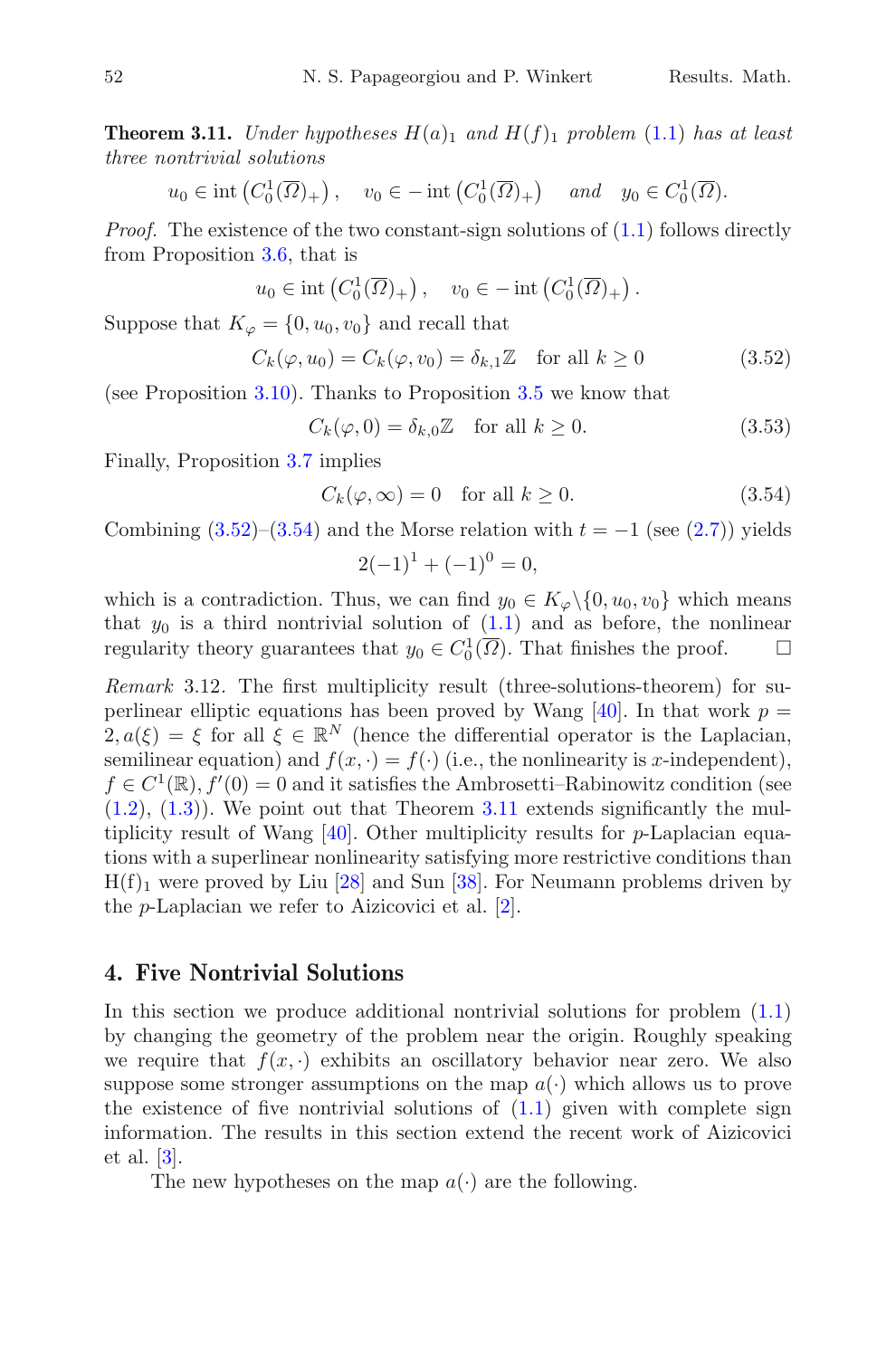H(a)<sub>2</sub>:  $a(\xi) = a_0(||\xi||)\xi$  for all  $\xi \in \mathbb{R}^N$  with  $a_0(t) > 0$  for all  $t > 0$ , hypotheses  $H(a)<sub>2</sub>(i)–(iii)$  are the same as the corresponding hypotheses  $H(a)<sub>1</sub>(i)–(i)$ (iii) and

- (iv)  $pG_0(t) t^2 a_0(t) \ge -c_6$  for all  $t > 0$  and some  $c_6 > 0$ ;
- (v) there exists  $q \in (1, p)$  such that  $t \mapsto G_0(t^{\frac{1}{q}})$  is convex in  $(0, +\infty)$ ,

<span id="page-22-0"></span>
$$
\limsup_{t \to 0^+} \frac{qG_0(t)}{t^q} < +\infty,
$$

and 
$$
t^2 a_0(t) - qG_0(t) \geq \hat{\eta} t^p
$$
 for all  $t > 0$  and some  $\hat{\eta} > 0$ .

*Remark* 4.1*.* The examples given in Example [2.6](#page-4-0) still satisfy the new hypotheses  $H(a)_2$ . Note that hypothesis  $H(a)_2(v)$  implies

$$
G(\xi) \le c_7(||\xi||^q + ||\xi||^p) \quad \text{for all } \xi \in \mathbb{R}^N,
$$
\n
$$
(4.1)
$$

with some  $c_7 > 0$ .

Furthermore, we suppose new hypotheses on the nonlinearity  $f: \Omega \times \mathbb{R} \to$ R as follows.

- $H(f)_2$ :  $f: \Omega \times \mathbb{R} \to \mathbb{R}$  is a Carathéodory function such that  $f(x, 0) = 0$  for a.a.  $x \in \Omega$ , hypotheses H(f)<sub>2</sub>(i)–(iii) are the same as the corresponding hypotheses  $H(f)<sub>1</sub>(i)–(iii)$  and
	- (iv) there exist  $\zeta \in (1,q)$  (q as in hypothesis  $H(a)_2(v)$ ) and  $\delta > 0$  such that

$$
\zeta F(x, s) \ge f(x, s)s > 0 \text{ for a.a. } x \in \Omega \text{ and for all } 0 < |s| \le \delta
$$
 and

$$
\operatorname*{ess\!inf}_{\Omega} F(\cdot, \pm \delta) > 0;
$$

(v) there exist real numbers  $\xi_$  < 0 <  $\xi_+$  such that

$$
f(x,\xi_+) \le \eta_1 < 0 < \eta_2 \le f(x,\xi_-)
$$
 for a.a.  $x \in \Omega$ ;

(vi) for every  $\rho > 0$ , there exists  $\xi_{\rho} > 0$  such that

$$
s \mapsto f(x, s) + \xi_{\rho} |s|^{p-2} s
$$

is nondecreasing on  $[-\rho, \rho]$  for a.a.  $x \in \Omega$ .

*Remark* 4.2. Hypothesis H(f)<sub>2</sub>(iv) implies that  $F(x, s) \geq M_{19}|s|^\zeta$  for a.a.  $x \in$  $\Omega$ , for all  $|s| \leq \delta$ , and some  $M_{19} > 0$ . We also point out that  $f(x, \cdot)$  exhibits an oscillatory behavior near zero which follows directly from hypothesis  $H(f)_{2}(v)$ .

*Example* 4.3*.* As before, we drop the x-dependence. The following function satisfies hypotheses  $H(f)_2$ .

$$
f(s) = \begin{cases} |s|^{\tau-2}s - 2|s|^{p-2}s & \text{if } |s| \le 1, \\ |s|^{p-2}s \ln|s| - |s|^{q-2}s & \text{if } |s| > 1 \end{cases}
$$
 with  $1 < q, \tau < p$ .

Note that this  $f$  does not satisfy the Ambrosetti–Rabinowitz condition.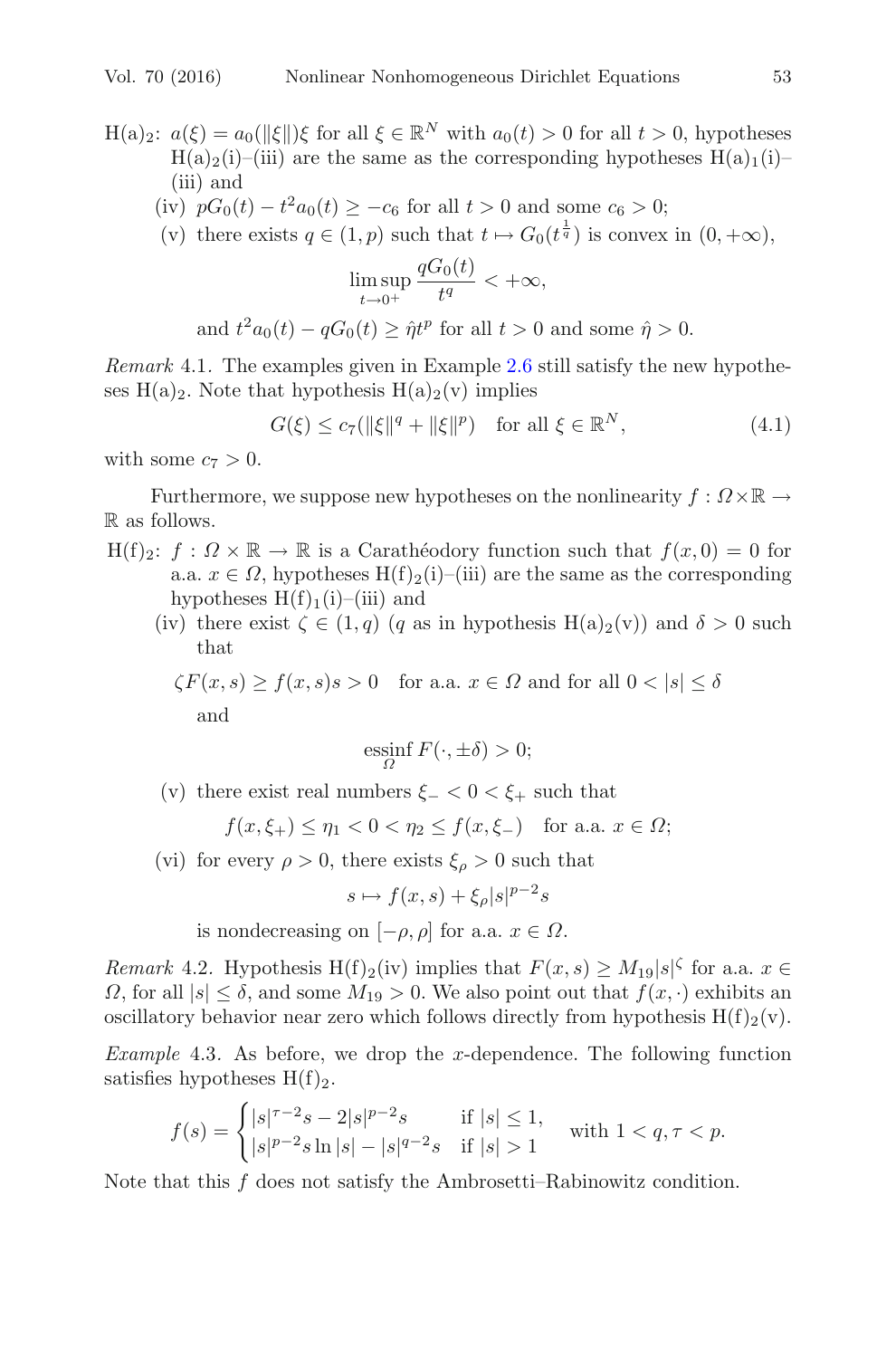First we produce two nontrivial constant sign solutions.

<span id="page-23-4"></span>**Proposition 4.4.** Let the hypotheses  $H(a)_2$  and  $H(f)_2$  be satisfied. Then problem [\(1.1\)](#page-1-4) has at least two nontrivial constant sign solutions  $u_0 \in \text{int}(C_0^1(\overline{\Omega}))$  and  $v_0 \in -\operatorname{int}(C_0^1(\overline{\Omega}))$  *such that* 

$$
\xi_- < v_0(x) \le 0 \le u_0(x) < \xi_+ \quad \text{for all } x \in \overline{\Omega}.
$$

*Moreover, both solutions are local minimizers of the energy functional*  $\varphi$ *.* 

*Proof.* Let  $\hat{f}_+ : \Omega \times \mathbb{R} \to \mathbb{R}$  be the truncation function defined by

<span id="page-23-0"></span>
$$
\hat{f}_{+}(x,s) = \begin{cases}\n0 & \text{if } s < 0 \\
f(x,s) & \text{if } 0 \le s \le \xi_{+} , \\
f(x,\xi_{+}) & \text{if } \xi_{+} < s\n\end{cases}
$$
\n(4.2)

which is known to be a Carathéodory function. We introduce the  $C<sup>1</sup>$ -functional  $\hat{\varphi}_+ \colon W_0^{1,p}(\Omega) \to \mathbb{R}$  through

$$
\hat{\varphi}_+(u) = \int_{\Omega} G(\nabla u) dx - \int_{\Omega} \hat{F}_+(x, u) dx
$$

with  $\hat{F}_+(x,s) = \int_0^s \hat{f}_+(x,t)dt$ . It is clear that  $\hat{\varphi}_+ : W_0^{1,p}(\Omega) \to \mathbb{R}$  is coercive (see Corollary  $2.5$ ,  $(4.2)$ ) and sequentially weakly lower semicontinuous. Hence, its global minimizer  $u_0 \in W_0^{1,p}(\Omega)$  exists, that is

$$
\hat{\varphi}_+(u_0) = \inf \left\{ \hat{\varphi}_+(u) : u \in W_0^{1,p}(\Omega) \right\} = \hat{m}_+.
$$

By virtue of hypothesis H(f)<sub>2</sub>(v) we know that we can find  $\beta > 0$  and  $\delta_0 \in$  $(0, \min{\delta, \xi_+})$  such that

<span id="page-23-2"></span><span id="page-23-1"></span>
$$
G(\xi) \le \beta \|\xi\|^q \quad \text{for all } \|\xi\| \le \delta_0. \tag{4.3}
$$

Recall that hypothesis  $H(f)_2(iv)$  implies

$$
F(x,s) \ge M_{20}|s|^{\zeta} \quad \text{for a.a. } x \in \Omega \text{ and for all } |s| \le \delta_0,
$$
 (4.4)

with some  $M_{20} > 0$ . Since  $\hat{u}_1(q) \in \text{int}(C_0^1(\overline{\Omega})_+)$  we can choose  $t \in (0,1)$ sufficiently small such that  $t\hat{u}_1(q)(x) \in [0, \delta_0]$  for all  $x \in \overline{\Omega}$ . Taking into account  $(4.3), (4.4)$  $(4.3), (4.4)$  $(4.3), (4.4)$  and  $\|\hat{u}_1(q)\|_q = 1$ , we obtain

$$
\hat{\varphi}_{+}(t\hat{u}_{1}(q)) = \int_{\Omega} G\left(\nabla t\hat{u}_{1}\right) dx - \int_{\Omega} \hat{F}_{+}(x, t\hat{u}_{1}) dx
$$
  
\n
$$
\leq \beta t^{q} \|\nabla(\hat{u}_{1}(q))\|_{q}^{q} - M_{20} t^{\zeta} \|\hat{u}_{1}(q)\|_{\zeta}^{\zeta}
$$
  
\n
$$
= \beta t^{q} \hat{\lambda}_{1}(q) - M_{20} t^{\zeta} \|\hat{u}_{1}(q)\|_{\zeta}^{\zeta}. \tag{4.5}
$$

Since  $\zeta < q$ , choosing  $t \in (0, 1)$  small enough, [\(4.5\)](#page-23-3) gives

<span id="page-23-3"></span>
$$
\hat{\varphi}_+(t\hat{u}_1(q)) < 0,
$$

meaning

$$
\hat{\varphi}_+(u_0) = \hat{m}_+ < 0 = \hat{\varphi}_+(0).
$$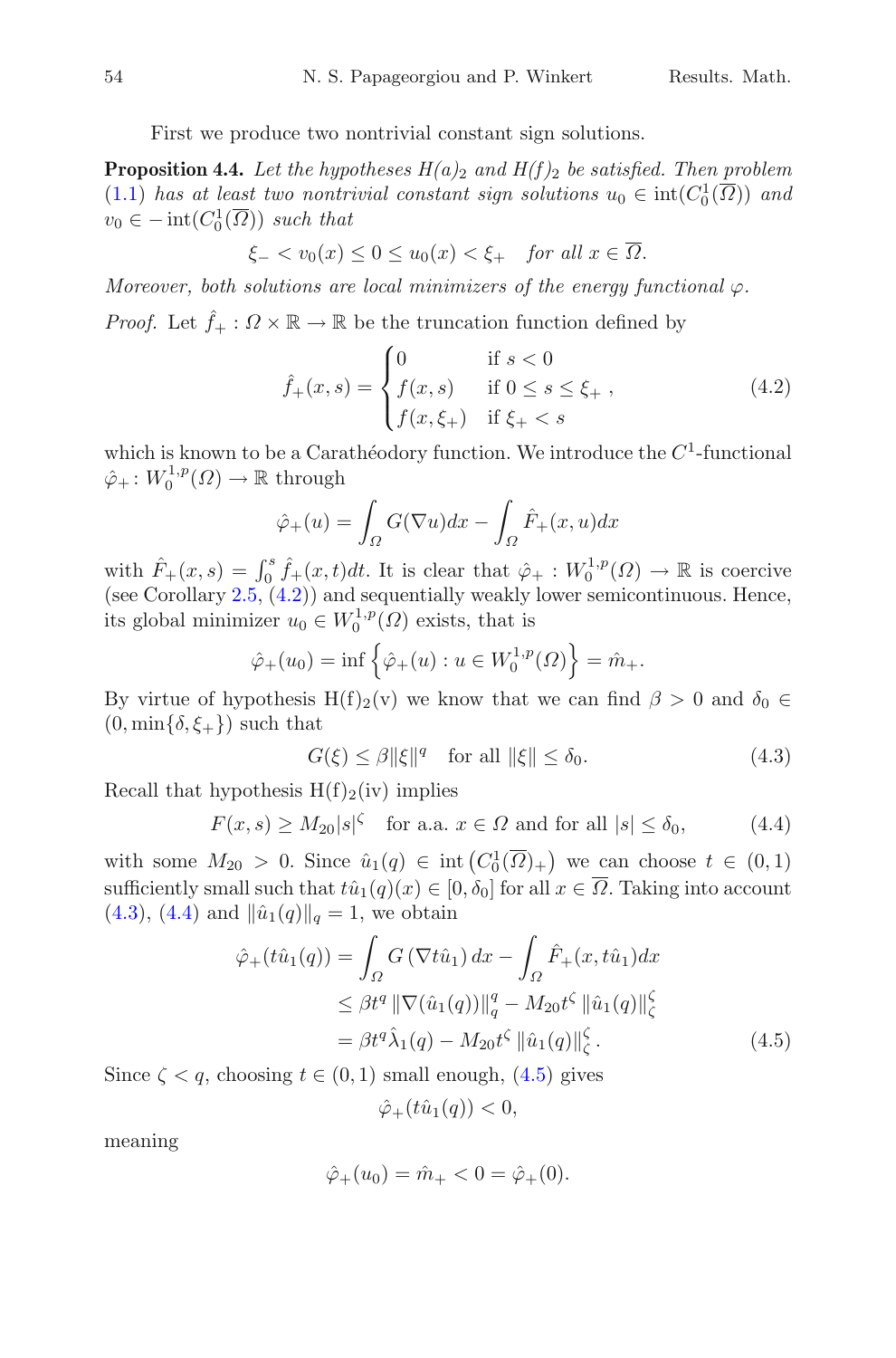We conclude

<span id="page-24-2"></span><span id="page-24-0"></span>
$$
u_0 \neq 0. \tag{4.6}
$$

On the other hand, since  $u_0$  is a critical point of  $\hat{\varphi}_+$  there holds

$$
\langle Au_0, v \rangle = \langle N_{\hat{f}_+}(u_0), v \rangle \quad \text{for all } v \in W_0^{1,p}(\Omega). \tag{4.7}
$$

Choosing  $v = -u_0^-$  as test function in [\(4.7\)](#page-24-0) and applying Lemma [2.4\(](#page-3-0)c) as well as the definition of the truncation (see  $(4.2)$ ) yields

$$
\frac{c_1}{p-1} \left\| \nabla u_0^- \right\|_p^p \le 0.
$$

Hence,

<span id="page-24-3"></span><span id="page-24-1"></span>
$$
u_0 \ge 0. \tag{4.8}
$$

Now, making use of hypothesis  $H(f)_2(v)$  and taking  $(u_0 - \xi_+)^+ \in W_0^{1,p}(\Omega)$  as test function in [\(4.7\)](#page-24-0) one gets

$$
\int_{\Omega} \left( a(\nabla u_0), \nabla (u_0 - \xi_+)^\dagger \right)_{\mathbb{R}^N} dx = \int_{\Omega} \hat{f}_+(x, u_0) (u_0 - \xi_+)^\dagger dx
$$
\n
$$
= \int_{\Omega} f(x, \xi_+) (u_0 - \xi_+)^\dagger dx
$$
\n
$$
\leq 0. \tag{4.9}
$$

From [\(4.9\)](#page-24-1) it follows

$$
\int_{\{u_0 > \xi_+\}} (a(\nabla u_0) - a(\nabla \xi_+), \nabla u_0 - \nabla \xi_+)_{\mathbb{R}^N} dx \le 0,
$$

and by virtue of Lemma  $2.4(a)$  $2.4(a)$ ,

<span id="page-24-4"></span>
$$
|\{u_0>\xi_+\}|_N=0.
$$

Hence,

$$
u_0(x) \le \xi_+ \quad \text{a.e. in } \Omega. \tag{4.10}
$$

Combining  $(4.6)$ ,  $(4.8)$  and  $(4.10)$  we have

 $0 \le u_0(x) \le \xi_+$  a.e. in  $\Omega$  and  $u_0 \neq 0$ .

Then, [\(4.7\)](#page-24-0) becomes

$$
\langle Au_0, v \rangle = \langle N_f(u_0), v \rangle \quad \text{ for all } v \in W_0^{1,p}(\Omega),
$$

meaning that

$$
-\operatorname{div} a(\nabla u_0) = f(x, u_0) \quad \text{in } \Omega,
$$
  

$$
u = 0 \quad \text{on } \partial\Omega.
$$

The nonlinear regularity theory ensures that  $u_0 \in C_0^1(\overline{\Omega})$  (see Ladyzhenskaya and Ural'tseva [\[26](#page-47-9)] and Lieberman [\[27](#page-47-10), p. 320]).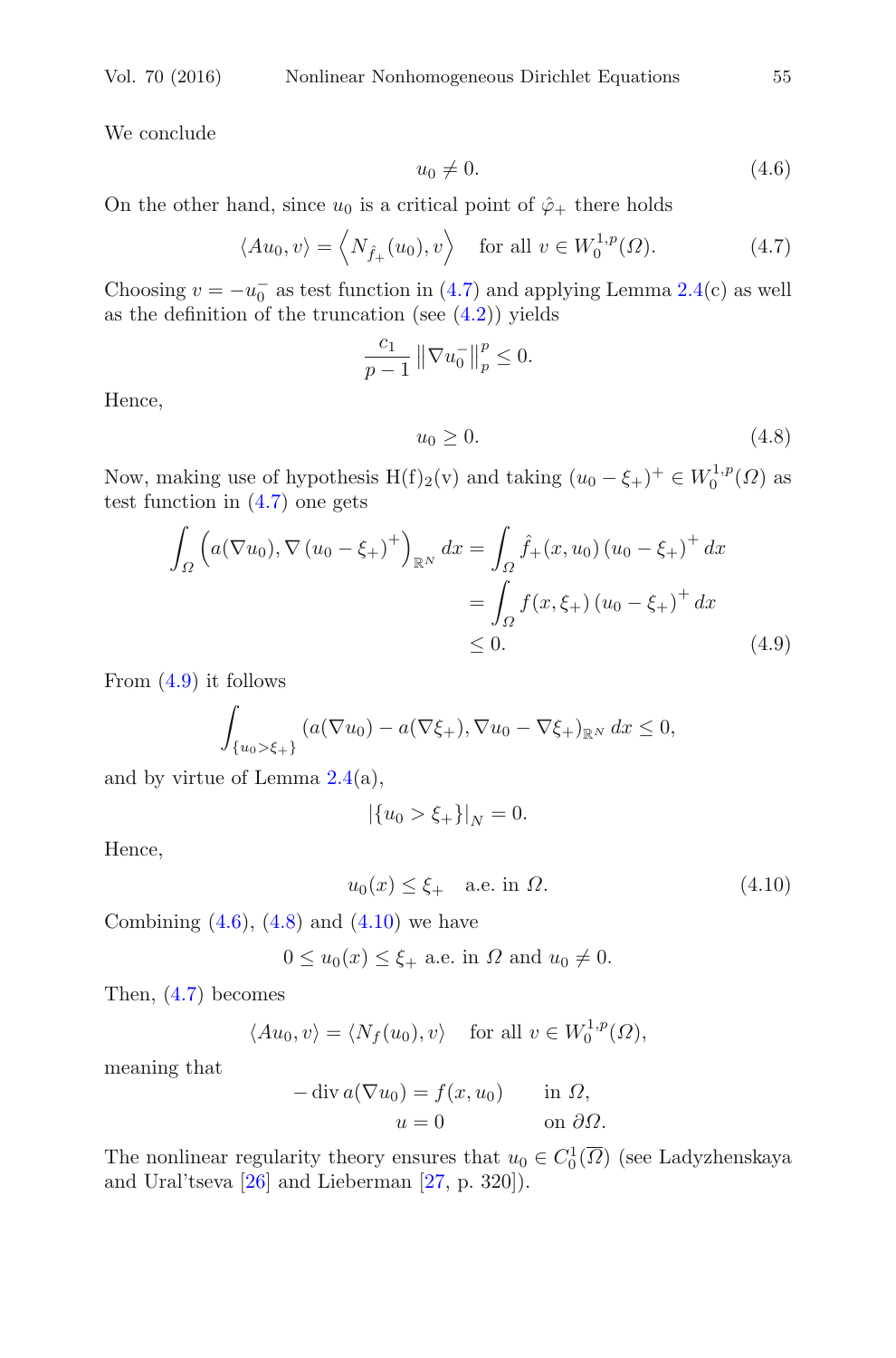Thanks to hypothesis H(f)<sub>2</sub>(vi) we find for  $\rho = \xi_{+}$  a constant  $\xi_{\rho} > 0$  such that

 $-\text{div}\,a(\nabla u_0(x)) + \xi_\rho u_0(x)^{p-1} = f(x, u_0(x)) + \xi_\rho u_0(x)^{p-1} \geq 0 \quad \text{for a.a. } x \in \Omega.$ Hence,

$$
\operatorname{div} a(\nabla u_0(x)) \le \xi_\rho u_0(x)^{p-1} \quad \text{for a.a. } x \in \Omega.
$$

Due to Hypothesis H(a)<sub>2</sub>(iv) the strong maximum principle implies that  $u_0 \in$  $\text{int}(C_0^1(\overline{\Omega})_+)$  (see Pucci and Serrin [\[37,](#page-48-9) pp. 111 and 120]).

Now, let  $\delta > 0$  and set  $u_{\delta} = u_0 + \delta \in C^1(\overline{\Omega})$ . Recall that  $u_0(x) \leq \xi_+$  for all  $x \in \overline{\Omega}$ , by means of hypotheses  $H(f)_2(v)$ , (vi), we have

$$
-\operatorname{div} a(\nabla u_{\delta}(x)) + \xi_{\rho} u_{\delta}(x)^{p-1} \le -\operatorname{div} a(\nabla u_{0}(x)) + \xi_{\rho} u_{0}(x)^{p-1} + o(\delta)
$$
  

$$
= f(x, u_{0}(x)) + \xi_{\rho} u_{0}(x)^{p-1} + o(\delta)
$$
  

$$
\le f(x, \xi_{+}) + \xi_{\rho} \xi_{+}^{p-1} + o(\delta)
$$
  

$$
\le \eta_{1} + \xi_{\rho} \xi_{+}^{p-1} + o(\delta).
$$
 (4.11)

Recall that  $\eta_1 < 0$  (see H(f)<sub>2</sub>(v)) and  $o(\delta) \to 0^+$  as  $\delta \to 0^+$ . Then, for  $\delta > 0$ sufficiently small there holds  $\eta_1 + o(\delta) \leq 0$ . Hence, from [\(4.11\)](#page-25-0) we obtain

$$
-\operatorname{div} a(\nabla u_\delta(x)) + \xi_\rho u_\delta(x)^{p-1} v \le -\operatorname{div} a(\nabla \xi_+) + \xi_\rho \xi_+^{p-1}.
$$

Applying again Pucci and Serrin [\[37,](#page-48-9) p. 61] it follows

<span id="page-25-0"></span>
$$
u_{\delta}(x) \leq \xi_+
$$
 for all  $x \in \Omega$ ,

consequently,

$$
u(x) < \xi_+ \quad \text{for all } x \in \overline{\Omega}.
$$

Therefore, we have

$$
u_0\in \inf_{C_0^1(\overline{\Omega})}[0,\xi_+].
$$

Since  $\varphi|_{[0,\xi_+]} = \hat{\varphi}_+|_{[0,\xi_+]}$  we conclude that  $u_0$  is a local  $C_0^1(\overline{\Omega})$ -minimizer of  $\varphi$ . So, Proposition [2.7](#page-4-1) implies that  $u_0$  is a local  $W_0^{1,p}(\Omega)$ -minimizer of  $\varphi$ .

For the nontrivial negative solution we introduce the following truncation of the nonlinearity  $f(x, \cdot)$ 

$$
\hat{f}_{-}(x,s) = \begin{cases} f(x,\xi_{-}) & \text{if } s < \xi_{-} \\ f(x,s) & \text{if } \xi_{-} \le s \le 0 \\ 0 & \text{if } 0 < s \end{cases}
$$

which is a Carathéodory function. Setting  $\hat{F}_-(x, s) = \int_0^s \hat{f}_-(x, t)dt$  we consider the  $C^1$ -functional  $\hat{\varphi}_- : W_0^{1,p}(\Omega) \to \mathbb{R}$  defined by

$$
\hat{\varphi}_{-}(u) = \int_{\Omega} G(\nabla u) dx - \int_{\Omega} \hat{F}_{-}(x, u) dx.
$$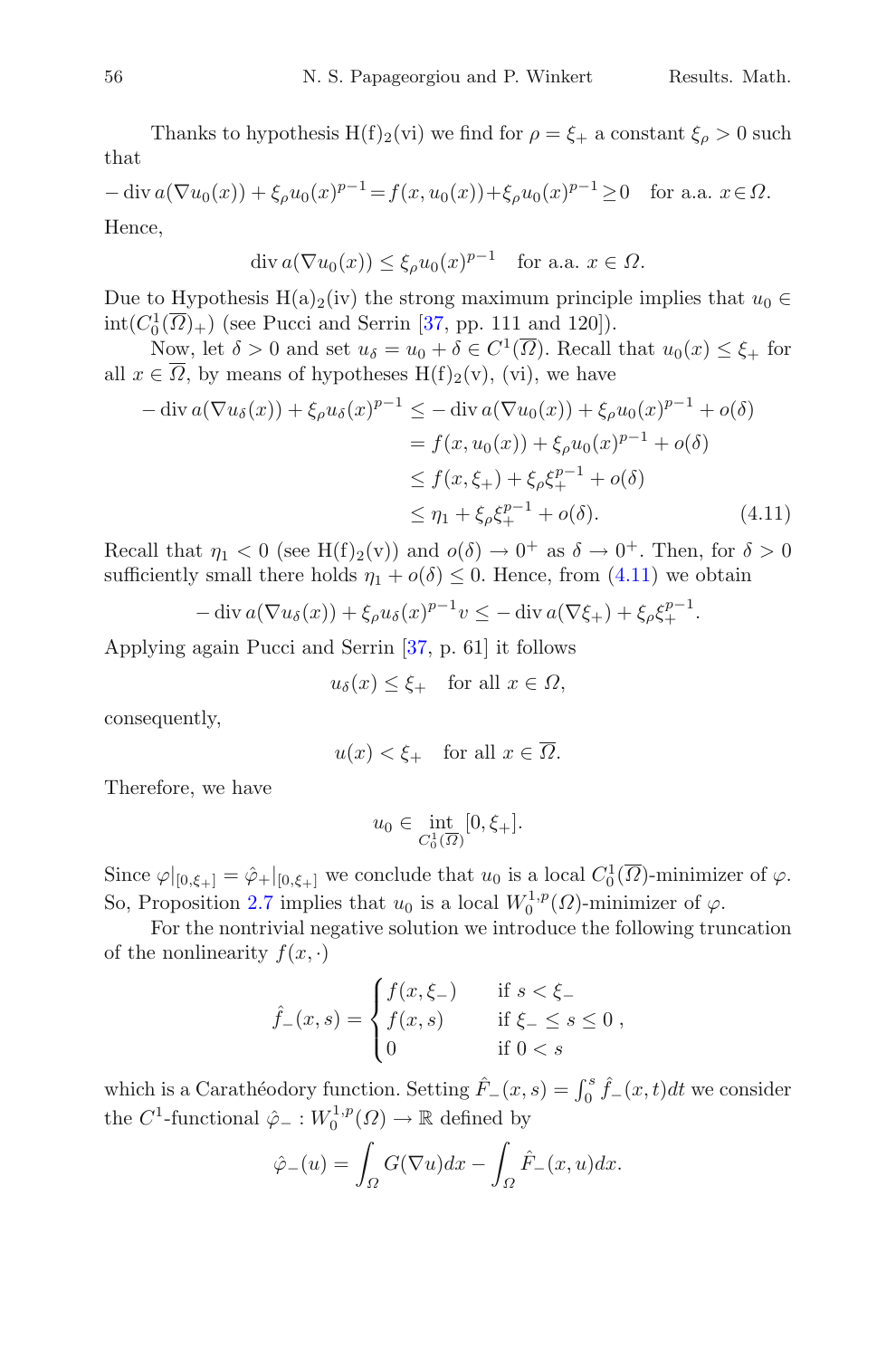Working as above via the direct method we produce a solution  $v_0 \in -$ <br>int  $(C^1_{\sigma}(\overline{O})_0)$  being a local minimizer of  $\varphi$ int  $(C_0^1(\overline{\Omega})_+)$  being a local minimizer of  $\varphi$ .

*Remark* 4.5*.* A careful inspection of the proof above reveals that we only needed hypotheses H(f)<sub>2</sub>(iv), (v), (vi), i.e., the asymptotic conditions at  $\pm \infty$ (see H(f)<sub>2</sub>(ii), (iii)) are irrelevant. Moreover, the global growth condition  $H(f)_2$ (i) can be replaced by the following local one.

> For every  $\rho > 0$  there exists  $a_{\rho} \in L^{\infty}(\Omega)_{+}$  such that  $|f(x, y)| \leq g(x)$  for an

$$
|f(x,s)| \le a_{\rho}(x) \quad \text{for a.a. } x \in \Omega \text{ and for all } |s| \le \rho.
$$

Using these two nontrivial constant sign solutions we can produce two more precisely localized with respect to  $u_0$  and  $v_0$ . Now we need the asymptotic conditions at  $\pm\infty$ .

<span id="page-26-2"></span>**Proposition 4.6.** *Under the hypotheses*  $H(a)_2$  *and*  $H(f)_2$  *problem* [\(1.1\)](#page-1-4) *possesses two more nontrivial constant sign solutions*  $u_1 \in \text{int}(C_0^1(\overline{\Omega})_+)$  and  $v_1 \in -\text{int}\left(C_0^1(\overline{\Omega})_+\right)$  satisfying

$$
u_0(x) \le u_1(x)
$$
 and  $v_1(x) \le v_0(x)$  for all  $x \in \overline{\Omega}$ 

*with*  $u_1 \neq u_0$  *and*  $v_1 \neq v_0$ *.* 

*Proof.* We begin with the proof for the existence of  $u_1$ . For  $u_0 \in \text{int}\left(C_0^1(\overline{\Omega})_+\right)$ being the constant sign solution obtained in Proposition [4.4](#page-23-4) we define the truncation mapping  $e_+ : \Omega \times \mathbb{R} \to \mathbb{R}$  through

<span id="page-26-0"></span>
$$
e_{+}(x,s) = \begin{cases} f(x, u_{0}(x)) & \text{if } s < u_{0}(x), \\ f(x,s) & \text{if } u_{0}(x) \le s, \end{cases}
$$
(4.12)

which is again a Carathéodory function. Setting  $E_+(x, s) = \int_0^s e_+(x, t)dt$  we introduce the  $C^1$ -functional  $\sigma_+ : W_0^{1,p}(\Omega) \to \mathbb{R}$  by

$$
\sigma_+(u) = \int_{\Omega} G(\nabla u) dx - \int_{\Omega} E_+(x, u) dx.
$$

First we note that  $\sigma_+$  fulfills the C-condition which can be shown as in the proof of Proposition [3.4](#page-9-2) with minor modifications by applying [\(4.12\)](#page-26-0).

**Claim:** We may assume that  $u_0 \in \text{int}\left( C_0^1(\overline{\Omega})_+ \right)$  is a local minimizer of the functional  $\sigma_{+}$ .

Recalling  $u_0(x) < \xi_+$  for all  $x \in \overline{\Omega}$  we introduce the subsequent Carath-´eodory truncation function

<span id="page-26-1"></span>
$$
\hat{e}_{+}(x,s) = \begin{cases} e_{+}(x,s) & \text{if } s \leq \xi_{+} \\ e_{+}(x,\xi_{+}) & \text{if } s > \xi_{+} \end{cases}
$$
(4.13)

and consider the  $C^1$ -functional  $\hat{\sigma}_+ : W_0^{1,p}(\Omega) \to \mathbb{R}$ 

$$
\hat{\sigma}_+(u) = \int_{\Omega} G(\nabla u) dx - \int_{\Omega} \hat{E}_+(x, u) dx
$$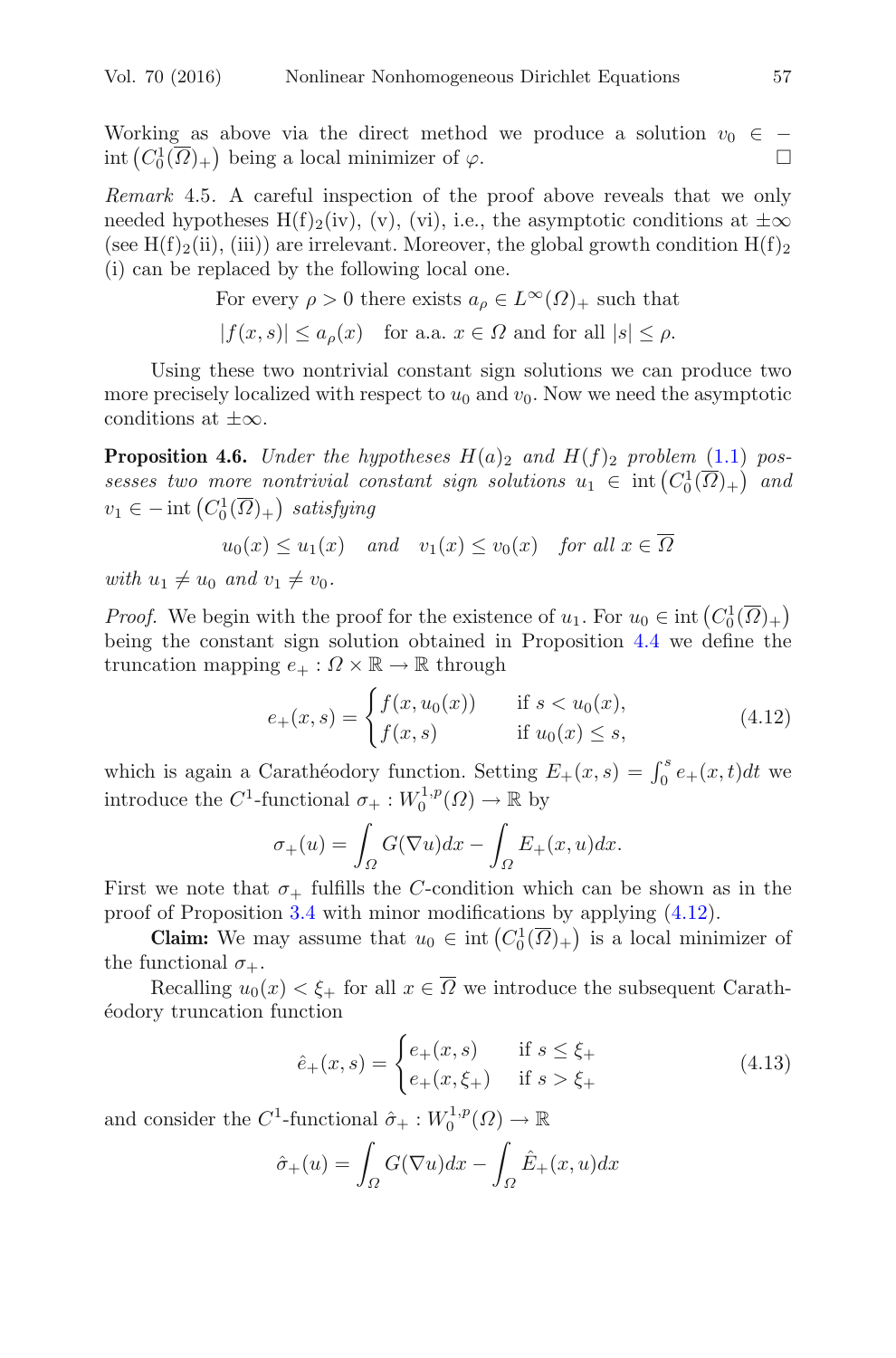with  $\hat{E}_+(x,s) = \int_0^s \hat{e}_+(x,t)dt$ . Obviously,  $\hat{\sigma}_+$  is coercive and sequentially weakly lower semicontinuous which implies due to the Weierstrass theorem that there is a global minimizer  $\hat{u}_0 \in W_0^{1,p}(\Omega)$  meaning

<span id="page-27-0"></span>
$$
\hat{\sigma}_+(\hat{u}_0) = \inf \left\{ \hat{\sigma}_+(u) : u \in W_0^{1,p}(\Omega) \right\}.
$$

In particular, this gives  $\hat{\sigma}'_+(\hat{u}_0) = 0$  and hence,

$$
\langle A(\hat{u}_0), v \rangle = \langle N_{\hat{e}_+}(\hat{u}_0), v \rangle \quad \text{for all } v \in W_0^{1,p}(\Omega). \tag{4.14}
$$

Taking  $v = (u_0 - \hat{u}_0)^+ \in W_0^{1,p}(\Omega)$  in the last equation and using [\(4.12\)](#page-26-0), [\(4.13\)](#page-26-1) we obtain

$$
\langle A(\hat{u}_0), (u_0 - \hat{u}_0)^+ \rangle = \int_{\Omega} \hat{e}_+(x, \hat{u}_0)) (u_0 - \hat{u}_0)^+ dx
$$
  
= 
$$
\int_{\Omega} f(x, u_0) (u_0 - \hat{u}_0)^+ dx
$$
  
= 
$$
\langle A(u_0), (u_0 - \hat{u}_0)^+ \rangle.
$$

It follows that

$$
\langle A(u_0) - A(\hat{u}_0), (u_0 - \hat{u}_0)^+ \rangle = 0,
$$

meaning

$$
\int_{\{u_0 > \hat{u}_0\}} (a(\nabla u_0) - a(\nabla \hat{u}_0), \nabla u_0 - \nabla \hat{u}_0)_{\mathbb{R}^N} dx = 0.
$$

Hence,  $|\{u_0 > \hat{u}_0\}|_N = 0$ , that is,  $u_0 \leq \hat{u}_0$ . Now, taking  $v = (\hat{u}_0 - \xi_+)^+$ in [\(4.14\)](#page-27-0), applying [\(4.12\)](#page-26-0), [\(4.13\)](#page-26-1), H(f)<sub>2</sub>(v), and recalling  $u_0(x) < \xi_{+}$  for all  $x \in \Omega$ , we get

$$
\langle A(\hat{u}_0), (\hat{u}_0 - \xi_+)^\dagger \rangle = \int_{\Omega} \hat{e}_+(x, \hat{u}_0)) (\hat{u}_0 - \xi_+)^\dagger dx
$$
  
= 
$$
\int_{\Omega} f(x, \xi_+) (\hat{u}_0 - \xi_+)^\dagger dx
$$
  
\$\leq 0\$,

which implies

$$
\int_{\{\hat{u}_0>\xi_+\}} \|\nabla \hat{u}_0\|^p dx \le 0
$$

(see Lemma [2.4\(](#page-3-0)c)). As above we conclude that  $|\{\hat{u}_0 > \xi_{+}\}|_N = 0$ , i.e.,  $\hat{u}_0 \leq$  $\xi_+$ . Then,  $\hat{u}_0 \in [u_0, \xi_+]$  and Eq. [\(4.14\)](#page-27-0) becomes

$$
\langle A(\hat{u}_0), v \rangle = \langle N_f(\hat{u}_0), v \rangle \quad \text{ for all } v \in W_0^{1,p}(\Omega),
$$

which means that  $\hat{u}_0$  solves our original problem [\(1.1\)](#page-1-4). Applying again the nonlinear regularity theory we obtain that  $\hat{u}_0 \in \text{int}\left(C_0^1(\overline{\Omega})_+\right)$  (see the proof of Proposition [4.4\)](#page-23-4). If  $\hat{u}_0 \neq u_0$ , then the assertion of the proposition is proved and we are done.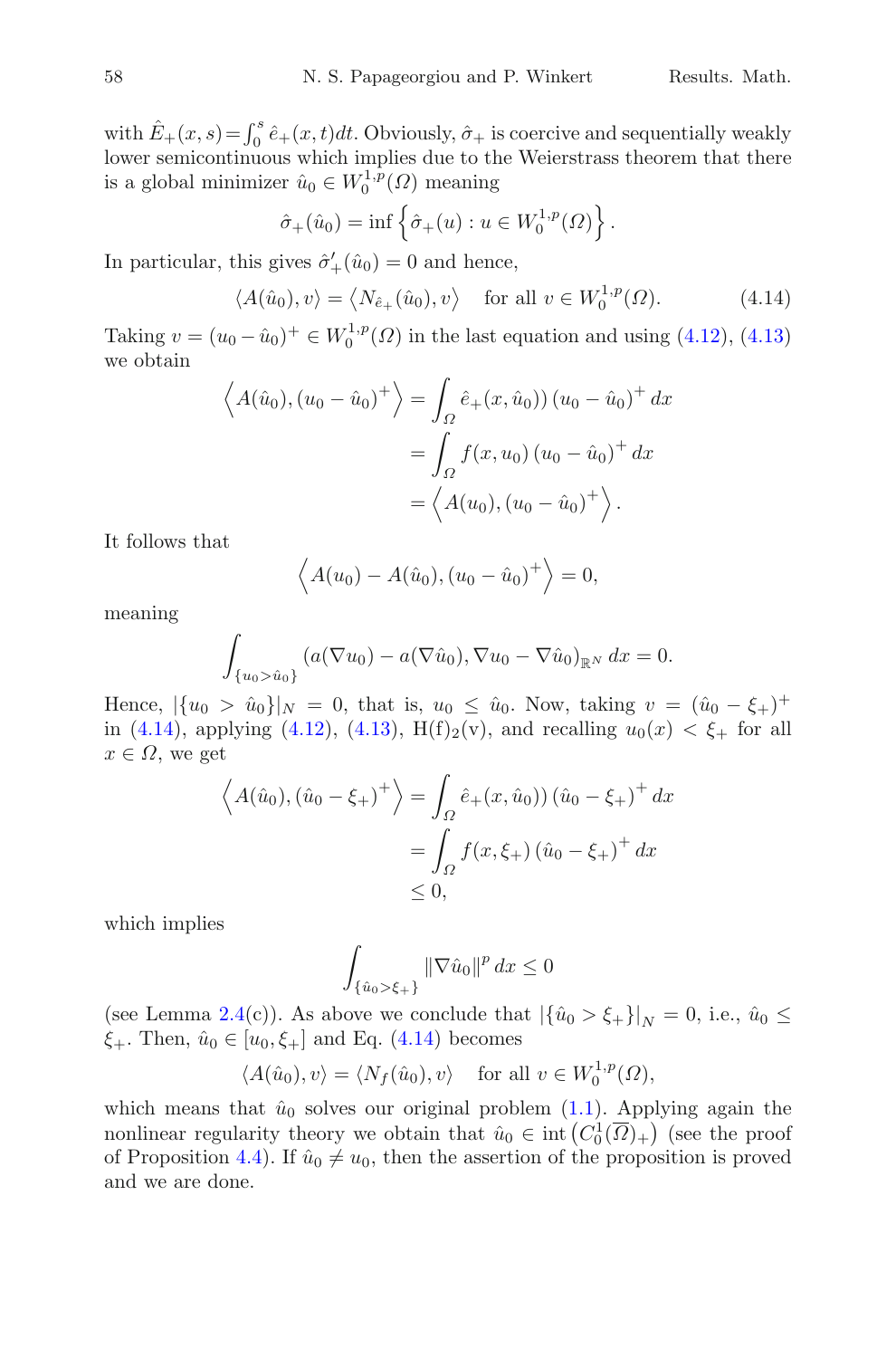Let us suppose that  $\hat{u}_0 = u_0$ . By means of the truncations in [\(4.12\)](#page-26-0),  $(4.13)$  we have

<span id="page-28-0"></span>
$$
\sigma_+|_{[0,\xi_+]} = \hat{\sigma}_+|_{[0,\xi_+]}.
$$

Since  $\hat{u}_0 = u_0 \in \text{int}_{C_0^1(\overline{\Omega})}[0, \xi_+]$  we see that  $\hat{u}_0 = u_0$  is a local  $C_0^1(\overline{\Omega})$ -minimizer of  $\sigma_+$  and with regard to Proposition [2.7](#page-4-1) it is also a local  $W_0^{1,p}(\Omega)$ -minimizer of  $\sigma_{+}$ . This proves the claim.

We may also assume that  $u_0$  is an isolated critical point of  $\sigma_+$ , otherwise we would find a sequence  $(u_n)_{n\geq 1} \subseteq W_0^{1,p}(\Omega)$  such that

$$
u_n \to u_0
$$
 in  $W_0^{1,p}(\Omega)$  and  $\sigma'_+(u_n) = 0$  for all  $n \ge 1$ . (4.15)

It follows

<span id="page-28-1"></span>
$$
A(u_n) = N_{e_+}(u_n) \quad \text{for all } n \ge 1
$$

meaning that

$$
-\operatorname{div} a(\nabla u_n(x)) = e_+(x, u_n(x)) \quad \text{a.e. in } \Omega.
$$
 (4.16)

Then, from  $(4.15)$ ,  $(4.16)$  and Ladyzhenskaya and Ural'tseva [\[26](#page-47-9)] we can find  $M_{21} > 0$  such that  $||u_n||_{L^{\infty}(\Omega)} \leq M_{21}$ . Applying the regularity results of Lieberman [\[27\]](#page-47-10) we find  $\gamma \in (0,1)$  and  $M_{22} > 0$  such that

$$
u_n \in C_0^{1,\gamma}(\overline{\Omega})
$$
 and  $||u_n||_{C_0^{1,\gamma}(\overline{\Omega})} \le M_{22}$  for all  $n \ge 1$ .

Exploiting the compact embedding of  $C^{1,\gamma}(\overline{\Omega})$  into  $C_0^1(\overline{\Omega})$  and by virtue of  $(4.15)$  one gets

<span id="page-28-2"></span>
$$
u_n \to u_0
$$
,  $u_n \ge u_0$  for all  $n \ge 1$ .

That means we have proved the existence of a whole sequence  $(u_n)_{n\geq 1} \subseteq$ int  $(C_0^1(\overline{\Omega})_+)$  of distinct nontrivial positive solutions of [\(1.1\)](#page-1-4). Hence, we are done. Therefore, we may consider  $u_0$  as an isolated critical point of  $\sigma_+$ .

Because of the claim there exists a number  $\rho \in (0,1)$  such that

$$
\sigma_+(u_0) < \inf \left\{ \sigma_+(u) : \|u - u_0\|_{W_0^{1,p}(\Omega)} = \rho \right\} =: \eta_\rho^+ \tag{4.17}
$$

(see Aizicovici et al. [\[1,](#page-46-5) Proof of Proposition 29]). Recall that  $\sigma_{+}$  satisfies the C-condition. Thanks to hypothesis  $H(f)_2(i)$  we verify that if  $u \in \text{int}(C_0^1(\overline{\Omega})_+)$ , then  $\sigma_+(tu) \to -\infty$  as  $t \to +\infty$ . These facts combined with [\(4.17\)](#page-28-2) permit the usage of the mountain pass theorem stated in Theorem [2.2.](#page-2-0) This provides the existence of  $u_1 \in W_0^{1,p}(\Omega)$  such that

<span id="page-28-3"></span>
$$
u_1 \in K_{\sigma_+}
$$
 and  $\eta_{\rho}^+ \le e_+(u_1).$  (4.18)

With a view to [\(4.17\)](#page-28-2) and [\(4.18\)](#page-28-3) we see that  $u_0 \leq u_1, u_0 \neq u_1$  and  $u_1 \in$ int  $(C_0^1(\overline{\Omega})_+)$  solves problem [\(1.1\)](#page-1-4).

The case of a second nontrivial negative solution  $v_1 \in -\text{int}\left(C_0^1(\overline{\Omega})_+\right)$ with  $v_1 \le v_0$  and  $v_1 \ne v_0$  can be shown using similar arguments.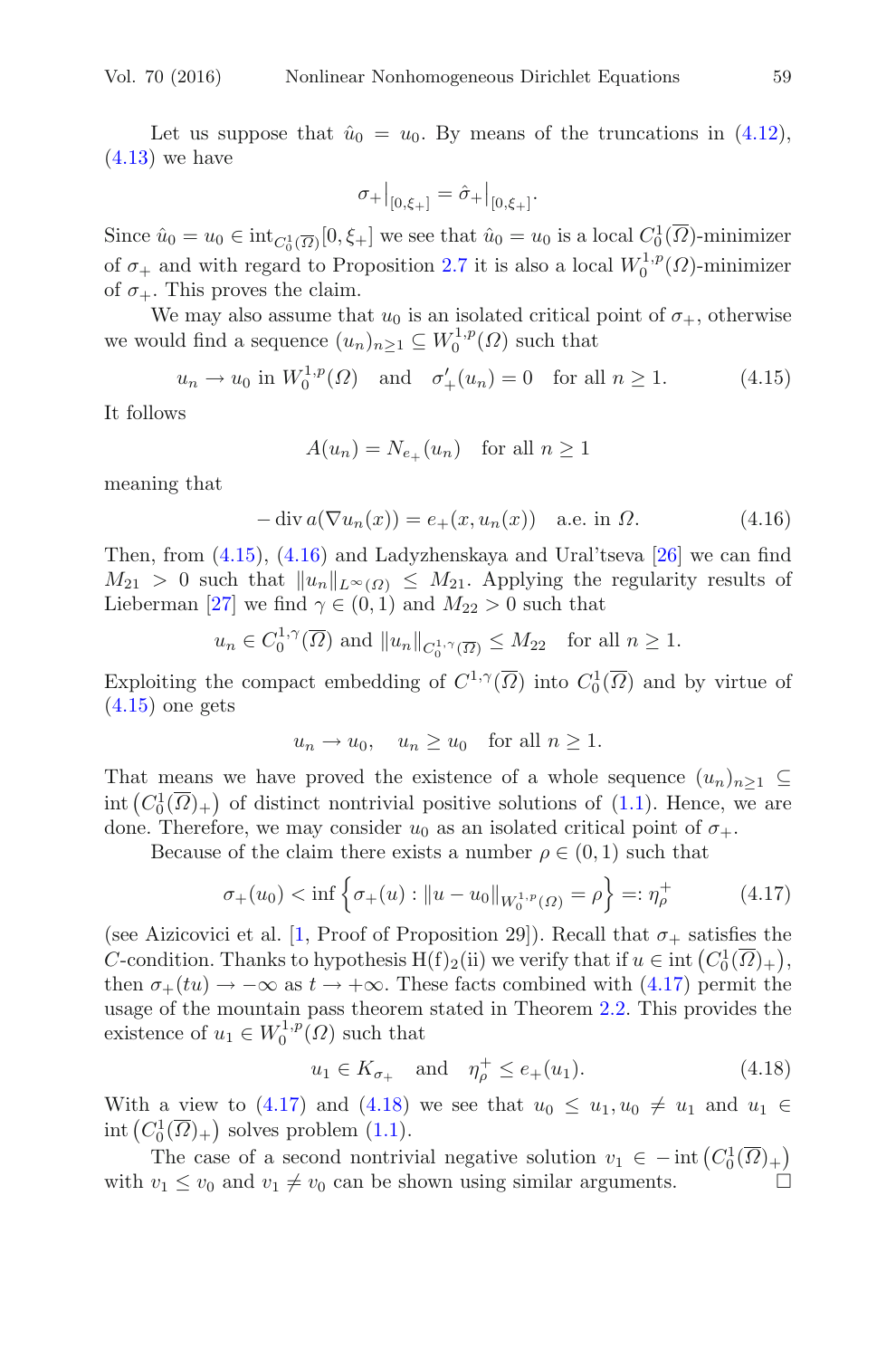Now we are interested to find a fifth solution of  $(1.1)$  being a sign-changing one. In order to produce the nodal solution we will use some tools from Morse theory. For this purpose we start by computing the critical groups at the origin of the  $C^1$ -energy functional  $\varphi: W_0^{1,p}(\Omega) \to \mathbb{R}^N$  defined by

$$
\varphi(u) = \int_{\Omega} G(\nabla u) dx - \int_{\Omega} F(x, u) dx.
$$

Our proof uses ideas from Moroz [\[31](#page-48-10)] in which  $G(\xi) = \frac{1}{2} ||\xi||^2$  for all  $\xi \in \mathbb{R}^N$ with more restrictive conditions on  $f: \Omega \times \mathbb{R} \to \mathbb{R}$  and from Jiu and Su [\[25\]](#page-47-13) where  $G(\xi) = \frac{1}{p} ||\xi||^p$  for all  $\xi \in \mathbb{R}^N$ .

<span id="page-29-3"></span>**Proposition 4.7.** *Under the assumptions*  $H(a)_2$  *and*  $H(f)_2(i)$ *, (iv) there holds*  $C_k(\varphi, 0) = 0$  *for all*  $k \geq 0$ *.* 

*Proof.* Note that from  $H(f)_2(i)$  and (iv) we have

$$
F(x,s) \ge M_{23}|s|^{\zeta} - M_{24}|s|^r \quad \text{for a.a. } x \in \Omega \text{ and for all } s \in \mathbb{R} \tag{4.19}
$$

with positive constants  $M_{23}$ ,  $M_{24}$ . Recall that hypothesis  $H(a)_2(v)$  implies

<span id="page-29-1"></span><span id="page-29-0"></span>
$$
G(\xi) \le c_7(||\xi||^q + ||\xi||^p) \quad \text{for all } \xi \in \mathbb{R}^N \tag{4.20}
$$

(see also [\(4.1\)](#page-22-0)). Let  $u \in W_0^{1,p}(\Omega)$  and  $t > 0$ . Combining [\(4.19\)](#page-29-0) and [\(4.20\)](#page-29-1) gives

$$
\varphi(tu) = \int_{\Omega} G(\nabla(tu))dx - \int_{\Omega} F(x, tu)dx
$$
  

$$
\leq c_7 t^q \|\nabla u\|_{q}^{q} + c_7 t^p \|\nabla u\|_{p}^{p} - M_{23} t^{\zeta} \|u\|_{\zeta}^{2} + M_{24} t^r \|u\|_{r}^{r}.
$$

Since  $\zeta < q < p < r$  there exists a small number  $t_0 > 0$  such that

$$
\varphi(tu) < 0 \quad \text{for all } 0 < t < t_0.
$$

Now let  $u \in W_0^{1,p}(\Omega)$  be such that  $\varphi(u) = 0$ . Taking into account  $H(a)_2(v)$ ,  $H(f)_2(i)$ , (iv), and the Sobolev embedding theorem it follows

$$
\frac{d}{dt}\varphi(tu)\Big|_{t=1} = \langle \varphi'(tu), u \rangle \Big|_{t=1}
$$
\n
$$
= \int_{\Omega} (a(\nabla u), \nabla u)_{\mathbb{R}^N} dx - \int_{\Omega} f(x, u)u dx
$$
\n
$$
- \zeta \int_{\Omega} G(\nabla u) dx + \int_{\Omega} \zeta F(x, u) dx
$$
\n
$$
\geq \hat{\eta} \|\nabla u\|_{p}^{p} + \int_{\Omega} [\zeta F(x, u) - f(x, u)u] dx
$$
\n
$$
\geq \hat{\eta} \|u\|_{W_{0}^{1,p}(\Omega)}^{p} - M_{25} \|u\|_{W_{0}^{1,p}(\Omega)}^{r}
$$
\n(4.21)

with some  $M_{25} > 0$ . Since  $p < r$  we can find  $\rho \in (0, 1)$  small enough such that

<span id="page-29-2"></span>
$$
\frac{d}{dt}\varphi(tu)\Big|_{t=1} > 0 \quad \forall u \in W_0^{1,p}(\Omega) \text{ with } \varphi(u) = 0 \text{ and } 0 < \|u\|_{W_0^{1,p}(\Omega)} \le \rho. \tag{4.22}
$$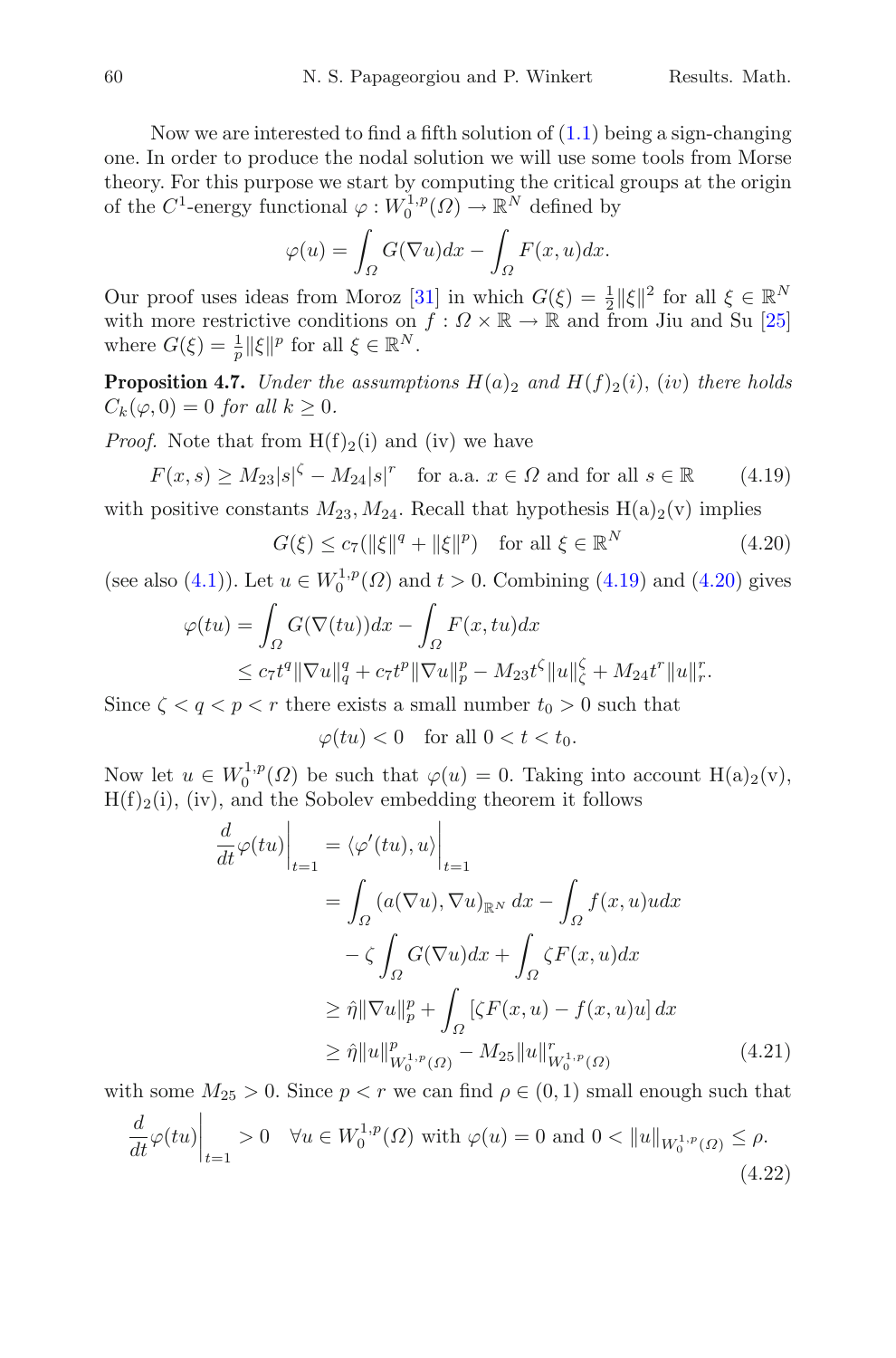Now, let  $u \in W_0^{1,p}(\Omega)$  with  $0 < ||u||_{W_0^{1,p}(\Omega)} \le \rho$  and  $\varphi(u) = 0$ . In the following we are going to show that

<span id="page-30-3"></span>
$$
\varphi(tu) \le 0 \quad \text{for all } t \in [0, 1]. \tag{4.23}
$$

Arguing by contradiction, suppose that we can find a number  $t_0 \in (0, 1)$  such that  $\varphi(t_0u) > 0$ . Since  $\varphi$  is continuous and  $\varphi(u) = 0$  there exists  $t_1 \in (t_0, 1]$ such that  $\varphi(t_1u) = 0$ . Let  $t_* = \min\{t \in [t_0,1] : \varphi(tu) = 0\}$ . It is clear that  $t_* > t_0 > 0$  and

$$
\varphi(tu) > 0 \quad \text{for all } t \in [t_0, t_*). \tag{4.24}
$$

Setting  $v = t_* u$  we have  $0 < ||v||_{W_0^{1,p}(\Omega)} \le ||u||_{W_0^{1,p}(\Omega)} \le \rho$  and  $\varphi(v) = 0$ . Then,  $(4.22)$  gives

<span id="page-30-2"></span><span id="page-30-1"></span><span id="page-30-0"></span>
$$
\left. \frac{d}{dt}\varphi(tv)\right|_{t=1} > 0. \tag{4.25}
$$

Moreover, from  $(4.24)$  we obtain

$$
\varphi(v) = \varphi(t_*u) = 0 < \varphi(tu) \quad \text{for all } t \in [t_0, t_*).
$$

Hence,

$$
\frac{d}{dt}\varphi(tv)\bigg|_{t=1} = t_*\frac{d}{dt}\varphi(tu)\bigg|_{t=t_*} = t_*\lim_{t \to t_*^-}\frac{\varphi(tu)}{t-t_*} \le 0. \tag{4.26}
$$

Comparing  $(4.25)$  and  $(4.26)$  we reach a contradiction. This proves  $(4.23)$ .

By taking  $\rho \in (0,1)$  even smaller if necessary we may assume that  $K_{\varphi} \cap$  $\overline{B}_{\rho} = \{0\}$  where  $\overline{B}_{\rho} = \{u \in W_0^{1,p}(\Omega) : ||u||_{W_0^{1,p}(\Omega)} \le \rho\}$ . Let  $h : [0,1] \times (\varphi^0 \cap$  $\overline{B}_{\rho}$ )  $\rightarrow \varphi^0 \cap \overline{B}_{\rho}$  be the deformation defined by

$$
h(t, u) = (1 - t)u.
$$

Thanks to [\(4.23\)](#page-30-3) we verify that this deformation is well-defined and it implies that  $\varphi^0 \cap \overline{B}_{\rho}$  is contractible in itself.

Fix  $u \in \overline{B}_{\rho}$  with  $\varphi(u) > 0$ . We show that there exists an unique  $t(u) \in$  $(0, 1)$  such that

$$
\varphi(t(u)u) = 0.
$$

Since  $\varphi(u) > 0$  and the continuity of  $t \mapsto \varphi(tu)$ , [\(4.22\)](#page-29-2) ensures the existence of such a  $t(u) \in (0,1)$ . It remains to show its uniqueness. Arguing by contradiction, suppose that for  $0 < t_1^* = t(u)_1 < t_2^* = t(u)_2 < 1$  we have  $\varphi(t_1^*u) = \varphi(t_2^*u) = 0.$  Then, [\(4.23\)](#page-30-3) implies

$$
\gamma(t)=\varphi(tt_2^*u)\leq 0\quad\text{for all }t\in[0,1].
$$

Therefore  $\frac{t_1^*}{t_2^*} \in (0, 1)$  is a maximizer of  $\gamma$  and thus,

$$
\left.\frac{d}{dt}\gamma(t)\right|_{t=\frac{t_1^*}{t_2^*}}=0,
$$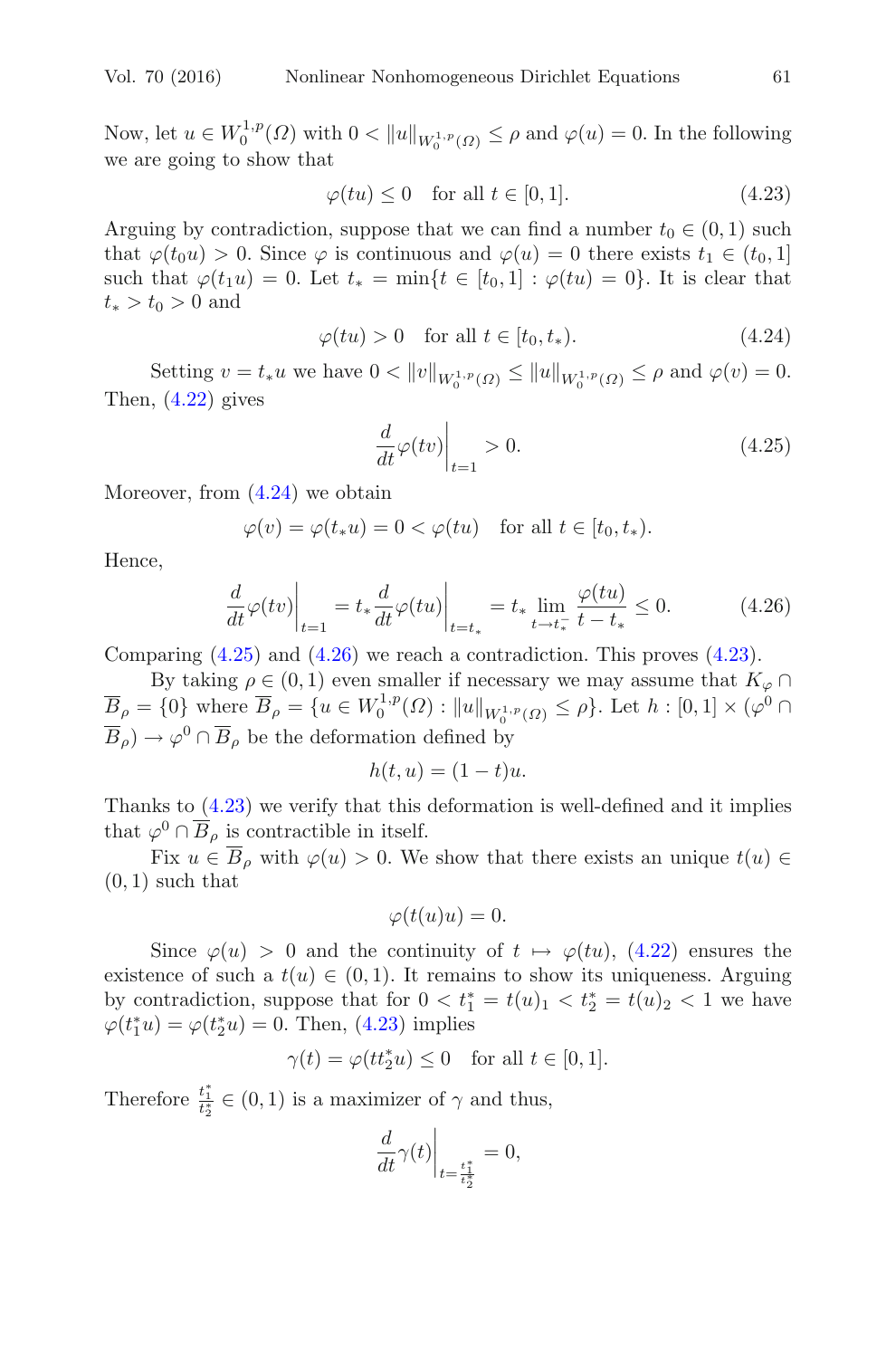which implies that

$$
\frac{t_1^*}{t_2^*} \frac{d}{dt} \varphi(t t_2^* u) \bigg|_{t = \frac{t_1^*}{t_2^*}} = \frac{d}{dt} \varphi(t t_1^* u) \bigg|_{t=1} = 0.
$$

But this is a contradiction to  $(4.22)$  and the uniqueness of  $t(u) \in (0,1)$  is proved.

This uniqueness implies that

$$
\varphi(tu) < 0 \quad \text{if } t \in (0, t(u)) \quad \text{and} \quad \varphi(tu) > 0 \quad \text{for all } t \in (t(u), 1].
$$

Let  $T_1 : \overline{B}_0 \setminus \{0\} \to (0, 1]$  be defined by

$$
T_1(u) = \begin{cases} 1 & \text{if } \varphi(u) \le 0, \\ t(u) & \text{if } \varphi(u) > 0. \end{cases}
$$

It is easy to check that  $T_1$  is continuous. Next, we consider a map  $T_2$ :  $\overline{B}_{\rho}\backslash\{0\} \rightarrow (\varphi^0 \cap \overline{B}_{\rho})\backslash\{0\}$  defined by

$$
T_2(u) = \begin{cases} u & \text{if } \varphi(u) \le 0, \\ T_1(u)u & \text{if } \varphi(u) > 0. \end{cases}
$$

Obviously,  $T_2$  is a continuous function. We observe that

$$
T_2\bigg|_{\left(\varphi^0\cap\overline{B}_\rho\right)\setminus\{0\}} = \mathrm{id}\bigg|_{\left(\varphi^0\cap\overline{B}_\rho\right)\setminus\{0\}},
$$

which proves that  $(\varphi^0 \cap \overline{B}_{\rho}) \setminus \{0\}$  is a retract of  $\overline{B}_{\rho} \setminus \{0\}$ . Note that  $\overline{B}_{\rho} \setminus \{0\}$  is contractible in itself. Therefore, the same is true for  $(\varphi^0 \cap \overline{B}_o) \setminus \{0\}$ . Previously, we proved that  $\varphi^0 \cap \overline{B}_\rho$  is contractible in itself. From Granas and Dugundji [\[24,](#page-47-12) p. 389] it follows that

$$
H_k\left(\varphi^0 \cap \overline{B}_{\rho}, \left(\varphi^0 \cap \overline{B}_{\rho}\right) \setminus \{0\}\right) = 0 \quad \text{for all } k \ge 0.
$$

Hence,

 $C_k(\varphi, 0) = 0$  for all  $k \geq 0$ .

(see Sect. [2\)](#page-2-1). This completes the proof.  $\Box$ 

Thanks to Proposition [4.7](#page-29-3) we can now establish the existence of extremal nontrivial constant sign solutions, that means, we will produce the smallest nontrivial positive solution and the greatest nontrivial negative solution of  $(1.1).$  $(1.1).$ 

To this end, let  $\mathscr{S}_+$  (resp.  $\mathscr{S}_-$ ) be the set of all nontrivial positive (resp. negative) solutions of problem  $(1.1)$ . As in Filippakis et al. [\[18\]](#page-47-14) we can show that

- $\mathscr{S}_+$  is downward directed, that means, if  $u_1, u_2 \in \mathscr{S}_+$ , then there exists  $u \in \mathscr{S}_+$  such that  $u \leq u_1$  and  $u \leq u_2$ .
- $\mathscr{S}_-$  is upward directed, that means, if  $v_1, v_2 \in \mathscr{S}_-$ , then there exists  $v \in \mathscr{S}_-$  such that  $v_1 \leq v$  and  $v_2 \leq v$ .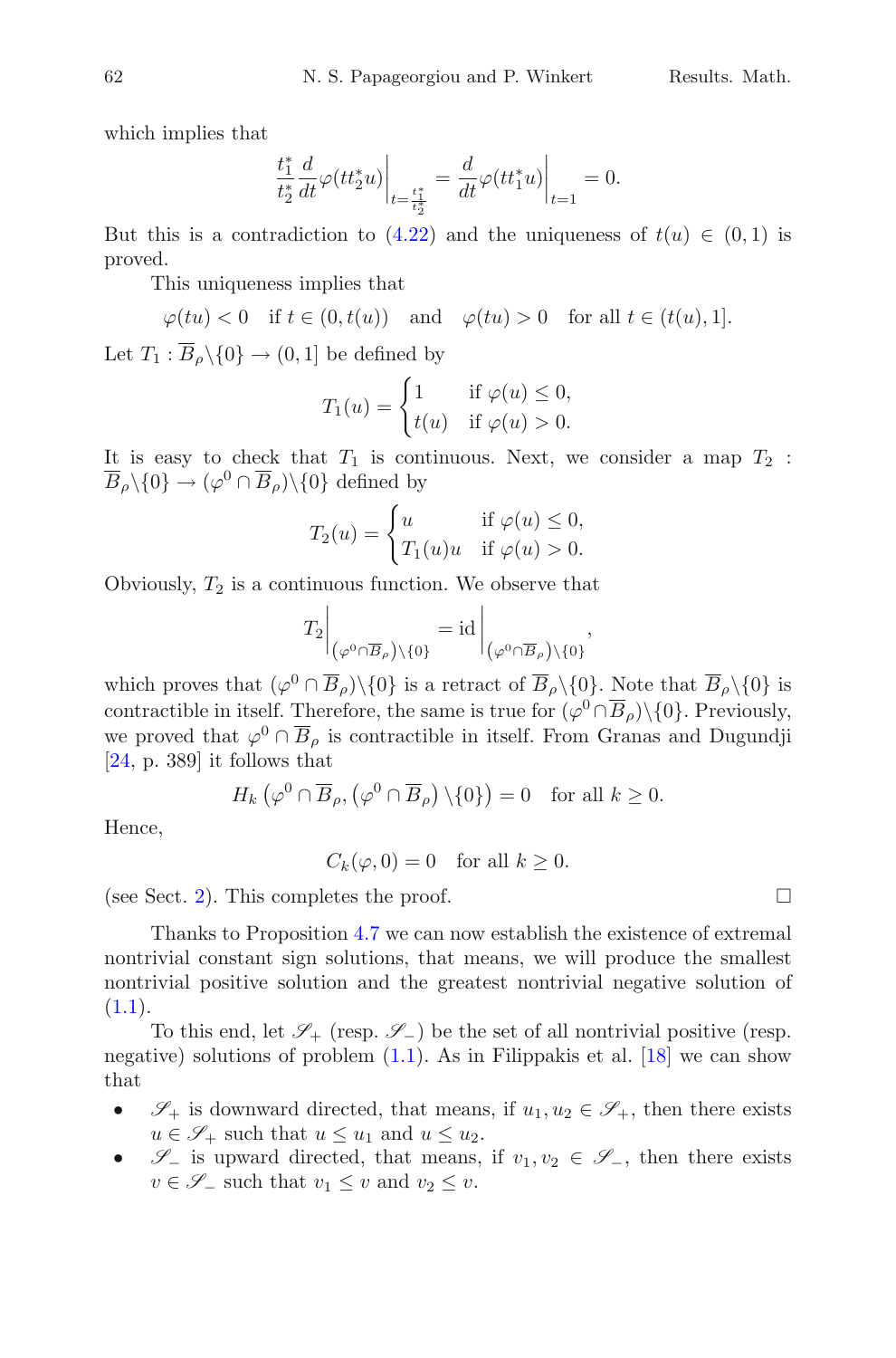By virtue of these lattice properties of *S*<sup>+</sup> and *S*<sup>−</sup> we see that for the purpose of producing extremal nontrivial constant sign solutions and since  $\mathscr{S}_+ \subseteq \text{int}\left(C_0^1(\overline{\Omega})_+\right), \mathscr{S}_- \subseteq -\text{int}\left(C_0^1(\overline{\Omega})_+\right)$ , without any loss of generality, we may assume that there exists  $M_{26} > 0$  such that

$$
||u||_{C(\overline{\Omega})} \le M_{26} \quad \text{for all } u \in \mathcal{S}_+ \quad \text{and} \quad ||v||_{C(\overline{\Omega})} \le M_{26} \quad \text{for all } v \in \mathcal{S}_-\,. \tag{4.27}
$$

Note that from hypotheses  $H(f)_{2}(i)$  and (iv) we find positive constants  $a_1, a_2$  such that

$$
f(x,s)s \ge a_1|s|^{\zeta} - a_2|s|^r \quad \text{for a.a. } x \in \Omega \text{ and for all } s \in \mathbb{R}.\tag{4.28}
$$

This unilateral growth estimate leads to the following auxiliary Dirichlet problem

<span id="page-32-4"></span><span id="page-32-3"></span>
$$
-\operatorname{div} a(\nabla u(x)) = a_1 |u|^{\zeta - 2} u - a_2 |u|^{r-2} u \quad \text{in } \Omega,
$$
  
\n
$$
u = 0 \quad \text{on } \partial\Omega.
$$
 (4.29)

<span id="page-32-2"></span><span id="page-32-0"></span>We are going to prove the uniqueness of constant sign solutions of  $(4.29)$ .

**Proposition 4.8.** *If hypotheses*  $H(a)_2$  *hold, then problem* [\(4.29\)](#page-32-0) *admits a unique nontrivial positive solution*  $u_* \in \text{int}\left(C_0^1(\overline{\Omega})_+\right)$  *and since* [\(4.29\)](#page-32-0) *is odd,*  $v_* =$  $-u_* \in \text{int}\left(C_0^1(\overline{\Omega})_+\right)$  *is the unique nontrivial negative solution of* [\(4.29\)](#page-32-0)*.* 

*Proof.* Let  $\psi_+ : W_0^{1,p}(\Omega) \to \mathbb{R}$  be the  $C^1$ -functional defined by

$$
\psi_{+}(u) = \int_{\Omega} G(\nabla u) dx - \frac{a_1}{\zeta} ||u^{+}||_{\zeta}^{\zeta} + \frac{a_2}{\hat{r}} ||u^{+}||_{r}^{r}.
$$

Because of Corollary [2.5](#page-3-2) and due to  $\zeta < p < r$  we observe that  $\psi_+$  is coercive and in addition sequentially weakly lower semicontinuous. Then we find  $u_* \in$  $W_0^{1,p}(\Omega)$  such that

$$
\psi_+(u_*) = \inf \left[ \psi_+(u) : u \in W_0^{1,p}(\Omega) \right] < 0 = \psi_+(0),
$$

since  $\zeta < p < r$  (see the proof of Proposition [4.4\)](#page-23-4). Hence,  $u_* \neq 0$ . Moreover, as  $u_*$  is the global minimizer of  $\psi_+$  it holds  $(\psi_+)'(u_*)=0$  which means

$$
A(u_*) = a_1 \left(u_*^+\right)^{\zeta - 1} - a_2 \left(u_*^+\right)^{r - 1}.
$$
\n(4.30)

Acting on [\(4.30\)](#page-32-1) with  $-u_*^- \in W_0^{1,p}(\Omega)$  and using Lemma [2.4\(](#page-3-0)c), we see that  $u_* \geq 0$  and as before  $u_* \neq 0$ . Then, Eq. [\(4.30\)](#page-32-1) becomes

<span id="page-32-1"></span>
$$
A(u_*) = a_1 u_*^{\zeta - 1} - a_2 u_*^{r - 1}
$$

and  $u_*$  turns out to be a nontrivial positive solution of [\(4.29\)](#page-32-0). As before, the nonlinear regularity theory (see [\[26,](#page-47-9)[27](#page-47-10)]) implies that  $u_* \in C_0^1(\overline{\Omega})$  and the nonlinear maximum principle of Pucci and Serrin [\[37](#page-48-9), pp. 111 and 120] yields that  $u_* \in \text{int}\left(C_0^1(\overline{\Omega})_+\right)$ .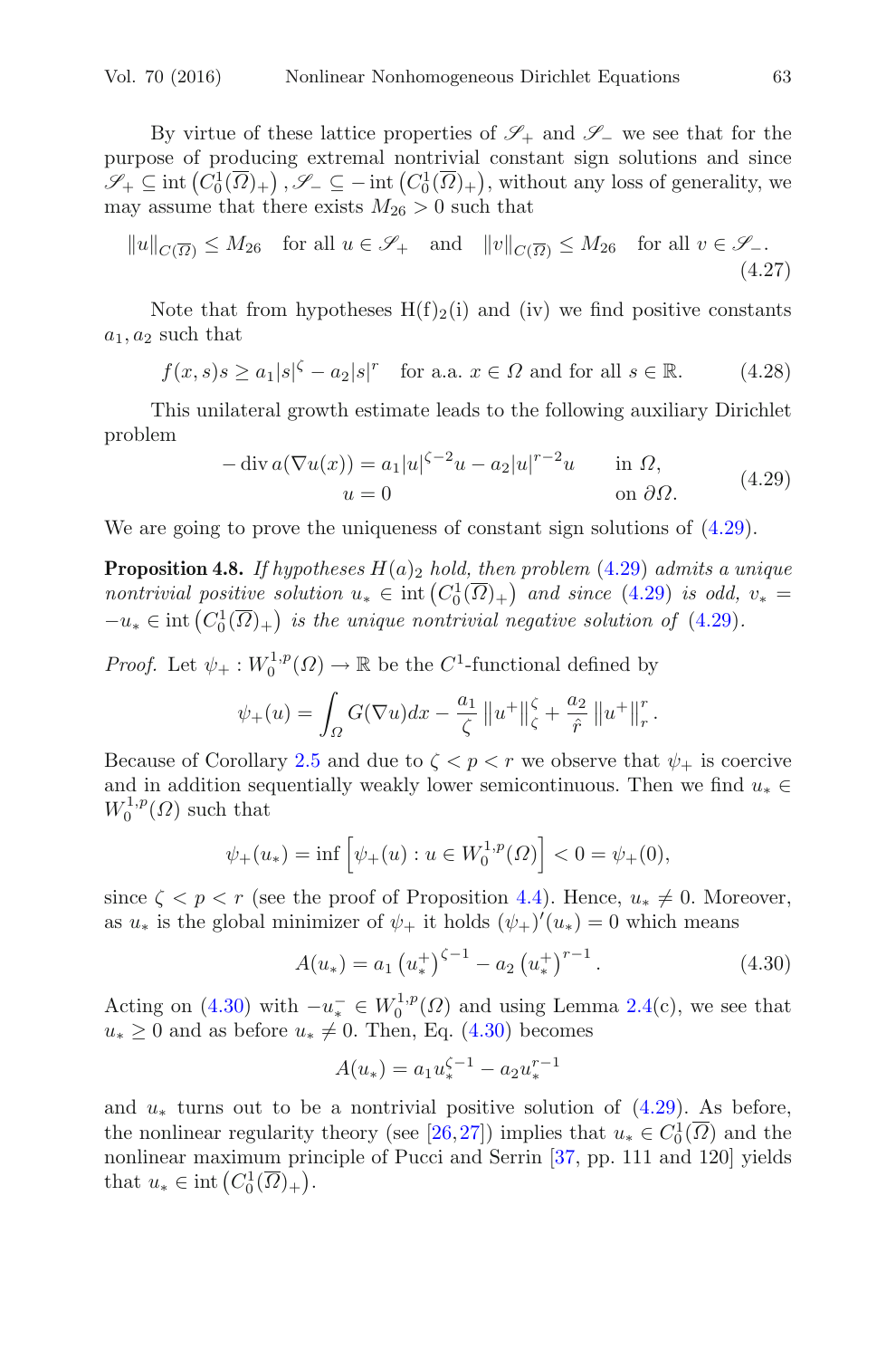We will complete the proof of the proposition if we prove the uniqueness of this solution  $u_*$ . To this end, let  $\Psi_+ : L^1(\Omega) \to \mathbb{R} \cup {\infty}$  be the integral functional defined by

$$
\Psi_{+}(u) = \begin{cases} \int_{\Omega} G\left(\nabla u^{\frac{1}{q}}\right) dx & \text{if } u \ge 0, u^{\frac{1}{q}} \in W_0^{1,p}(\Omega), \\ +\infty & \text{otherwise.} \end{cases}
$$

Take  $u_1, u_2 \in \text{dom}\Psi_+$  and let  $u = (tu_1 + (1-t)u_2)^{\frac{1}{q}}$  for  $t \in [0,1]$ . Applying Lemma 1 of Díaz and Saá  $[15]$  $[15]$  results in

$$
\|\nabla u(x)\| \le \left(t \left\|\nabla u_1(x)^{\frac{1}{q}}\right\|^q + (1-t) \left\|\nabla u_2(x)^{\frac{1}{q}}\right\|^q\right)^{\frac{1}{q}} \quad \text{a.e. in } \Omega.
$$

As  $G_0$  is increasing and by means of  $H(a)_2(v)$  we conclude

$$
G_0(||\nabla u(x)||)
$$
  
\n
$$
\leq G_0 \left( \left( t \left\| \nabla u_1(x)^{\frac{1}{q}} \right\|^q + (1-t) \left\| \nabla u_2(x)^{\frac{1}{q}} \right\|^q \right)^{\frac{1}{q}} \right)
$$
  
\n
$$
\leq tG_0 \left( \left\| \nabla u_1(x)^{\frac{1}{q}} \right\| \right) + (1-t)G_0 \left( \left\| \nabla u_2(x)^{\frac{1}{q}} \right\| \right) \quad \text{a.e. in } \Omega.
$$

Note that by definition  $G(\xi) = G_0(\|\xi\|)$  for all  $\xi \in \mathbb{R}^N$ . Hence

$$
G(\nabla u(x)) \leq tG\left(\nabla u_1(x)^{\frac{1}{q}}\right) + (1-t)G\left(\nabla u_2(x)^{\frac{1}{q}}\right) \quad \text{a.e. in } \Omega,
$$

which proves that  $\Psi_+$  is convex.

Now we take two nontrivial positive solutions  $v, w \in W_0^{1,p}(\Omega)$  of [\(4.29\)](#page-32-0). As mentioned before we know that  $v, w$  belong to int  $(C_0^1(\overline{\Omega})_+)$ . Therefore,  $v, w \in \text{dom}\Psi_+$ . For  $t \in (0,1)$  sufficiently small and  $h \in C_0^1(\overline{\Omega})$  we have  $v +$  $th, w + th \in \text{dom } \Psi_+$ . Hence,  $\Psi_+$  is Gateaux differentiable at v and w in the direction  $h$ . Furthermore, the chain rule yields

<span id="page-33-0"></span>
$$
\Psi'_{+}\left(v^{q}\right)(h) = \frac{1}{q} \int_{\Omega} \frac{-\operatorname{div} a(\nabla v)}{v^{q-1}} h dx, \tag{4.31}
$$

<span id="page-33-1"></span>
$$
\Psi'_{+}\left(w^{q}\right)(h) = \frac{1}{q} \int_{\Omega} \frac{-\operatorname{div} a(\nabla w)}{w^{q-1}} h dx. \tag{4.32}
$$

Note that  $\Psi'_{+}$  is monotone since  $\Psi_{+}$  is convex. Then, from [\(4.31\)](#page-33-0) and [\(4.32\)](#page-33-1), we derive

$$
0 \leq \langle \Psi_+^{\prime}(v^q) - \Psi_+^{\prime}(w^q), v^q - w^q \rangle_{L^1(\Omega)}
$$
  
=  $\frac{1}{q} \int_{\Omega} \left( \frac{-\operatorname{div} a(\nabla v)}{v^{q-1}} + \frac{\operatorname{div} a(\nabla w)}{w^{q-1}} \right) (v^q - w^q) dx$   
=  $\frac{1}{q} \int_{\Omega} \left( \frac{a_1 v^{\zeta - 1} - a_2 v^{r-1}}{v^{q-1}} - \frac{a_1 w^{\zeta - 1} - a_2 w^{r-1}}{w^{q-1}} \right) (v^q - w^q) dx$   
=  $\frac{a_1}{q} \int_{\Omega} \left( \frac{1}{v^{q-\zeta}} - \frac{1}{w^{q-\zeta}} \right) (v^q - w^q) dx + \frac{a_2}{q} \int_{\Omega} (w^{r-q} - v^{r-q}) (v^q - w^q) dx.$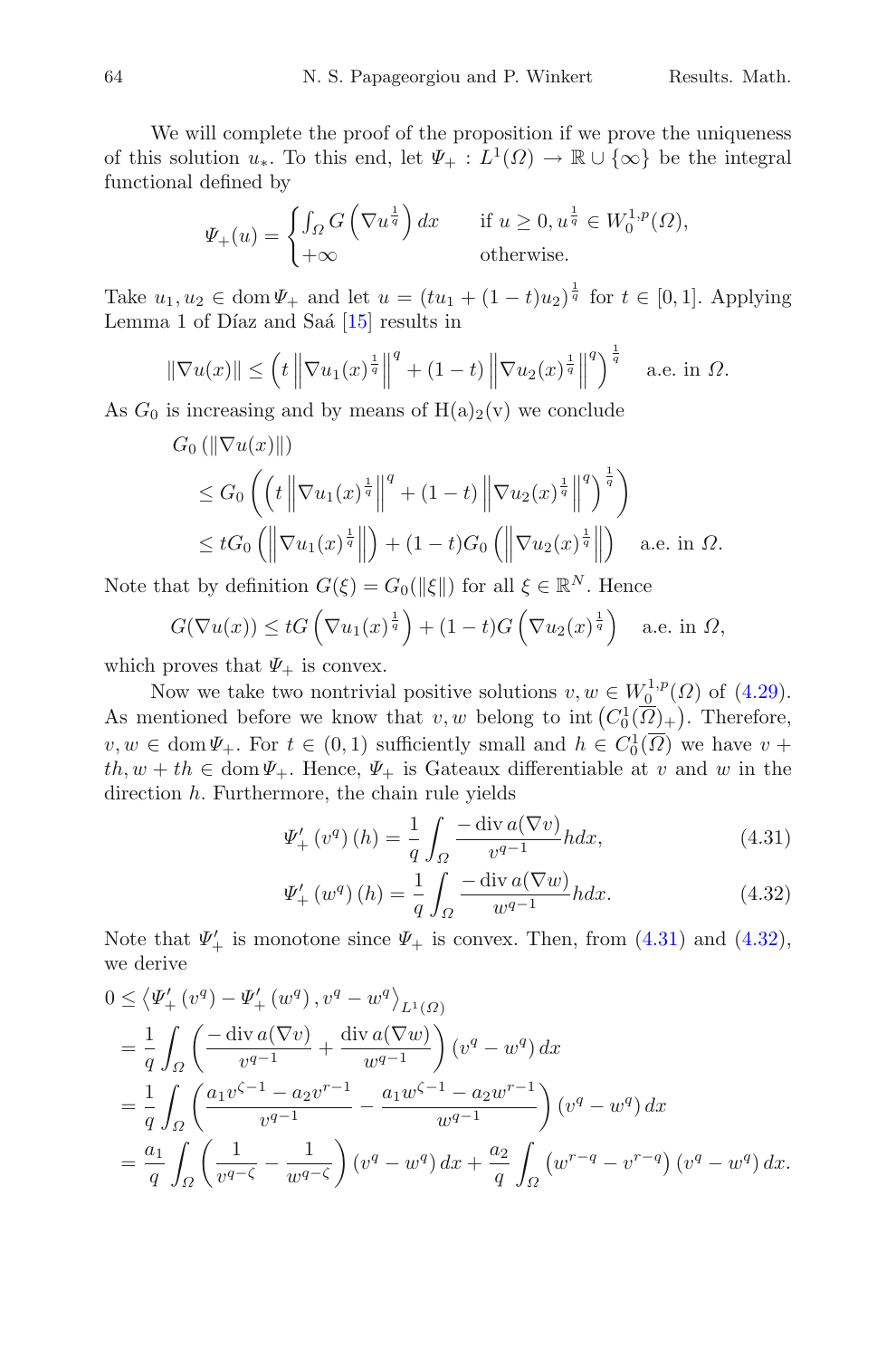Since  $s \mapsto \frac{1}{s^{q-\zeta}} - s^{r-q}$  is strictly decreasing in  $(0,\infty)$  we conclude that  $v =$ w and thus,  $u_* \in \text{int}(C_0^1(\overline{\Omega})_+)$  is the unique nontrivial positive solution of [\(4.29\)](#page-32-0). Obviously,  $v_* = -u_* \in -\text{int}\left(C_0^1(\overline{\Omega})_+\right)$  is the unique nontrivial negative solution of  $(4.29)$ .

<span id="page-34-2"></span>**Proposition 4.9.** *If hypotheses*  $H(a)_2$  *and*  $H(f)_2$  *hold, then*  $u_* \leq u$  *for all* <sup>u</sup> <sup>∈</sup> *<sup>S</sup>*<sup>+</sup> *and* <sup>v</sup> <sup>≤</sup> <sup>v</sup><sup>∗</sup> *for all* <sup>v</sup> <sup>∈</sup> *<sup>S</sup>*<sup>−</sup> *with* <sup>u</sup>∗, v<sup>∗</sup> *being the nontrivial unique constant sign solutions of problem* [\(4.29\)](#page-32-0) *obtained in Proposition* [4.8](#page-32-2)*.*

*Proof.* Let  $u \in \mathscr{S}_+$  and consider the Carathéodory function

$$
\vartheta_{+}(x,s) = \begin{cases} 0 & \text{if } s < 0, \\ a_1 s^{\zeta - 1} - a_2 s^{r - 1} & \text{if } 0 \le s \le u(x), \\ a_1 u(x)^{\zeta - 1} - a_2 u(x)^{r - 1} & \text{if } u(x) < s. \end{cases}
$$
(4.33)

We consider the  $C^1$ -functional  $\Phi_+ : W_0^{1,p}(\Omega) \to \mathbb{R}$  defined by

<span id="page-34-1"></span>
$$
\Phi_{+}(u) = \int_{\Omega} G(\nabla u) dx - \int_{\Omega} \Theta_{+}(x, u) dx
$$

with  $\Theta_+(x,s) = \int_0^s \vartheta_+(x,t)dt$ . By means of the truncation it is clear that  $\Phi_+$ is coercive and since it is also sequentially weakly lower semicontinuous there exists an element  $\hat{u}_* \in W_0^{1,p}(\Omega)$  such that

$$
\Phi_+(\hat{u}_*) = \inf \left[ \Phi_+(u) : u \in W_0^{1,p}(\Omega) \right] < 0 = \Phi_+(0).
$$

As before since  $\zeta < p < r$  (see the proof of Proposition [4.4\)](#page-23-4). Hence,  $\hat{u}_* \neq 0$ . Since  $\hat{u}_*$  is a critical point of  $\Phi_+$ , we have

<span id="page-34-0"></span>
$$
A\left(\hat{u}_*\right) = N_{\vartheta_+}\left(\hat{u}_*\right). \tag{4.34}
$$

Acting in [\(4.34\)](#page-34-0) with  $-\hat{u}_*^- \in W_0^{1,p}(\Omega)$  we derive by applying Lemma [2.4\(](#page-3-0)c) that  $\hat{u} \geq 0$ . On the other hand, acting with  $(\hat{u}_* - u)^+ \in W_0^{1,p}(\Omega)$  in [\(4.34\)](#page-34-0), there holds thanks to [\(4.33\)](#page-34-1), [\(4.28\)](#page-32-3) and  $u \in \mathscr{S}_+$ ,

$$
\left\langle A\left(\hat{u}_{*}\right),\left(\hat{u}_{*}-u\right)^{+}\right\rangle = \int_{\Omega}\vartheta_{+}\left(x,\hat{u}_{*}\right)\left(\hat{u}_{*}-u\right)^{+}dx
$$

$$
=\int_{\Omega}\left(a_{1}u^{\zeta-1}-a_{2}u^{r-1}\right)\left(\hat{u}_{*}-u\right)^{+}dx
$$

$$
\leq \int_{\Omega}f(x,u)\left(\hat{u}_{*}-u\right)^{+}dx
$$

$$
=\left\langle A\left(u\right),\left(\hat{u}_{*}-u\right)^{+}\right\rangle.
$$

This gives

$$
\int_{\{\hat{u}_\ast > u\}} \left( a\left(\nabla \hat{u}_\ast\right) - a\left(\nabla u\right), \nabla \hat{u}_\ast - \nabla u\right)_{\mathbb{R}^N} dx \le 0.
$$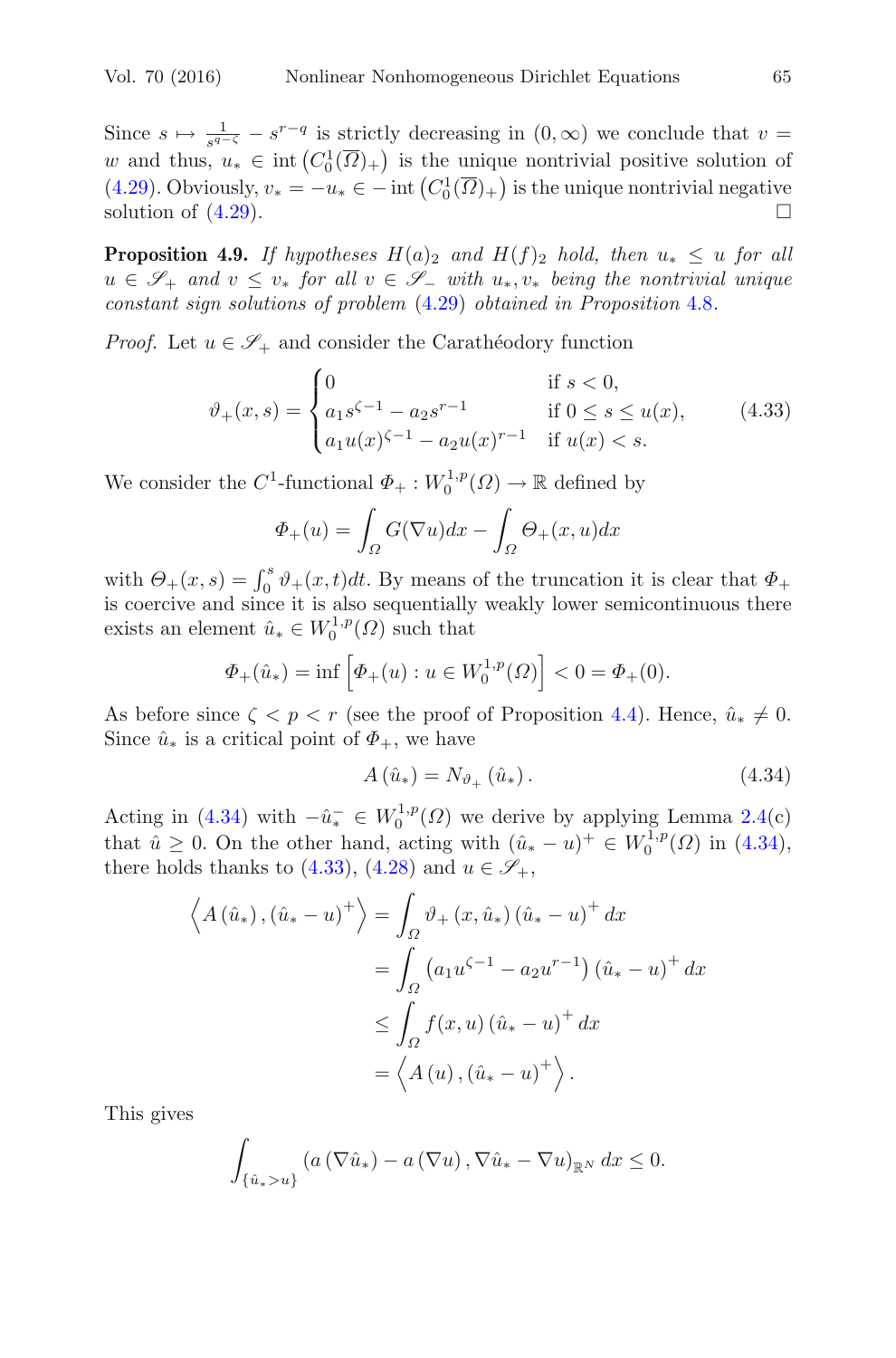Since a is strictly monotone (see Lemma [2.4\(](#page-3-0)a)) we obtain  $|\{\hat{u}_* > u\}|_N = 0$ . To sum up, we have

$$
0 \neq \hat{u}_* \in [0, u] = \left\{ v \in W_0^{1, p}(\Omega) : 0 \le v(x) \le u(x) \text{ a.e. in } \Omega \right\}.
$$

By definition of the truncation in [\(4.33\)](#page-34-1) it follows  $\vartheta_+(x, \hat{u}_*) = a_1 \hat{u}_*^{\zeta-1} - a_2 \hat{u}_*^{r-1}$ . Therefore,  $\hat{u}_*$  solves the auxiliary problem [\(4.29\)](#page-32-0) but Proposition [4.8](#page-32-2) proved the uniqueness of constant sign solutions of [\(4.29\)](#page-32-0). We deduce that  $\hat{u}_* = u_* \in$ int  $(C_0^1(\overline{\Omega})_+)$  and  $u_* \leq u$ . Since  $u \in \mathscr{S}_+$  was arbitrary we deduce that

$$
u_* \le u \quad \text{for all } u \in \mathscr{S}_+.
$$

Similarly, we prove that  $v \leq v_*$  for all  $v \in \mathscr{S}_-$ .  $\Box$ 

<span id="page-35-3"></span>Now we are ready to produce extremal nontrivial constant sign solutions of our original problem [\(1.1\)](#page-1-4).

**Proposition 4.10.** *Under the assumption*  $H(a)$ <sub>2</sub> *and*  $H(f)$ <sub>2</sub> *problem* [\(1.1\)](#page-1-4) *possesses a smallest positive solution*  $u_+ \in \text{int}(C_0^1(\overline{\Omega})_+)$  and a greatest negative *solution*  $v_-\in$  - int  $(C_0^1(\overline{\Omega})_+)$ .

*Proof.* Let  $\mathscr{C} \subseteq \mathscr{S}_+$  be a chain, i.e., a totally ordered subset of  $\mathscr{S}_+$ . Then there is a sequence  $(u_n)_{n\geq 1} \subseteq \mathscr{S}_+$  such that

<span id="page-35-0"></span>
$$
\inf \mathscr{C} = \inf_{n \ge 1} u_n.
$$

(see Dunford and Schwartz [\[17](#page-47-16), p. 336]). Since  $u_n \in \mathscr{S}_+$  we have

$$
A(u_n) = N_f(u_n) \quad \text{ for all } n \ge 1.
$$
 (4.35)

Therefore, thanks to [\(4.27\)](#page-32-4),  $H(f)_2(i)$  and Lemma [2.4,](#page-3-0) we observe that  $(u_n)_{n\geq 1}$  $\subseteq W_0^{1,p}(\Omega)$  is bounded and we may assume that

$$
u_n \rightharpoonup u
$$
 in  $W_0^{1,p}(\Omega)$  and  $u_n \rightharpoonup u$  in  $L^p(\Omega)$ . (4.36)

Acting on [\(4.35\)](#page-35-0) with  $u_n - u \in W_0^{1,p}(\Omega)$  and making use of [\(4.36\)](#page-35-1) yields

<span id="page-35-1"></span>
$$
\lim_{n \to \infty} \langle A(u_n), u_n - u \rangle = 0.
$$

Therefore, the  $(S_+)$ -property of A (see Proposition [2.8\)](#page-5-2) gives  $u_n \to u$  in  $W_0^{1,p}(\Omega)$ . Passing to the limit in [\(4.35\)](#page-35-0) we get

<span id="page-35-2"></span>
$$
A(u) = N_f(u). \tag{4.37}
$$

Taking into account Proposition [4.9](#page-34-2) provides  $u_* \leq u_n$  for all  $n \geq 1$  which implies  $u_* \leq u$  and with regard to [\(4.37\)](#page-35-2)  $u \in \mathscr{S}_+$ . Furthermore, we have  $u = \inf \mathscr{C}$ . Since  $\mathscr{C}$  was arbitrarily chosen in  $\mathscr{S}_+$  the Kuratowski–Zorn Lemma ensures that  $\mathscr{S}_+$  has a minimal element  $u_+ \in \mathscr{S}_+$ . Since  $\mathscr{S}_+$  is downward directed we conclude that  $u_+ \in \text{int}\left(C_0^1(\overline{\Omega})_+\right)$  is the smallest nontrivial positive solution of  $(1.1)$ .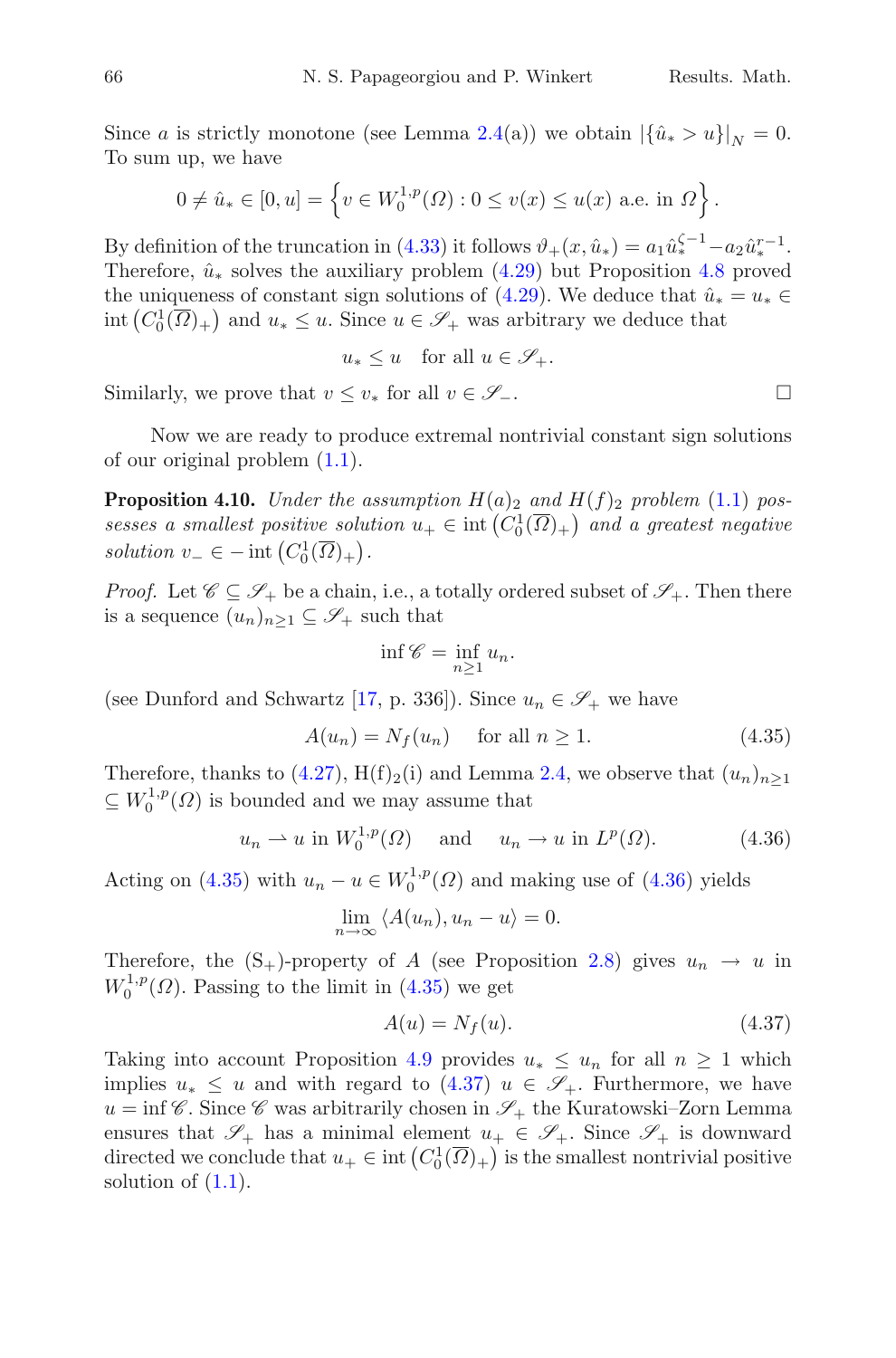Working with *S*<sup>−</sup> instead of *S*<sup>+</sup> and applying again the Kuratowski– Zorn Lemma, we can show that  $v_-\in$  − int  $(C_0^1(\overline{\Omega})_+)$  is the greatest nontrivial negative solution of  $(1.1)$ . Recall that  $\mathscr{S}_-$  is upward directed.  $\Box$ 

<span id="page-36-2"></span>Having these extremal nontrivial constant sign solutions, we are now in the position to produce a nodal (sign changing) solution of problem  $(1.1)$ .

**Proposition 4.11.** Let  $H(a)_2$  and  $H(f)_2$  be satisfied. Then problem [\(1.1\)](#page-1-4) has *a* nodal solution  $y_0 \in [v_-, u_+] \cap C_0^1(\overline{\Omega})$ .

*Proof.* By reason of Proposition [4.10](#page-35-3) we know that  $u_+ \in \text{int}(C_0^1(\overline{\Omega})_+)$  and  $v_-\in$  − int  $(C_0^1(\overline{\Omega})_+)$  are the extremal nontrivial constant sign solutions of [\(1.1\)](#page-1-4). With the aid of these extremal solutions we introduce the cut-off function  $f_0: \Omega \times \mathbb{R} \to \mathbb{R}$ 

$$
f_0(x,s) = \begin{cases} f(x,v_-(x)) & \text{if } s < v_-(x) \\ f(x,s) & \text{if } v_-(x) \le s \le u_+(x) \\ f(x,u_+(x)) & \text{if } u_+(x) < s \end{cases}
$$
(4.38)

which is clearly a Carathéodory function. For  $F_0(x, s) = \int_0^s f_0(x, t)dt$  we define the  $C^1$ -functional  $\varphi_0: W_0^{1,p}(\Omega) \to \mathbb{R}$  by

<span id="page-36-0"></span>
$$
\varphi_0(u) = \int_{\Omega} G(\nabla u) dx - \int_{\Omega} F_0(x, u) dx.
$$

For  $f_0^{\pm}(x,s) = f_0(x, \pm s^{\pm})$  we also consider the functionals  $\varphi_0^{\pm}: W_0^{1,p}(\Omega) \to \mathbb{R}$ 

$$
\varphi_0^{\pm}(u) = \int_{\Omega} G(\nabla u) dx - \int_{\Omega} F_0^{\pm}(x, u) dx
$$

with  $F_0^{\pm}(x, s) = \int_0^s f_0^{\pm}(x, t) dt$ .

As in the proof of Proposition [4.9](#page-34-2) it can be easily shown that

$$
K_{\varphi_0} \subseteq [v_-, u_+], \quad K_{\varphi_0^+} \subseteq [0, u_+] \,, \quad K_{\varphi_0^-} \subseteq [v_-, 0] \,.
$$

Then, the extremality properties of  $u_+ \in \text{int}(C_0^1(\overline{\Omega})_+)$  and  $v_- \in$ int  $(C_0^1(\overline{\Omega})_+)$  imply that

$$
K_{\varphi_0} \subseteq [v_-, u_+], \quad K_{\varphi_0^+} = \{0, u_+\}, \quad K_{\varphi_0^-} = \{v_-, 0\}.
$$
 (4.39)

**Claim:**  $u_+ \in \text{int}\left(C_0^1(\overline{\Omega})_+\right)$  and  $v_-\in \text{--}$  int  $\left(C_0^1(\overline{\Omega})_+\right)$  are local minimizers of  $\varphi_0$ .

First note that  $\varphi_0^+$  is coercive (see [\(4.38\)](#page-36-0)) and sequentially weakly lower semicontinuous. Then there exists  $\hat{u} \in W_0^{1,p}(\Omega)$  such that

<span id="page-36-1"></span>
$$
\varphi_0^+(\hat{u}) = \inf \left\{ \varphi_0^+(u) : u \in W_0^{1,p}(\Omega) \right\}.
$$

Similar to the proof of Proposition [4.4](#page-23-4) (see [\(4.5\)](#page-23-3)) we have  $\varphi_0^+(\hat{u}) < 0 = \varphi_0^+(0)$ , hence  $\hat{u} \neq 0$ . Then, [\(4.39\)](#page-36-1) implies  $\hat{u} = u_+ \in \text{int}\left(C_0^1(\overline{\Omega})_+\right)$ . Since  $\varphi_0|_{C_0^1(\overline{\Omega})_+} =$  $\varphi_0^+|_{C_0^1(\overline{\Omega})_+}$  we deduce that  $u_+ \in \text{int}\left(C_0^1(\overline{\Omega})_+\right)$  is a local  $C_0^1(\overline{\Omega})$ -minimizer of  $\varphi_0$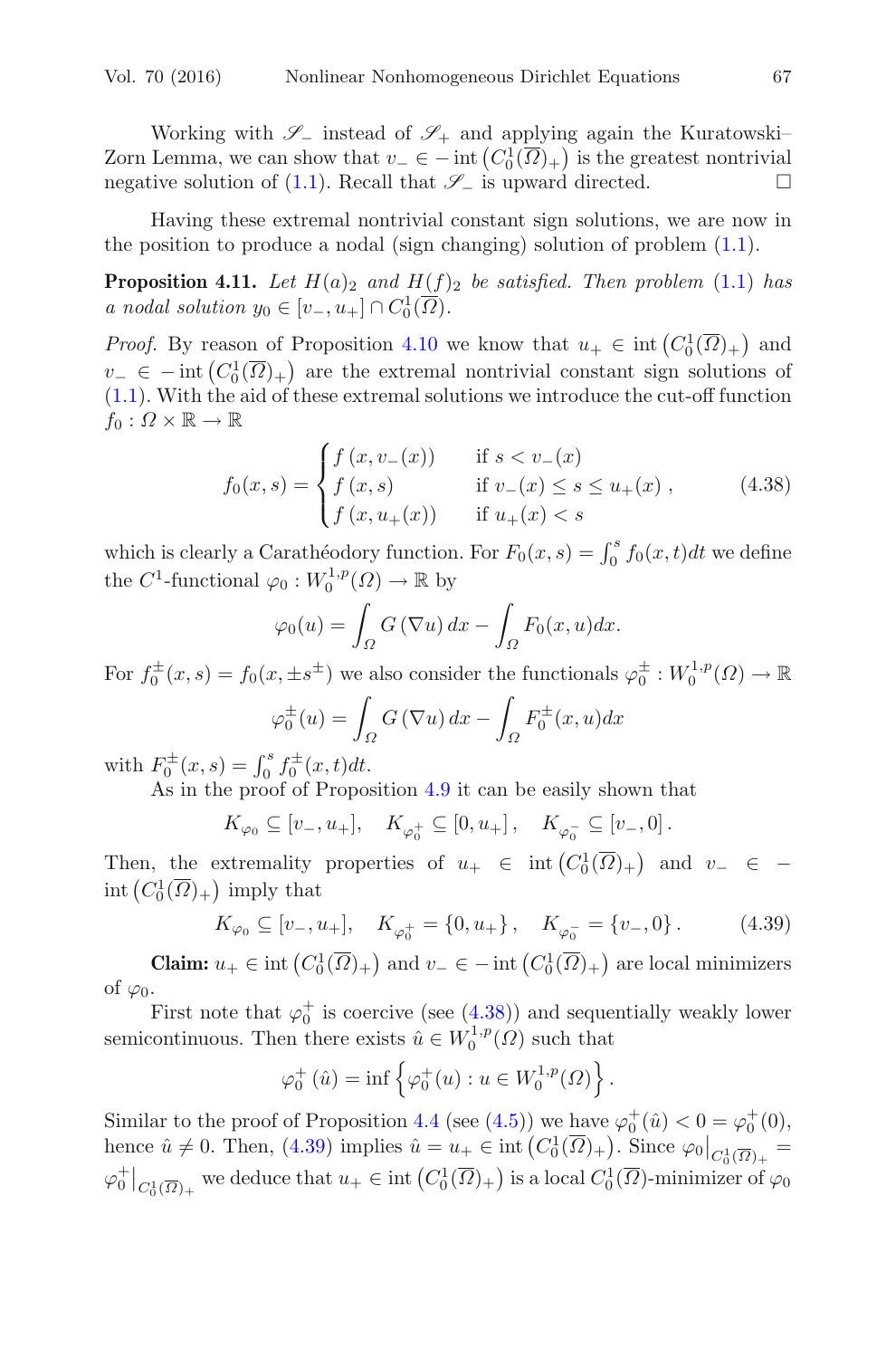# and thanks to Proposition [2.7](#page-4-1) it follows that  $u_+$  is a local  $W_0^{1,p}(\Omega)$ -minimizer of  $\varphi_0$ . The assertion for  $v_-\in$  - int  $(C_0^1(\overline{\Omega})_+)$  can be shown similarly, using  $\varphi_0^-$  instead of  $\varphi_0^+$ . This proves the claim.

We may assume, without loss of generality, that  $\varphi_0(v_+) \leq \varphi_0(u_+)$ . By virtue of the claim, we find a number  $\rho \in (0,1)$  such that  $||v_--u_+||_{W_0^{1,p}(\Omega)} > \rho$ and

$$
\varphi_0(v_-) \le \varphi_0(u_+) < \inf \left[ \varphi_0(u) : \|u - u_+\|_{W_0^{1,p}(\Omega)} = \rho \right] = \eta_0. \tag{4.40}
$$

(see Aizicovici et al. [\[1](#page-46-5), proof of Proposition 29]). Because of the definition of the truncation in [\(4.38\)](#page-36-0) it is clear that  $\varphi_0$  is coercive and so it satisfies the C-condition. This fact in conjunction with  $(4.40)$  permits the usage of the mountain pass theorem stated in Theorem [2.2.](#page-2-0) Therefore, we find  $y_0 \in$  $W_0^{1,p}(\Omega)$  such that

<span id="page-37-0"></span>
$$
y_0 \in K_{\varphi_0} \subseteq [v_-, u_+] \quad \text{and} \quad \eta_0 \le \varphi_0(y_0) \tag{4.41}
$$

(see also  $(4.39)$ ). From  $(4.41)$ ,  $(4.38)$ , and  $(4.40)$  it follows that  $y_0$  is a solution of [\(1.1\)](#page-1-4) and  $y_0 \notin \{v_-, u_+\}$ . The nonlinear regularity theory implies that  $y_0 \in$  $C_0^1(\overline{\Omega}).$ 

Since  $y_0$  is a critical point of  $\varphi_0$  of mountain pass type, we have

<span id="page-37-3"></span><span id="page-37-2"></span><span id="page-37-1"></span>
$$
C_1(\varphi_0, y_0) \neq 0. \tag{4.42}
$$

On the other side Proposition [4.7](#page-29-3) amounts

$$
C_k(\varphi, 0) = 0 \quad \text{for all } k \ge 0.
$$

Moreover,  $(4.38)$  implies  $\varphi|_{[v_-,u_+]} = \varphi_0|_{[v_-,u_+]}$  and since  $u_+ \in \text{int}(C_0^1(\overline{\Omega})_+)$ ,  $v_-\in$  – int  $(C_0^1(\overline{\Omega})_+)$  combined with the homotopy invariance of critical groups (cf. the proof of Proposition [3.10\)](#page-19-4) we infer that

$$
C_k(\varphi_0, 0) = C_k(\varphi, 0) = 0 \quad \text{for all } k \ge 0.
$$
 (4.43)

Comparing [\(4.42\)](#page-37-2) and [\(4.43\)](#page-37-3) we obtain that  $y_0 \in [v_-, u_+] \cap C_0^1(\overline{\Omega}) \setminus \{0\}$ . Due to the extremality of  $u_+$  and  $v_-$  the solution  $y_0$  must be nodal.  $□$ 

<span id="page-37-4"></span>Summarizing this section we can state the following multiplicity theorem for problem  $(1.1)$ .

**Theorem 4.12.** If hypotheses  $H(a)_2$  and  $H(f)_2$  hold, then problem [\(1.1\)](#page-1-4) has *at least four constant sign solutions*

• 
$$
u_0, u_1 \in \text{int}(C_0^1(\overline{\Omega})_+), u_0 \le u_1, u_0 \ne u_1
$$
  
\n•  $v_0, v_1 \in -\text{int}(C_0^1(\overline{\Omega})_+), v_1 \le v_0, v_1 \ne v_0$ 

*and at least one sign-changing (nodal) solution*

$$
y_0 \in [v_0, u_0] \cap C_0^1(\overline{\Omega}).
$$

*Proof.* The result follows from the Propositions [4.4,](#page-23-4) [4.6,](#page-26-2) and [4.11.](#page-36-2)  $\Box$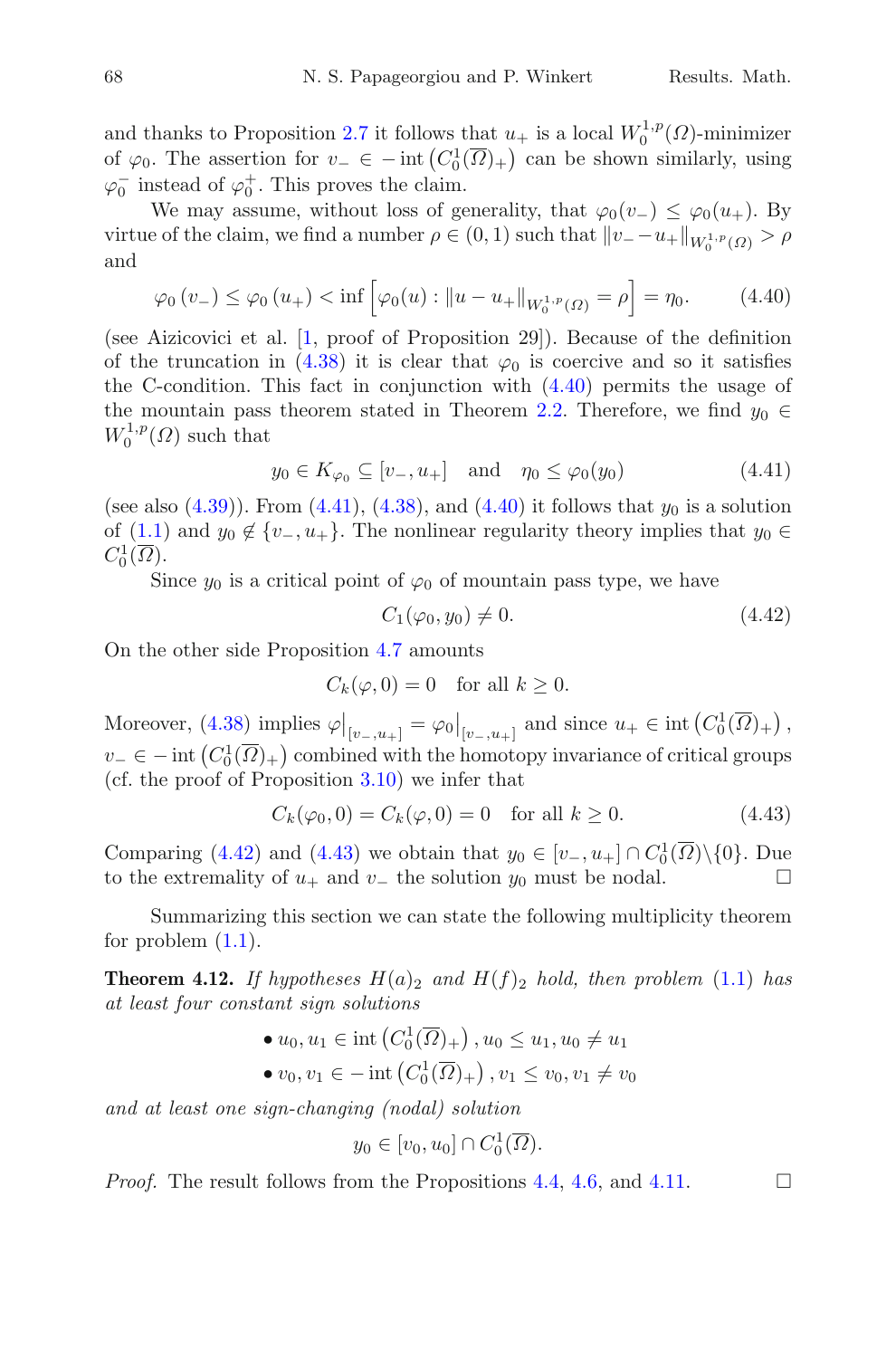In the next section we will improve Theorem [4.12](#page-37-4) for a particular case of problem [\(1.1\)](#page-1-4) and with stronger regularity conditions on the nonlinearity  $f(x, \cdot)$ . It will be shown the existence of a second nodal solution for a total of six nontrivial solutions given with complete sign information.

### **5. (***p,* **2)-Equation**

In this section we deal with a particular case of problem  $(1.1)$ . Namely, we assume that

$$
a(\xi) = ||\xi||^{p-2}\xi + \xi \quad \text{for all } \xi \in \mathbb{R}^N \text{ with } 2 \le p < \infty.
$$

In this case the differential operator becomes the  $(p, 2)$ -Laplacian, that is

$$
\operatorname{div} a(\nabla u) = \varDelta_p u + \varDelta u \quad \text{for all } u \in W^{1,p}_0(\varOmega).
$$

This differential operator arises in problems of quantum physics in connection with Derick's model [\[14\]](#page-47-17) for the existence of solitons (see Benci et al. [\[8\]](#page-46-3)).

<span id="page-38-0"></span>Therefore, the problem under consideration is the following:

$$
-\Delta_p u - \Delta u = f(x, u) \quad \text{in } \Omega,
$$
  
 
$$
u = 0 \quad \text{on } \partial\Omega.
$$
 (5.1)

Under stronger regularity conditions on the nonlinearity  $f(x, \cdot)$  we will show that problem [\(5.1\)](#page-38-0) has a second nodal solution for a total of six nontrivial solutions (two positive, two negative, and two nodal).

We need to strengthen our hypotheses on the mapping  $f : \Omega \times \mathbb{R} \to \mathbb{R}$  in the following way.

- $H(f)_3$   $f: \Omega \times \mathbb{R} \to \mathbb{R}$  is a measurable function such that  $f(x, 0) = 0, f(x, \cdot) \in$  $C^1(\mathbb{R})$  for a.a.  $x \in \Omega$ , hypotheses H(f)<sub>3</sub>(ii), (iii), (v), (vi) are the same as the corresponding hypotheses  $H(f)_2(ii)$ , (iii), (v), (vi) and
	- (i)  $|f'_s(x,s)| \leq a(x)(1+|s|^{r-2})$  for a.a.  $x \in \Omega$ , for all  $s \in \mathbb{R}$ , with  $a \in L^{\infty}(\Omega)_{+}$ , and  $2 < r < p^*$ ;

(iv) 
$$
f'_s(x,0) = \lim_{s \to 0} \frac{f(x,s)}{s}
$$
 uniformly for a.a.  $x \in \Omega$ ,

$$
f'_{s}(x,0) \in \left[\hat{\lambda}_{m}(2), \hat{\lambda}_{m+1}(2)\right] \quad \text{a.e. in } \Omega \text{ with } m \ge 2,
$$
  
and  $f'_{s}(\cdot,0) \neq \hat{\lambda}_{m}(2), f'_{s}(\cdot,0) \neq \hat{\lambda}_{m+1}(2).$ 

*Remark* 5.1. Note that the asymptotic behavior of  $f(x, \cdot)$  at  $\pm \infty$  remains the same. The situation has changed near zero (see  $H(f)_{3}(iv)$ ) since the concave term has power equal to  $q = 2$  (i.e.  $\zeta = q = 2$ ). This changes the computation of the critical groups of the energy functional  $\varphi$  at the origin.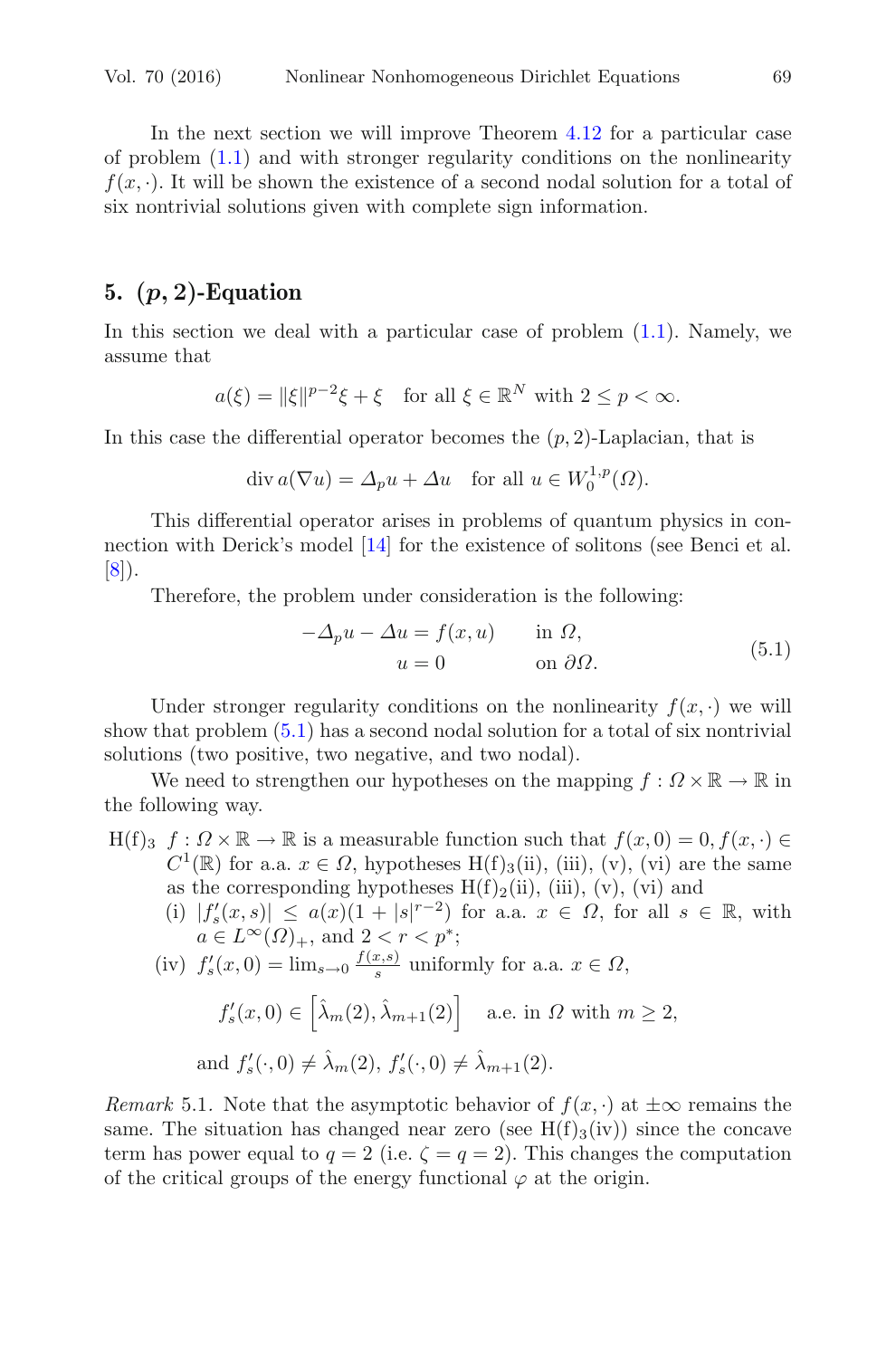*Example* 5.2. The following function satisfies hypotheses  $H(f)$ <sub>3</sub> (the x-dependence is dropped again):

$$
f(x) = \begin{cases} \lambda s - cs^2 & \text{if } |s| \le 1\\ \beta s \ln |s| - (\lambda - c)|s|^{\frac{1}{2}} & \text{if } |s| > 1 \end{cases}
$$

with  $\lambda \in (\hat{\lambda}_m(2), \hat{\lambda}_{m+1}(2))$  for some  $m \ge 2$ ,  $\beta > 4\lambda$ , and  $c = \frac{2\beta - \lambda}{5} > 0$ .

We start with the computation of the critical groups at the origin.

<span id="page-39-1"></span>**Proposition 5.3.** Let hypotheses  $H(f)$ <sub>3</sub> be satisfied. Then

 $C_k(\varphi, 0) = \delta_{k,d_m} \mathbb{Z}$  *for all*  $k \geq 0$ 

*with*  $d_m = \dim \bigoplus_{i=1}^m E(\hat{\lambda}_i(2)) \geq 2$ .

*Proof.* Consider the  $C^2$ -functional  $\gamma : W_0^{1,p}(\Omega) \to \mathbb{R}$  defined by

$$
\gamma(u) = \frac{1}{p} \|\nabla u\|_p^p + \frac{1}{2} \|\nabla u\|_2^2 - \frac{1}{2} \int_{\Omega} f'_u(x,0) u^2 dx.
$$

By virtue of hypothesis H(f)<sub>3</sub>(iv), given  $\varepsilon > 0$ , there exists  $\delta = \delta(\varepsilon) \in (0, 1)$ such that

$$
\left| \frac{f(x,s)}{s} - f'_s(x,0) \right| \le \varepsilon \quad \text{for a.a. } x \in \Omega \text{ and for all } 0 < |s| \le \delta,
$$

which implies that

$$
\left| F(x,s) - \frac{1}{2} f_s'(x,0)s^2 \right| \le \varepsilon \quad \text{for a.a. } x \in \Omega \text{ and for all } 0 < |s| \le \delta.
$$

Therefore, we find  $\rho \in (0,1)$  such that

$$
\|\varphi-\gamma\|_{C^1_0\left(\overline{B}_{\rho}^C\right)}\leq\varepsilon,
$$

where  $\overline{B}_{\rho}^C = \{u \in C_0^1(\overline{\Omega}) : ||u||_{C_0^1(\overline{\Omega})} \le \rho\}.$ Choosing  $\varepsilon > 0$  sufficiently small gives

$$
C_k\left(\varphi\big|_{C_0^1(\overline{\Omega})},0\right) = C_k\left(\gamma\big|_{C_0^1(\overline{\Omega})},0\right) \quad \text{for all } k \ge 0
$$

(see Chang [\[11](#page-47-7), p. 336]) and since  $C_0^1(\overline{\Omega})$  is dense in  $W_0^{1,p}(\Omega)$  it follows

$$
C_k(\varphi, 0) = C_k(\gamma, 0) \quad \text{for all } k \ge 0 \tag{5.2}
$$

(see Palais [\[33\]](#page-48-11)). Moreover, due to Cingolani and Vannella [\[13](#page-47-18), Theorem 1], one has

$$
C_k(\gamma, 0) = \delta_{k, d_m} \mathbb{Z} \quad \text{for all } k \ge 0,
$$

which, because of  $(5.2)$ , results in

$$
C_k(\varphi, 0) = \delta_{k,d_m} \mathbb{Z} \quad \text{for all } k \ge 0.
$$

<span id="page-39-0"></span> $\Box$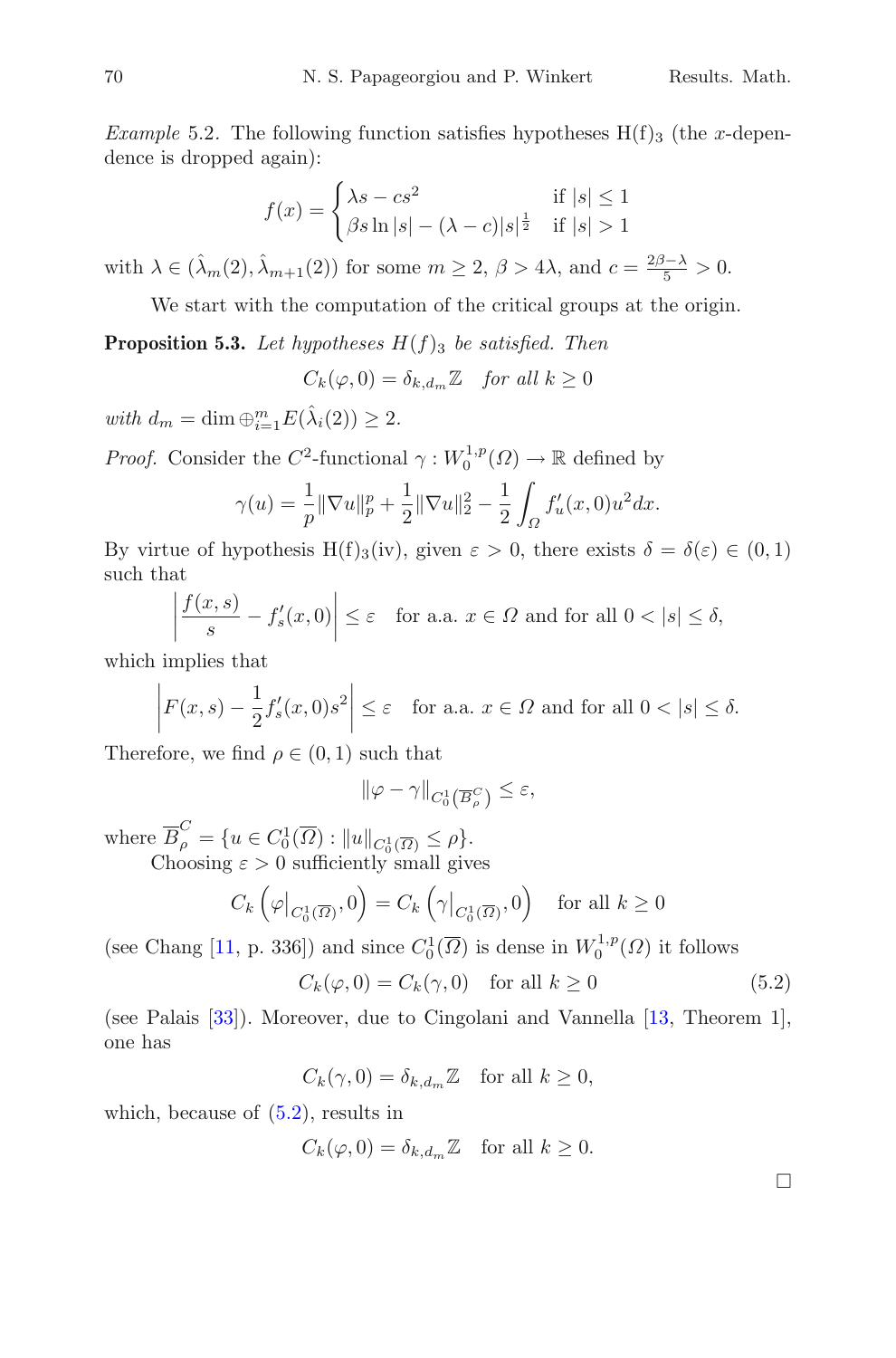A careful inspection of the proofs in the previous section reveals that the results remain valid although we have a different geometry near zero (since  $\zeta =$  $q = 2$  in the notation of Sect. [4\)](#page-21-2). In this case, by means of hypotheses  $H(f)_{3}(i)$ , (iv), we know that for given  $\varepsilon > 0$  there is a number  $M_{27} = M_{27}(\varepsilon) > 0$ such that

$$
f(x, s)s \ge (f'_s(x, 0) - \varepsilon) s^2 - M_{27} |s|^r
$$
 for a.a.  $x \in \Omega$  and for all  $s \in \mathbb{R}$ .

This unilateral growth estimate leads to the following auxiliary Dirichlet problem

$$
-\Delta_p u - \Delta u = (f'_u(x,0) - \varepsilon) u^2 - M_{27} |u|^{r-2} u(x) \quad \text{in } \Omega,
$$
  
 
$$
u = 0 \quad \text{on } \partial\Omega.
$$
 (5.3)

<span id="page-40-0"></span>Choosing  $\varepsilon \in (0, \lambda_m(2)-\lambda_{m+1}(2))$  we can show that problem [\(5.3\)](#page-40-0) admits a unique nontrivial positive solution  $u_* \in \text{int}(C_0^1(\overline{\Omega})_+)$  and, by the oddness of [\(5.3\)](#page-40-0), we have that  $v_* = -u_* \in -\text{int}\left(C_0^1(\overline{\Omega})_+\right)$  is the unique nontrivial negative solution of [\(5.3\)](#page-40-0). The proof can be done as the proof of Proposition [4.8.](#page-32-2) Therefore, the arguments of Sect. [4](#page-21-2) apply and we produce five nontrivial solutions

> •  $u_0, u_1 \in \text{int}\left( C_0^1(\overline{\Omega})_+ \right), u_0 \leq u_1, u_0 \neq u_1;$ •  $v_0, v_1 \in -\text{int}\left(C_0^1(\overline{\Omega})_+\right), v_1 \le v_0, v_1 \ne v_0;$ •  $y_0 \in [v_0, u_0] \cap C_0^1(\overline{\Omega})$  nodal.

Using these five solutions and Morse theory, we can produce a sixth nontrivial solution being nodal.

**Theorem 5.4.** Let hypotheses  $H(f)$ <sub>3</sub> be satisfied. Then problem [\(5.1\)](#page-38-0) has at *least six nontrivial solutions*

\n- \n
$$
\bullet u_0, u_1 \in \text{int}\left(C_0^1(\overline{\Omega})_+\right), u_0 \leq u_1, u_0 \neq u_1;
$$
\n
\n- \n $v_0, v_1 \in -\text{int}\left(C_0^1(\overline{\Omega})_+\right), v_1 \leq v_0, v_1 \neq v_0;$ \n
\n- \n $y_0, y_1 \in \text{int}\left[v_0, u_0\right] \text{ nodal}.$ \n
\n

*Proof.* As we already remarked the conclusion of Theorem [4.12](#page-37-4) remains valid in the present setting and thus we already have five nontrivial solutions

\n- \n
$$
u_0, u_1 \in \text{int}\left(C_0^1(\overline{\Omega})_+\right), u_0 \leq u_1, u_0 \neq u_1;
$$
\n
\n- \n $v_0, v_1 \in -\text{int}\left(C_0^1(\overline{\Omega})_+\right), v_1 \leq v_0, v_1 \neq v_0;$ \n
\n- \n $y_0 \in [v_0, u_0] \cap C_0^1(\overline{\Omega}) \text{ nodal}.$ \n
\n

Without loss of generality we may assume that both,  $u_0$  and  $v_0$ , are extremal nontrivial constant sign solutions, i.e.,  $u_0 = u_+$  and  $v_0 = v_-$  in the notation of Proposition [4.10.](#page-35-3) We have

$$
-\Delta_p u_0 - \Delta u_0 - f(x, u_0) = 0 = -\Delta_p y_0 - \Delta y_0 - f(x, y_0) \text{ for a.a. } x \in \Omega,
$$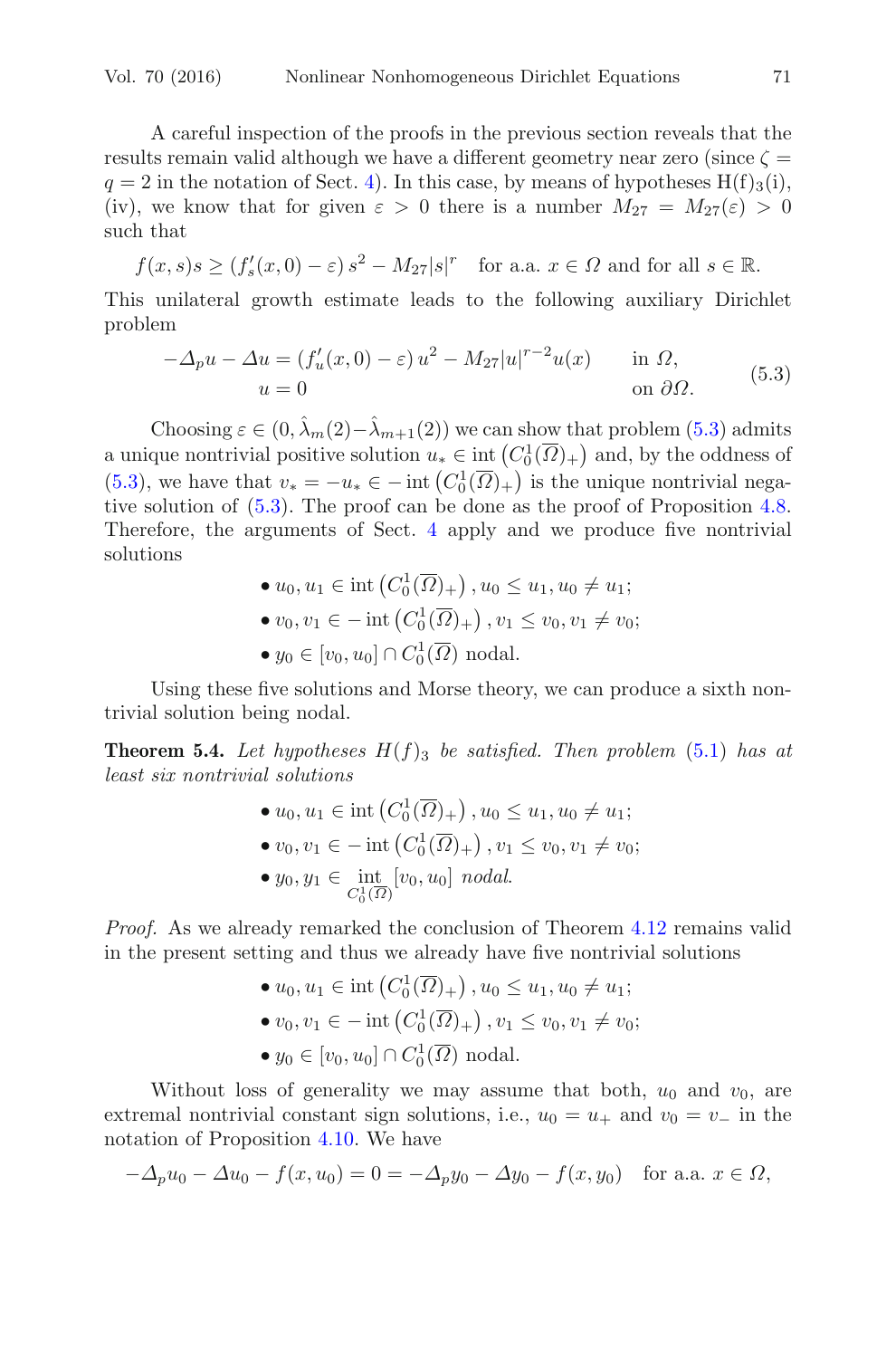and  $y_0 \leq u_0$ . As  $a(\xi) = ||\xi||^{p-2}\xi + \xi$  for all  $\xi \in \mathbb{R}^N$  we see that  $a \in C^1(\mathbb{R}^N, \mathbb{R}^N)$ . Hence,

$$
\nabla a(\xi) = ||\xi||^{p-2} \left( I + (p-2) \frac{\xi \otimes \xi}{||\xi||^2} \right) + I \quad \text{ for all } \xi \in \mathbb{R}^N \setminus \{0\},
$$

implying

$$
(\nabla a(\xi)y, y)_{\mathbb{R}^N} \ge ||y||^2 \text{ for all } \xi, y \in \mathbb{R}^N.
$$

This fact along with hypothesis  $H(f)_{3}(iv)$  permits the usage of the tangency principle of Pucci and Serrin [\[37,](#page-48-9) p. 35] to obtain  $y_0(x) < u_0(x)$  for all  $x \in \Omega$ . Similarly, one can prove  $v_0(x) < y_0(x)$  for all  $x \in \Omega$ .

Let  $\rho = \max\{\|u_0\|_{C(\overline{\Omega})}, \|v_0\|_{C(\overline{\Omega})}\}\$ and let  $\xi_\rho$  be as postulated in hypothesis H(f)<sub>3</sub>(vi). For  $\xi > \xi_o$  we infer

$$
- \Delta_p u_0(x) - \Delta u_0(x) + \xi u_0(x)^{p-1}
$$
  
=  $f(x, u_0(x)) + \xi u_0(x)^{p-1}$   
=  $f(x, u_0(x)) + \xi_\rho u_0(x)^{p-1} + (\xi - \xi_\rho) u_0(x)^{p-1}$   
 $\geq f(x, y_0(x)) + \xi_\rho |y_0(x)|^{p-2} y_0(x) + (\xi - \xi_\rho) u_0(x)^{p-1}$   
 $> f(x, y_0(x)) + \xi_\rho |y_0(x)|^{p-2} y_0(x) + (\xi - \xi_\rho) |y_0(x)|^{p-2} y_0(x)$   
=  $-\Delta_p y_0(x) - \Delta y_0(x) + \xi |y_0(x)|^{p-2} y_0(x)$  a.e. in  $\Omega$ .

Since  $u_0 \in \text{int}(C_0^1(\overline{\Omega})_+)$  and  $y_0 \in C_0^1(\overline{\Omega})$  we may apply the strong comparison principle of Papageorgiou and Smyrlis [\[36](#page-48-12), Proposition 3] and deduce that  $u_0$  –  $y_0 \in \text{int}(C_0^1(\overline{\Omega})_+)$ . In a similar fashion we show that  $y_0 - v_0 \in \text{int}(C_0^1(\overline{\Omega})_+)$ . Therefore, we have proved that

<span id="page-41-0"></span>
$$
y_0 \in \inf_{C_0^1(\overline{\Omega})} [v_0, u_0]. \tag{5.4}
$$

Let  $\varphi_0 \in C^{2-0}(W_0^{1,p}(\Omega))$  be the functional introduced in the proof of Proposition [4.11](#page-36-2) by truncating the nonlinearity  $f(x, \cdot)$  at  $\{v_0(x), u_0(x)\}\)$ . Recall that

<span id="page-41-2"></span><span id="page-41-1"></span>
$$
C_1(\varphi_0, y_0) \neq 0 \tag{5.5}
$$

(see  $(4.42)$ ). The homotopy invariance of critical groups along with  $(5.4)$  gives

$$
C_k(\varphi_0, y_0) = C_k(\varphi, y_0) \quad \text{for all } k \ge 0,
$$
\n
$$
(5.6)
$$

(see the proof of Proposition  $3.10$ ) which implies, due to  $(5.5)$ ,

$$
C_1(\varphi, y_0) \neq 0.
$$

Since  $\varphi \in C^2(W_0^{1,p}(\Omega))$ , from Papageorgiou and Smyrlis [\[36,](#page-48-12) the proof of Proposition 12, Claim 2], we infer that

$$
C_k(\varphi, y_0) = \delta_{k,1} \mathbb{Z} \quad \text{for all } k \ge 0,
$$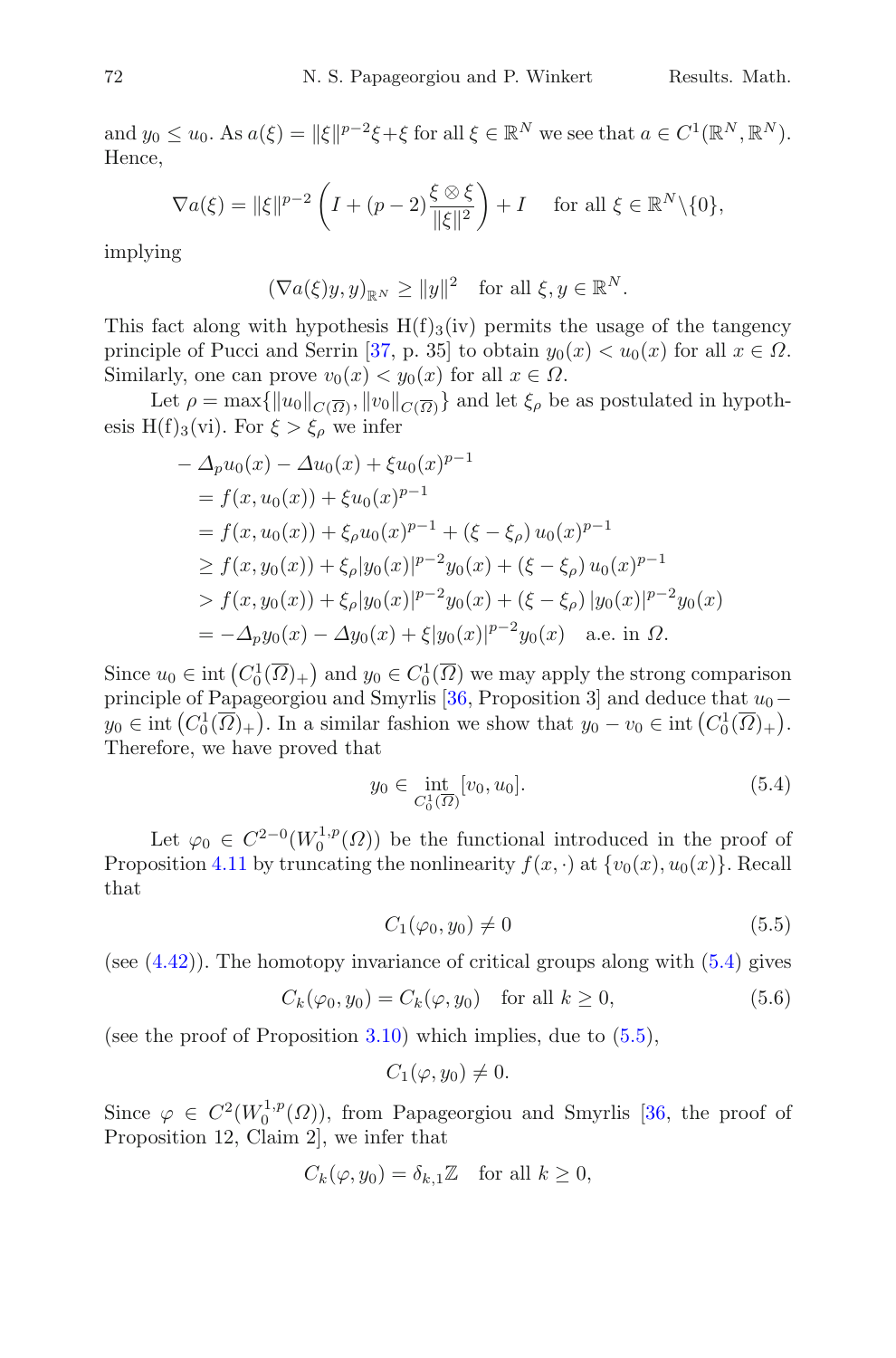which implies, because of  $(5.6)$ ,

<span id="page-42-0"></span>
$$
C_k(\varphi_0, y_0) = \delta_{k,1} \mathbb{Z} \quad \text{for all } k \ge 0.
$$
 (5.7)

Recall that  $u_0 \in \text{int}\left(C_0^1(\overline{\Omega})_+\right)$  and  $v_0 \in -\text{int}\left(C_0^1(\overline{\Omega})_+\right)$  are local minimizers of  $\varphi_0$  (see the claim in the proof of Proposition [4.11\)](#page-36-2). Hence, we get

$$
C_k(\varphi_0, u_0) = C_k(\varphi_0, v_0) = \delta_{k,0} \mathbb{Z} \quad \text{for all } k \ge 0.
$$
 (5.8)

Since  $\varphi_0|_{[v_0, u_0]} = \varphi|_{[v_0, u_0]}$ ,  $u_0 \in \text{int}\left(C_0^1(\overline{\Omega})_+\right)$ ,  $v_0 \in -\text{int}\left(C_0^1(\overline{\Omega})_+\right)$ , Proposition [5.3,](#page-39-1) and the homotopy invariance of critical groups we see that

$$
C_k(\varphi_0, 0) = \delta_{k, d_m} \mathbb{Z} \quad \text{for all } k \ge 0.
$$
 (5.9)

Finally, by means of the truncation defined in [\(4.38\)](#page-36-0), it is easy to see that  $\varphi_0$ is coercive. Therefore

<span id="page-42-1"></span>
$$
C_k(\varphi_0, \infty) = \delta_{k,0} \mathbb{Z} \quad \text{for all } k \ge 0.
$$
 (5.10)

Now suppose that  $K_{\varphi_0} = \{0, u_0, v_0, y_0\}$ . Taking into account the Morse relation given in [\(2.7\)](#page-7-1) by setting  $t = -1$  combined with [\(5.7\)](#page-42-0)–[\(5.10\)](#page-42-1) results in

$$
(-1)^{d_m} + 2(-1)^0 + (-1)^1 = (-1)^0,
$$

which gives the contradiction  $(-1)^{d_m} = 0$ . Hence, we can find another  $y_1 \in K_{\varphi_0}$ satisfying  $y_1 \notin \{0, u_0, v_0, y_0\}$ . Due to  $(4.39)$  we know that  $K_{\varphi_0} \subseteq [u_0, v_0]$  and as we supposed that  $u_0, v_0$  are the extremal solutions of  $(5.1)$ , it follows that  $y_1$ is a nodal solution of  $(5.1)$  distinct from  $y_0$ . Finally, the usage of the nonlinear regularity theory implies that  $y_1 \in C_0^1(\overline{\Omega})$ . Moreover, similar to  $y_0$  (see [\(5.4\)](#page-41-0)), we can show that

$$
y_1 \in \inf_{C_0^1(\overline{\Omega})}[v_0, u_0].
$$

The proof is complete.  $\Box$ 

### **6. Nonlinear Eigenvalue Problem**

<span id="page-42-2"></span>In this section we deal with the following nonlinear eigenvalue problem

$$
-\operatorname{div} a(\nabla u) = \lambda f(x, u) \quad \text{in } \Omega,
$$
  

$$
u = 0 \quad \text{on } \partial\Omega.
$$
 (P<sub>\lambda</sub>)

As before, the nonlinearity  $f : \Omega \times \mathbb{R} \to \mathbb{R}$  is supposed to be a Carathéodory function which exhibits  $(p - 1)$ -superlinear growth near  $\pm \infty$ without satisfying the Ambrosetti–Rabinowitz condition. Our aim is to prove that problem  $(P_{\lambda})$  $(P_{\lambda})$  admits at least two nontrivial solutions provided  $\lambda > 0$  is sufficiently small. Moreover, one of these solutions vanishes as  $\lambda \to 0^+$  and the other one blows up as  $\lambda \to 0^+$ , both in the Sobolev norm  $\|\cdot\|_{W_0^{1,p}(\Omega)}$ .

We suppose the following conditions on the nonlinearity  $f: \Omega \times \mathbb{R} \to \mathbb{R}$ .  $H(f)_4$ :  $f : \Omega \times \mathbb{R} \to \mathbb{R}$  is a Caratheodory function satisfying  $f(x, 0) = 0$ ,  $f(x, s) \geq 0$  for a.a.  $x \in \Omega$  and for all  $s \geq 0$  such that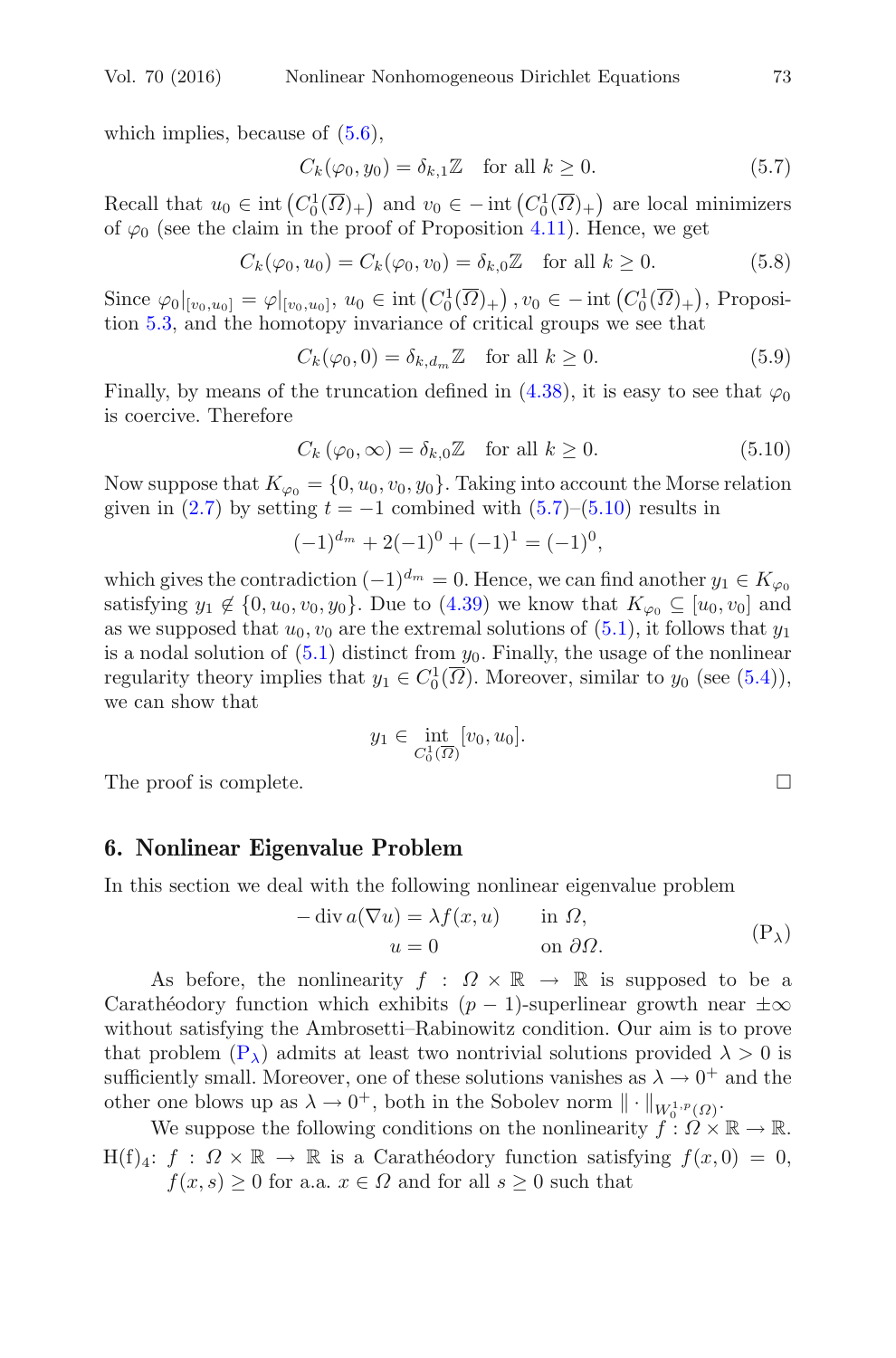(i) 
$$
|f(x, s)| \leq a(x)(1 + |s|^{r-1})
$$
 for a.a.  $x \in \Omega$ , for all  $s \geq 0$ , with  $a \in L^{\infty}(\Omega)_{+}$ , and  $p < r < p^*$ ;

(ii) if  $F(x, s) = \int_0^s f(x, t) dt$ , then

$$
\lim_{s \to +\infty} \frac{F(x, s)}{s^p} = +\infty \quad \text{uniformly for a.a. } x \in \Omega;
$$

(iii) there exist  $\tau \in ((r-p)\max\{\frac{N}{p},1\},p^*)$  and  $\beta_0 > 0$  such that

$$
\liminf_{s \to +\infty} \frac{f(x,s)s - pF(x,s)}{s^{\tau}} \ge \beta_0 \quad \text{uniformly for a.a. } x \in \Omega;
$$

(iv) there exist  $\zeta \in (1,q)$  (q as in hypothesis H(a)<sub>2</sub>(v)) and  $\delta > 0$  such that

$$
\zeta F(x,s) \ge f(x,s)s > 0 \quad \text{for a.a. } x \in \Omega, \text{ for all } 0 < s \le \delta,
$$

and

$$
\operatorname*{ess\!inf}_{\Omega} F(\cdot,\delta) > 0;
$$

(v) for every  $\rho > 0$  there exists  $\xi_{\rho} > 0$  such that

 $s \mapsto f(x, s) + \xi_0 s^{p-1}$ 

is nondecreasing on [0,  $\rho$ ] for a.a.  $x \in \Omega$ .

*Remark* 6.1*.* Since we are looking for positive solutions and as the hypotheses above concern the positive semiaxis  $\mathbb{R}_+ = [0, \infty)$ , without loss of generality, we may assume that  $f(x, s) = 0$  for a.a.  $x \in \Omega$  and for all  $s \leq 0$ .

We have the following existence theorem for problem  $(P_{\lambda})$  $(P_{\lambda})$ .

**Theorem 6.2.** *Assume*  $H(a)_2$  *and*  $H(f)_4$ *. Then there exists*  $\lambda^* > 0$  *such that problem*  $(P_{\lambda})$  $(P_{\lambda})$  *possesses at least two solutions*  $u_{\lambda}, v_{\lambda} \in \text{int}(C_0^1(\overline{\Omega})_+)$  *for all*  $\lambda \in (0, \lambda^*)$  *satisfying* 

$$
||u_\lambda||_{W_0^{1,p}(\Omega)} \to \infty
$$
 and  $||v_\lambda||_{W_0^{1,p}(\Omega)} \to 0$  as  $\lambda \to 0^+$ .

*Proof.* Let  $\varphi_\lambda \colon W_0^{1,p}(\Omega) \to \mathbb{R}$  be the C<sup>1</sup>-energy functional of problem  $(P_\lambda)$  $(P_\lambda)$ defined by

$$
\varphi_{\lambda}(u) = \int_{\Omega} G(\nabla u) dx - \lambda \int_{\Omega} F(x, u) dx
$$

with  $F(x, s) = \int_0^s f(x, t)dt$ . By means of H(f)<sub>4</sub>(i) and (iv) we obtain the estimate

$$
|F(x,s)| \le \frac{M_{28}}{q} (s^+)^q + \frac{M_{29}}{r} (s^+)^r
$$
 for a.a.  $x \in \Omega$  and for all  $s \in \mathbb{R}$  (6.1)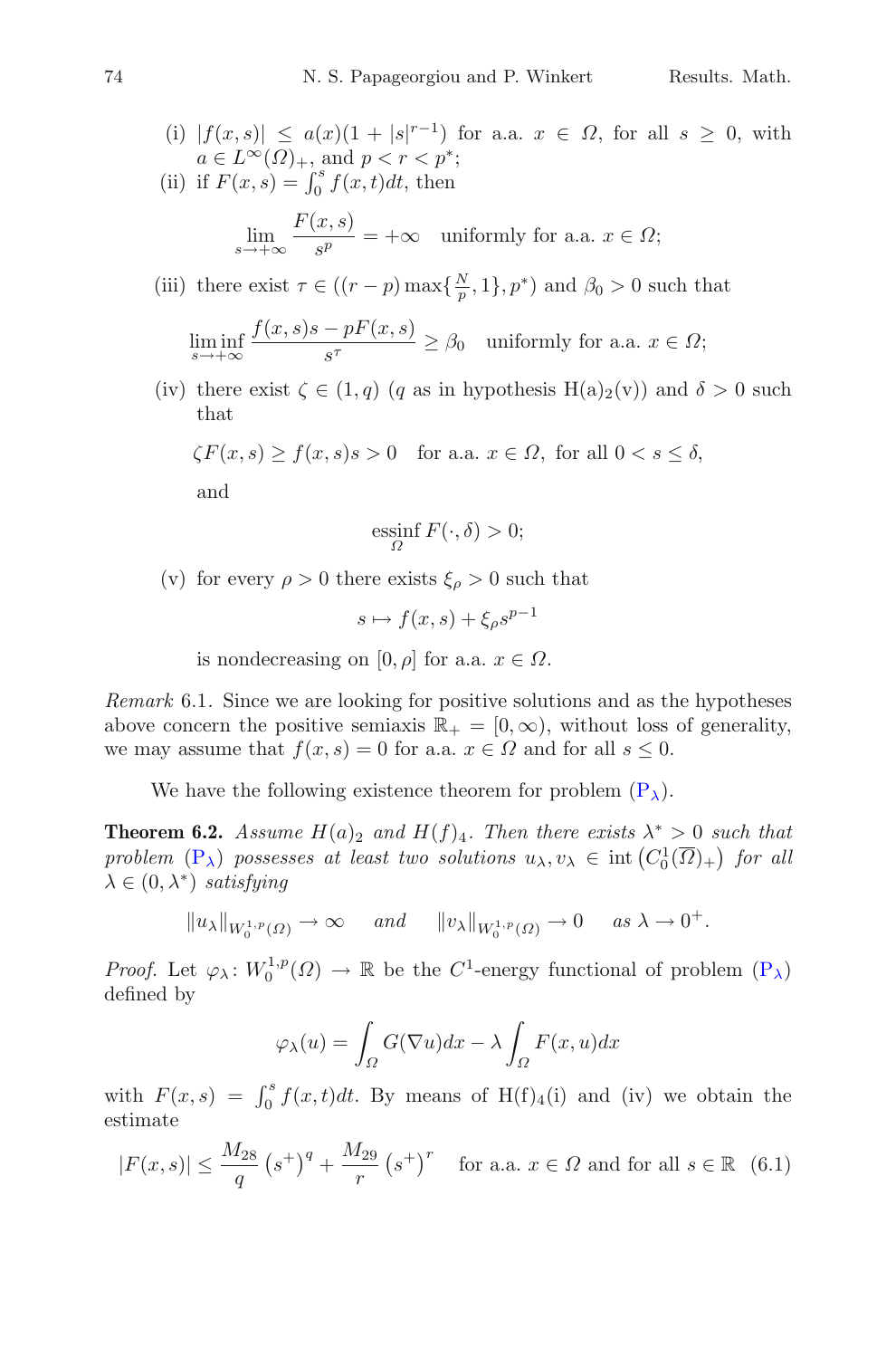with positive constants  $M_{28}$  and  $M_{29}$ . Taking into account Corollary [2.5,](#page-3-2) [\(6.1\)](#page-42-2), and the Sobolev embedding theorem gives

$$
\varphi_{\lambda}(u) = \int_{\Omega} G(\nabla u) dx - \lambda \int_{\Omega} F(x, u) dx
$$
  
\n
$$
\geq \frac{c_1}{p(p-1)} \|u\|_{W_0^{1, p}(\Omega)}^p - \lambda \left[ \frac{M_{28}}{q} \|u\|_q^q + \frac{M_{29}}{r} \|u\|_r^r \right]
$$
  
\n
$$
\geq \frac{c_1}{p(p-1)} \|u\|_{W_0^{1, p}(\Omega)}^p - \lambda \left[ M_{30} \|u\|_{W_0^{1, p}(\Omega)}^q + M_{31} \|u\|_{W_0^{1, p}(\Omega)}^r \right] \quad (6.2)
$$

for all  $u \in W_0^{1,p}(\Omega)$  and with positive constants  $M_{30}, M_{31}$  both independent of  $\lambda > 0$ . Now let  $\alpha \in (0, \frac{1}{r-p})$  and suppose that  $||u||_{W_0^{1,p}(\Omega)} = \lambda^{-\alpha}$ . Then,  $(6.2)$  reads as

$$
\varphi_{\lambda}(u) \ge \frac{c_1}{p(p-1)} \lambda^{-\alpha p} - M_{30} \lambda^{1-\alpha q} - M_{31} \lambda^{1-\alpha r} =: \xi(\lambda). \tag{6.3}
$$

Since  $\alpha < \frac{1}{r-p}$  there holds  $-\alpha p < 1 - \alpha r$  and recall  $q < p < r$ . Therefore,

<span id="page-44-6"></span><span id="page-44-1"></span><span id="page-44-0"></span>
$$
\xi(\lambda) \to +\infty \quad \text{as } \lambda \to 0^+.
$$
 (6.4)

Hence, there exists a number  $\lambda_1^* > 0$  such that  $\xi(\lambda) > 0$  for all  $\lambda \in (0, \lambda_1^*)$ . Then, from  $(6.3)$  one has

<span id="page-44-3"></span><span id="page-44-2"></span>
$$
\varphi_{\lambda}(u) \ge \xi(\lambda) > 0 = \varphi_{\lambda}(0) \tag{6.5}
$$

for all  $u \in W_0^{1,p}(\Omega)$  with  $||u||_{W_0^{1,p}(\Omega)} = \lambda^{-\alpha}$  and  $\lambda \in (0, \lambda_1^*)$ .

As before, thanks to hypotheses  $H(f)_4(i)$ , (ii), we derive

$$
\varphi_{\lambda}(t\hat{u}_1(p)) \to -\infty \quad \text{as } t \to +\infty \quad \text{for all } \lambda > 0. \tag{6.6}
$$

Finally, Proposition [3.4](#page-9-2) ensures that  $\varphi_{\lambda}$  satisfies the C-condition. This fact along with [\(6.5\)](#page-44-2) and [\(6.6\)](#page-44-3) allow us to apply the mountain pass theorem stated in Theorem [2.2.](#page-2-0) This yields an element  $u_{\lambda} \in W_0^{1,p}(\Omega)$  such that

<span id="page-44-4"></span>
$$
u_{\lambda} \in K_{\varphi_{\lambda}} \setminus \{0\} \text{ and } \xi(\lambda) \leq \varphi_{\lambda}(u_{\lambda}).
$$
 (6.7)

Hence,  $u_{\lambda}$  is a nontrivial solution of  $(P_{\lambda})$  $(P_{\lambda})$ . As before, the nonlinear regularity theory (see  $[26,27]$  $[26,27]$  $[26,27]$ ) and the nonlinear maximum principle (see  $[37]$  $[37]$  and hypothesis  $H(f)_4(v)$  imply that  $u_\lambda \in \text{int}(C_0^1(\overline{\Omega})_+)$ . Now, by applying  $(6.7)$ , Corollary [2.5](#page-3-2) and hypothesis  $H(f)_4(i)$ , it follows

$$
\xi(\lambda) \le \varphi_{\lambda}(u_{\lambda}) \le M_{32} \left( 1 + \|u_{\lambda}\|_{W_0^{1,p}(\Omega)}^r \right) \tag{6.8}
$$

for some  $M_{32} > 0$ . The statement in  $(6.8)$  along with  $(6.4)$  yields that

<span id="page-44-7"></span><span id="page-44-5"></span>
$$
||u_\lambda||_{W_0^{1,p}(\Omega)} \to \infty \quad \text{ as } \lambda \to 0^+.
$$

Now let us prove the second assertion of the theorem. To this end, recall that we have again

$$
\varphi_{\lambda}(u) \ge \frac{c_1}{p(p-1)} \|u\|_{W_0^{1,p}(\Omega)}^p - \lambda \left[ M_{30} \|u\|_{W_0^{1,p}(\Omega)}^q + M_{31} \|u\|_{W_0^{1,p}(\Omega)}^r \right] \tag{6.9}
$$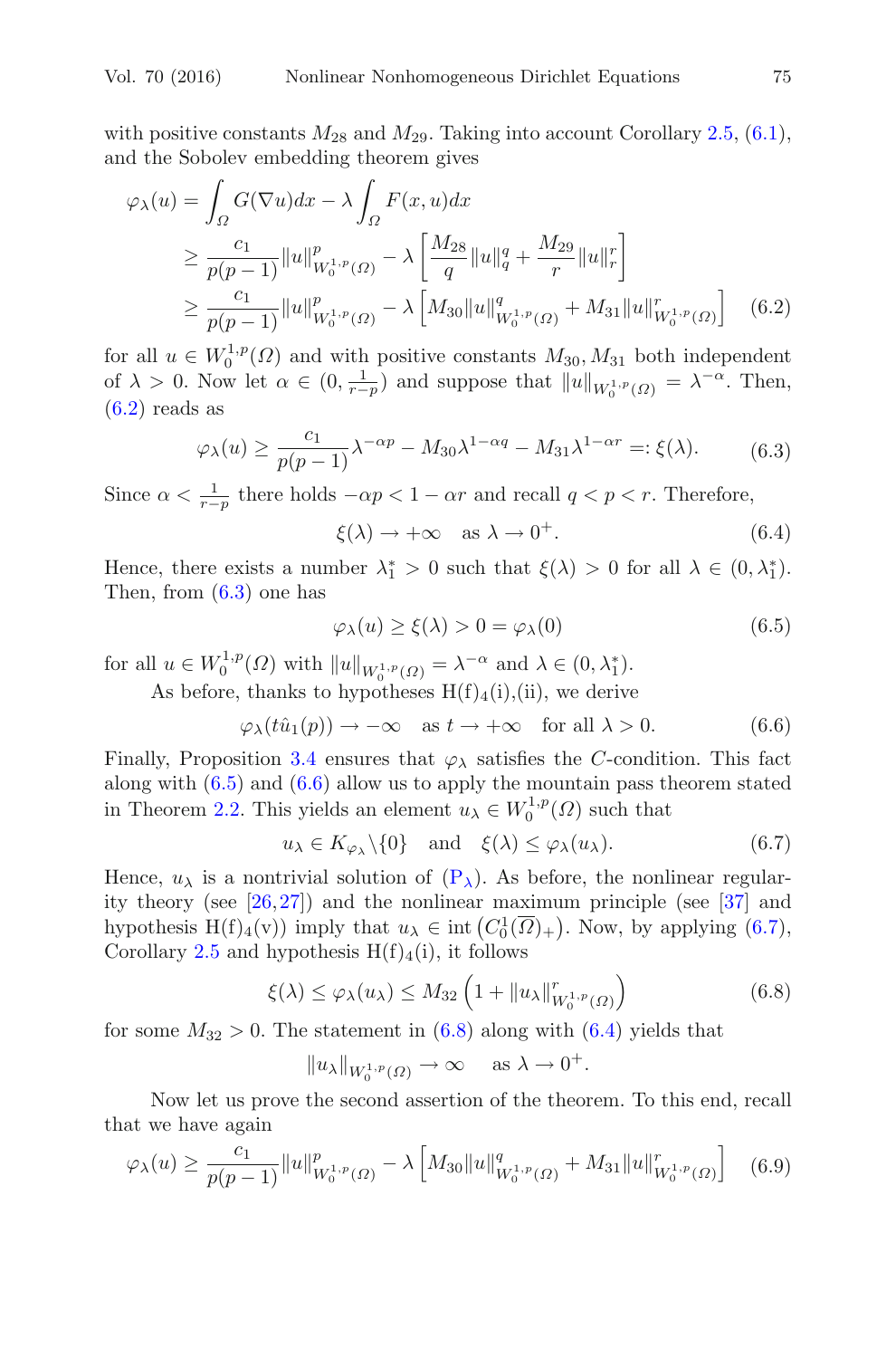for all  $u \in W_0^{1,p}(\Omega)$  (see [\(6.2\)](#page-44-0)). Let  $\beta \in (0, \frac{1}{p})$  and set  $||u||_{W_0^{1,p}(\Omega)} = \lambda^{\beta}$ . Then, [\(6.9\)](#page-44-7) becomes

$$
\varphi_{\lambda}(u) \ge \frac{c_1}{p(p-1)} \lambda^{\beta p} - M_{30} \lambda^{1+\beta q} - M_{31} \lambda^{1+\beta r} =: \omega(\lambda).
$$

Since

$$
\omega(\lambda) = \lambda \left[ \frac{c_1}{p(p-1)} \lambda^{\beta p-1} - M_{24} \lambda^{\beta q} - M_{25} \lambda^{\beta r} \right]
$$

and  $\beta p - 1 < 0$ , we see that

$$
\omega(\lambda) \to +\infty \quad \text{as } \lambda \to 0^+.
$$

Therefore we find a number  $\lambda_2^* > 0$  such that

$$
\varphi_{\lambda}(u) \ge \omega(\lambda) > 0 = \varphi_{\lambda}(0) \tag{6.10}
$$

for all  $u \in W_0^{1,p}(\Omega)$  with  $||u||_{W_0^{1,p}(\Omega)} = \lambda^{\beta}$  and  $\lambda \in (0, \lambda_2^*)$ .

Let  $\overline{B}_{\lambda} = \{u \in W_0^{1,p}(\Omega) : ||u||_{W_0^{1,p}(\Omega)} \leq \lambda^{\beta}\}\$ . By means of hypotheses  $H(a)<sub>2</sub>(v)$  and  $H(f)<sub>4</sub>(iv)$  we obtain, for  $t \in (0,1)$  sufficiently small, that

$$
\varphi_{\lambda}\left(t\hat{u}_{1}(q)\right) < 0
$$

(cf. the proof of Proposition [4.4\)](#page-23-4). Therefore

$$
\inf_{\partial \overline{B}_\lambda} \varphi_\lambda \geq \omega(\lambda) > 0 \quad \text{and} \quad \inf_{\overline{B}_\lambda} \varphi_\lambda < 0.
$$

Set  $d_{\lambda} := \inf_{\partial \overline{B}_{\lambda}} \varphi_{\lambda} - \inf_{\overline{B}_{\lambda}} \varphi_{\lambda}$  and let  $\varepsilon \in (0, d_{\lambda})$ . Taking into account the Ekeland variational principle (see, for example, Gasiński and Papageorgiou [\[20,](#page-47-6) p. 579]) there exists  $u_{\varepsilon} \in \overline{B}_{\lambda}$  such that

<span id="page-45-0"></span>
$$
\varphi_{\lambda}\left(u_{\varepsilon}\right) \leq \inf_{\overline{B}_{\lambda}} \varphi_{\lambda} + \varepsilon \tag{6.11}
$$

and

$$
\varphi_{\lambda}(u_{\varepsilon}) \le \varphi_{\lambda}(y) + \varepsilon \|y - u_{\varepsilon}\|_{W_0^{1,p}(\Omega)} \quad \text{for all } y \in \overline{B}_{\lambda}.
$$
 (6.12)

Since  $\varepsilon < d_{\lambda}$ , we infer from [\(6.11\)](#page-45-0) that

<span id="page-45-1"></span>
$$
\varphi_{\lambda}(u_{\varepsilon}) < \inf_{\partial \overline{B}_{\lambda}} \varphi_{\lambda},
$$

thus  $u_{\varepsilon} \in B_{\lambda} = \{u \in W_0^{1,p}(\Omega) : ||u||_{W_0^{1,p}(\Omega)} < \lambda^{\beta}\}\)$ . This ensures that  $u_{\varepsilon} + th \in$  $\overline{B}_{\lambda}$  for every  $h \in W_0^{1,p}(\Omega)$  and for all  $t > 0$  sufficiently small. Taking  $y = u_{\varepsilon} + th$ in [\(6.12\)](#page-45-1) for  $h \in W_0^{1,p}(\Omega)$  with such a small  $t > 0$ , then dividing by  $t > 0$  and letting  $t \to 0^+$ , we obtain

$$
-\varepsilon||h||_{W_0^{1,p}(\varOmega)} \leq \langle \varphi_\lambda'(u_\varepsilon),h\rangle\,.
$$

Since  $h \in W_0^{1,p}(\Omega)$  is arbitrary the last inequality gives  $\|\varphi_\lambda'(u_\varepsilon)\|_* \leq \varepsilon$ .

Now, let  $\varepsilon_n \to 0^+$  and let  $u_n = u_{\varepsilon_n}$ . Hence,

$$
\left(1+\|u_n\|_{W_0^{1,p}(\Omega)}\right)\varphi_\lambda'(u_n)\to 0
$$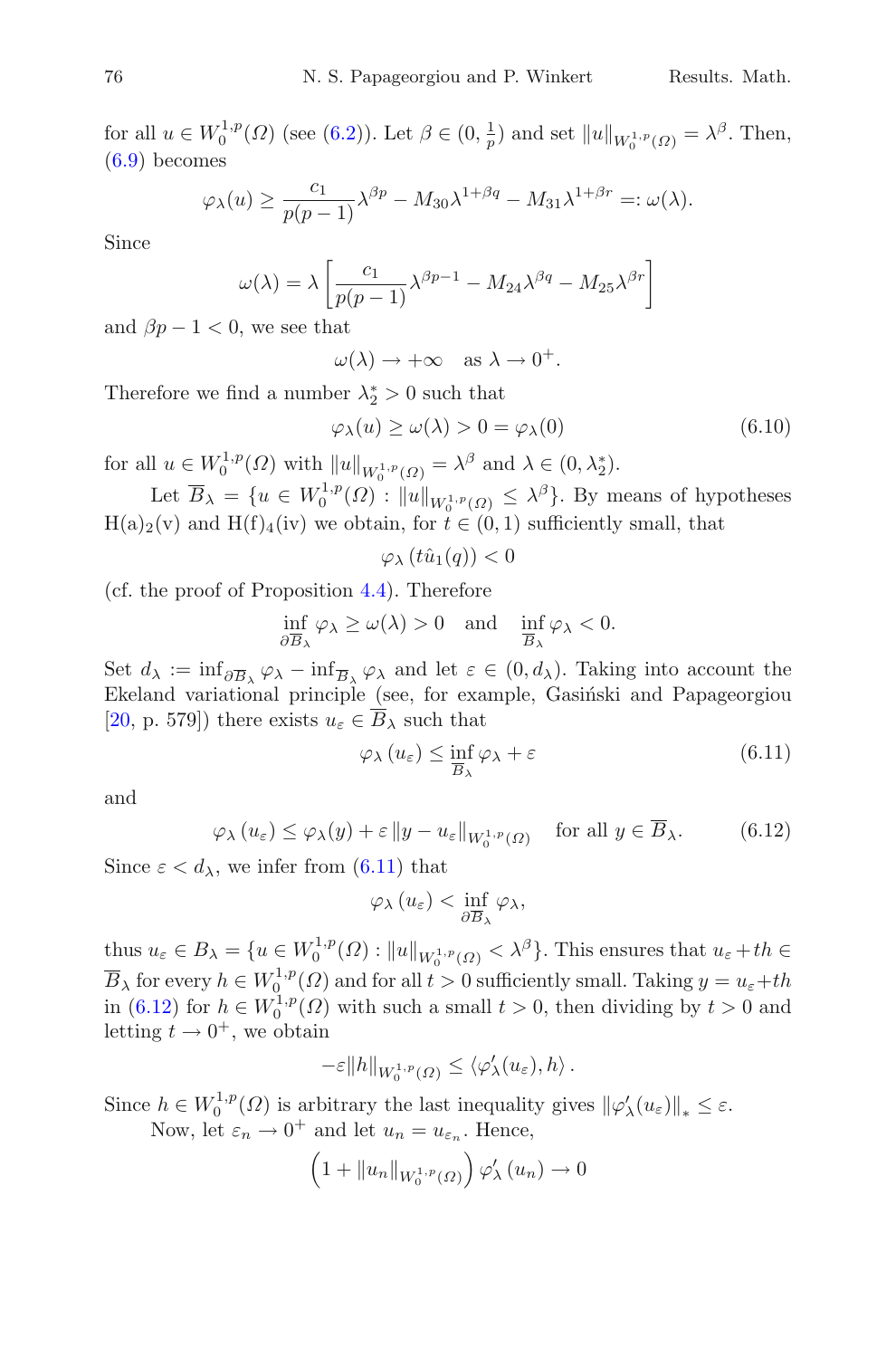which in view of Proposition [3.4](#page-9-2) implies that  $u_n \to v_\lambda$  in  $W_0^{1,p}(\Omega)$  for some  $v_{\lambda} \in W_0^{1,p}(\Omega).$ 

Passing to the limit in  $(6.11)$  as  $n \to \infty$  we have

$$
\varphi_{\lambda}(v_{\lambda}) = \inf_{\overline{B}_{\lambda}} \varphi_{\lambda} < 0 = \varphi_{\lambda}(0)
$$

which means that  $v_{\lambda} \neq 0$  being a local minimizer of  $\varphi_{\lambda}$ . Therefore,  $v_{\lambda}$  is a solution of  $(P_{\lambda})$  $(P_{\lambda})$  and  $v_{\lambda} \in \text{int}\left(C_0^1(\overline{\Omega})_+\right)$  (as before). Moreover, since  $u_{\lambda}$  is a critical point of  $\varphi_{\lambda}$  of mountain pass type, it follows that  $v_{\lambda} \neq u_{\lambda}$ . Finally, note that

$$
\|v_\lambda\|_{W^{1,p}_0(\varOmega)}<\lambda^\beta.
$$

Thus,  $||v_\lambda||_{W_0^{1,p}(\Omega)} \to 0$  as  $\lambda \to 0^+$ . Letting  $\lambda^* = \min \{\lambda_1^*, \lambda_2^*\}$  we have the conclusion of our theorem.  $\Box$ 

### **Acknowledgements**

The authors wish to thank a knowledgeable referee for his/her corrections and remarks.

### <span id="page-46-5"></span>**References**

- [1] Aizicovici, S., Papageorgiou, N.S., Staicu, V.: Degree theory for operators of monotone type and nonlinear elliptic equations with inequality constraints. Mem. Am. Math. Soc. **196**(915), vi+70 (2008)
- <span id="page-46-7"></span>[2] Aizicovici, S., Papageorgiou, N.S., Staicu, V.: Existence of multiple solutions with precise sign information for superlinear Neumann problems. Ann. Mat. Pura Appl. (4) **188**(4), 679–719 (2009)
- <span id="page-46-8"></span>[3] Aizicovici, S., Papageorgiou, N.S., Staicu, V.: On p-superlinear equations with a nonhomogeneous differential operator. NoDEA Nonlinear Differ. Equ. Appl. **20**(2), 151–175 (2013)
- <span id="page-46-2"></span>[4] Ambrosetti, A., Rabinowitz, P.H.: Dual variational methods in critical point theory and applications. J. Funct. Anal. **14**, 349–381 (1973)
- <span id="page-46-4"></span>[5] Bartsch, T., Li, S.: Critical point theory for asymptotically quadratic functionals and applications to problems with resonance. Nonlinear Anal. **28**(3), 419– 441 (1997)
- <span id="page-46-0"></span>[6] Bartsch, T., Liu, Z.: On a superlinear elliptic p-Laplacian equation. J. Differ. Equ. **198**(1), 149–175 (2004)
- <span id="page-46-1"></span>[7] Bartsch, T., Liu, Z., Weth, T.: Nodal solutions of a p-Laplacian equation. Proc. Lond. Math. Soc. (3) **91**(1), 129–152 (2005)
- <span id="page-46-3"></span>[8] Benci, V., D'Avenia, P., Fortunato, D., Pisani, L.: Solitons in several space dimensions: Derrick's problem and infinitely many solutions. Arch. Ration. Mech. Anal. **154**(4), 297–324 (2000)
- <span id="page-46-6"></span>[9] Bredon, G.E.: Topology and Geometry. Springer, New York (1997)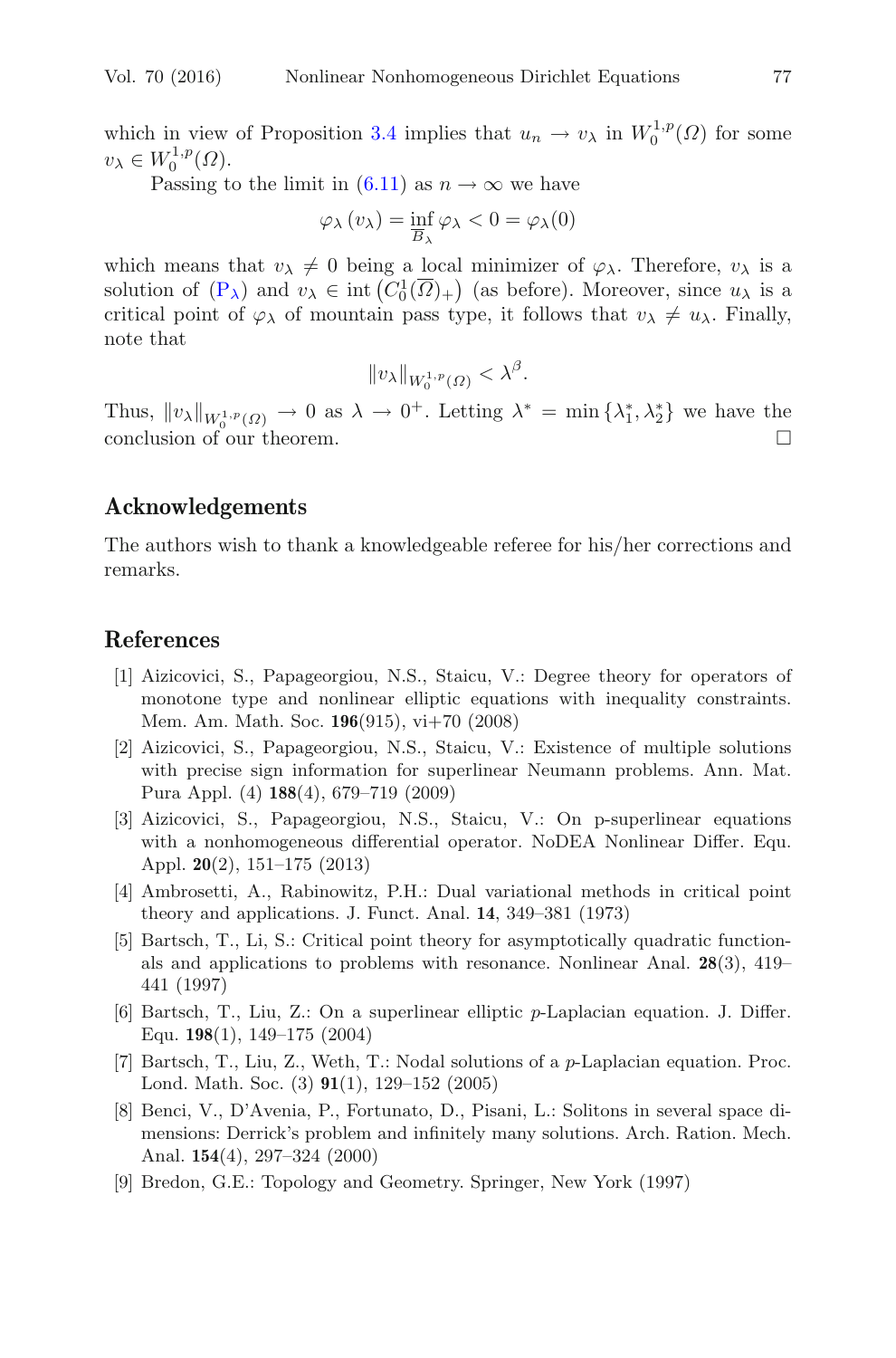- <span id="page-47-2"></span>[10] Brezis, H., Nirenberg, L.:  $H^1$  versus  $C^1$  local minimizers. C. R. Acad. Sci. Paris Sér. I Math. **317**(5), 465–472 (1993)
- <span id="page-47-7"></span>[11] Chang, K.-C.: Methods in Nonlinear Analysis. Springer, Berlin (2005)
- <span id="page-47-1"></span>[12] Cherfils, L., Il'yasov, Y.: On the stationary solutions of generalized reaction diffusion equations with p&q-Laplacian. Commun. Pure Appl. Anal. **4**(1), 9–22 (2005)
- <span id="page-47-18"></span>[13] Cingolani, S., Vannella, G.: Critical groups computations on a class of Sobolev Banach spaces via Morse index. Ann. Inst. H. Poincaré Anal. Non Lin´eaire **20**(2), 271–292 (2003)
- <span id="page-47-17"></span>[14] Derrick, G.H.: Comments on nonlinear wave equations as models for elementary particles. J. Math. Phys. **5**, 1252–1254 (1964)
- <span id="page-47-15"></span>[15] Díaz, J.I., Saá, J.E.: Existence et unicité de solutions positives pour certaines équations elliptiques quasilinéaires. C. R. Acad. Sci. Paris Sér. I Math. **305**(12), 521–524 (1987)
- <span id="page-47-11"></span>[16] Dugundji, J.: Topology. Allyn and Bacon Inc., Boston (1966)
- <span id="page-47-16"></span>[17] Dunford, N., Schwartz, J.T.: Linear Operators I. Wiley-Interscience, New York (1958)
- <span id="page-47-14"></span>[18] Filippakis, M., Kristály, A., Papageorgiou, N.S.: Existence of five nonzero solutions with exact sign for a p-Laplacian equation. Discrete Contin. Dyn. Syst. **24**(2), 405–440 (2009)
- <span id="page-47-4"></span>[19] García Azorero, J.P., Peral Alonso, I., Manfredi, J.J.: Sobolev versus Hölder local minimizers and global multiplicity for some quasilinear elliptic equations. Commun. Contemp. Math. **2**(3), 385–404 (2000)
- <span id="page-47-6"></span>[20] Gasiński, L., Papageorgiou, N.S.: Nonlinear Analysis. Chapman  $\&$  Hall/CRC, Boca Raton (2006)
- <span id="page-47-5"></span>[21] Gasinski, L., Papageorgiou, N.S.: Existence and multiplicity of solutions for Neumann p–Laplacian-type equations. Adv. Nonlinear Stud. **8**(4), 843–870 (2008)
- <span id="page-47-3"></span>[22] Gasiński, L., Papageorgiou, N.S.: Multiple solutions for nonlinear coercive problems with a nonhomogeneous differential operator and a nonsmooth potential. Set Valued Var. Anal. **20**(3), 417–443 (2012)
- <span id="page-47-8"></span>[23] Gasiński, L., Papageorgiou, N.S.: Nonhomogeneous nonlinear Dirichlet problems with a p-superlinear reaction. Abstr. Appl. Anal. **2012**, 1–28 (2012)
- <span id="page-47-12"></span>[24] Granas, A., Dugundji, J.: Fixed Point Theory. Springer, New York (2003)
- <span id="page-47-13"></span>[25] Jiu, Q., Su, J.: Existence and multiplicity results for Dirichlet problems with p-Laplacian. J. Math. Anal. Appl. **281**(2), 587–601 (2003)
- <span id="page-47-9"></span>[26] Ladyzhenskaya, O.A., Ural'tseva, N.N.: Linear and Quasilinear Elliptic Equations. Academic Press, New York (1968)
- <span id="page-47-10"></span>[27] Lieberman, G.M.: The natural generalization of the natural conditions of Ladyzhenskaya and Ural'tseva for elliptic equations. Commun. Partial Differ. Equ. **16**(2–3), 311–361 (1991)
- <span id="page-47-0"></span>[28] Liu, S.: On superlinear problems without the Ambrosetti and Rabinowitz condition. Nonlinear Anal. **73**(3), 788–795 (2010)